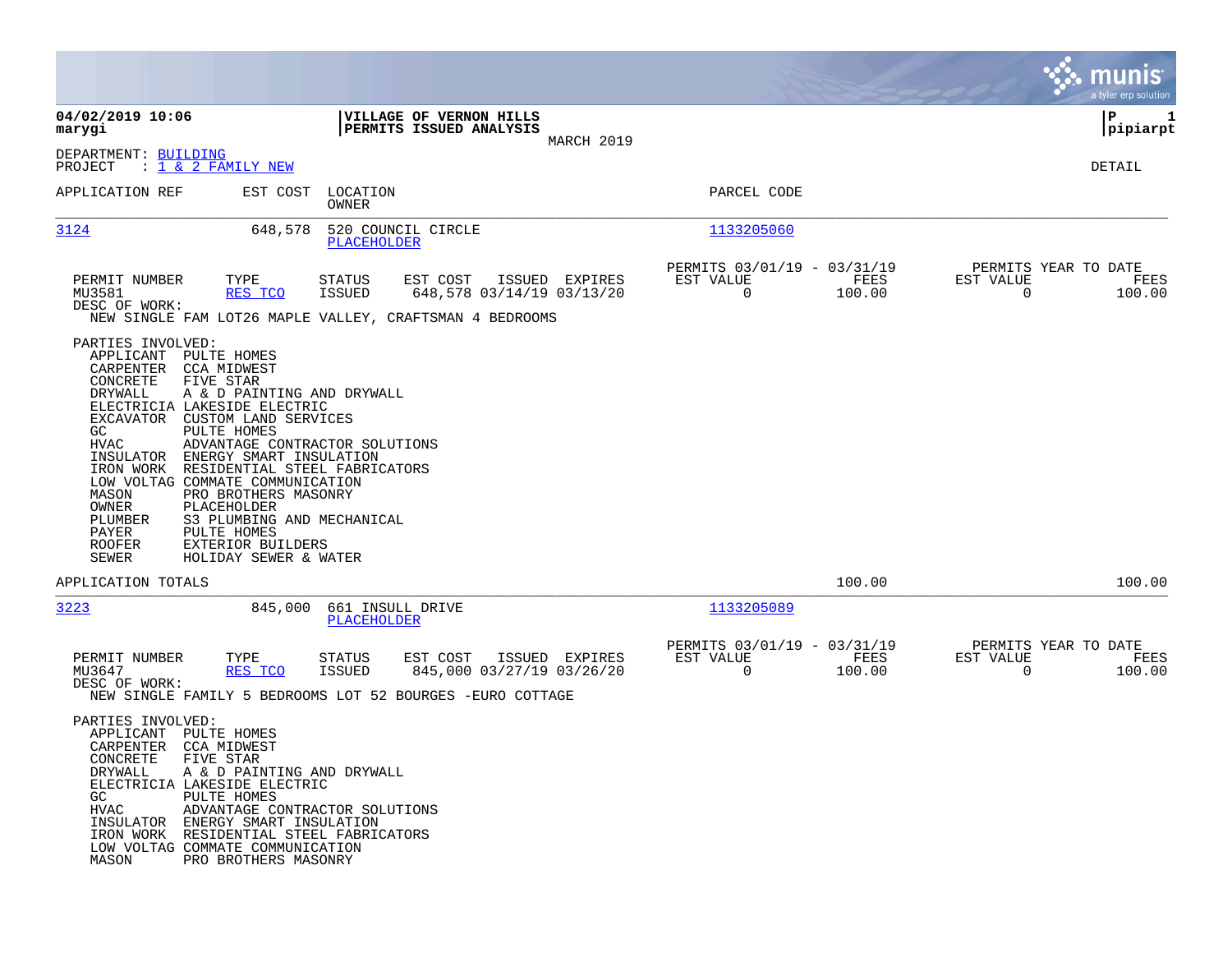|                                                                                                                                                                                                                                                                                                                                                                                                                                                                                                                                                                                                                                                                                                                                   |                                                                                                                                |                                                                          | munis<br>a tyler erp solution                                            |
|-----------------------------------------------------------------------------------------------------------------------------------------------------------------------------------------------------------------------------------------------------------------------------------------------------------------------------------------------------------------------------------------------------------------------------------------------------------------------------------------------------------------------------------------------------------------------------------------------------------------------------------------------------------------------------------------------------------------------------------|--------------------------------------------------------------------------------------------------------------------------------|--------------------------------------------------------------------------|--------------------------------------------------------------------------|
| 04/02/2019 10:06<br>marygi                                                                                                                                                                                                                                                                                                                                                                                                                                                                                                                                                                                                                                                                                                        | VILLAGE OF VERNON HILLS<br><b>PERMITS ISSUED ANALYSIS</b><br>MARCH 2019                                                        |                                                                          | l P<br>2<br> pipiarpt                                                    |
| DEPARTMENT: BUILDING<br>$: 1 \& 2$ FAMILY NEW<br>PROJECT                                                                                                                                                                                                                                                                                                                                                                                                                                                                                                                                                                                                                                                                          |                                                                                                                                |                                                                          | DETAIL                                                                   |
| APPLICATION REF<br>EST COST<br><b>PLACEHOLDER</b><br>OWNER<br>PLUMBER<br>S3 PLUMBING AND MECHANICAL<br>PULTE HOMES<br>PAYER<br><b>ROOFER</b><br>EXTERIOR BUILDERS<br>HOLIDAY SEWER & WATER<br>SEWER                                                                                                                                                                                                                                                                                                                                                                                                                                                                                                                               | LOCATION<br>OWNER                                                                                                              | PARCEL CODE                                                              |                                                                          |
| APPLICATION TOTALS                                                                                                                                                                                                                                                                                                                                                                                                                                                                                                                                                                                                                                                                                                                |                                                                                                                                | 100.00                                                                   | 100.00                                                                   |
| 3489<br>692,974                                                                                                                                                                                                                                                                                                                                                                                                                                                                                                                                                                                                                                                                                                                   | 444 WOODLAND CHASE LANE<br>PLACEHOLDER                                                                                         | 1516104039                                                               |                                                                          |
| PERMIT NUMBER<br>TYPE<br>$1&2$ FAM<br>MU3564<br>DESC OF WORK:<br>LOT 16, 5BR, 3.5 BTH,<br>PARTIES INVOLVED:<br>APPLICANT ICON BUILDING GROUP<br>CARPENTER<br>DELTA CARPENTRY CONTRACTORS INC<br>CONCRETE<br>UPLAND CONCRETE<br>DECICCO PAINTING & DRYWALL<br>DRYWALL<br>ELECTRICIA INDEPENDENT ELECTRIC<br>EXCAVATOR KEVIN WALSH EXCAVATING INC<br>FENCE<br>UNITED RENT A FENCE<br>GC<br>ICON BUILDING GROUP<br><b>HVAC</b><br>INSULATOR ENERGY SMART INSULATION<br>LOW VOLTAG INDEPENDENT ELECTRIC<br>MASON<br>NORTHERN ILLINOIS CONSTRUCTION<br>OWNER<br>PLACEHOLDER<br>S3 PLUMBING AND MECHANICAL<br>PLUMBER<br>PAYER<br>WOODLAND CHASE PARTNERS, LLC<br>TIM COTE, INC<br><b>ROOFER</b><br>KEVIN WALSH EXCAVATING INC<br>SEWER | EST COST<br><b>STATUS</b><br>ISSUED EXPIRES<br>692,974 03/07/19 03/29/20<br>ISSUED<br>TEMPCO HEATING & AIR CONDTIONING COMPANY | PERMITS 03/01/19 - 03/31/19<br>EST VALUE<br>FEES<br>692,974<br>20,749.71 | PERMITS YEAR TO DATE<br>EST VALUE<br>FEES<br>692,974<br>20,749.71        |
| APPLICATION TOTALS                                                                                                                                                                                                                                                                                                                                                                                                                                                                                                                                                                                                                                                                                                                |                                                                                                                                | 20,749.71                                                                | 20,749.71                                                                |
| 3491<br>806,961                                                                                                                                                                                                                                                                                                                                                                                                                                                                                                                                                                                                                                                                                                                   | 534 COUNCIL CIRCLE<br>PLACEHOLDER                                                                                              | 1133205053                                                               |                                                                          |
| TYPE<br>PERMIT NUMBER<br>MU3579<br>$1&2$ FAM<br>DESC OF WORK:<br>LOT 19, MELROSE, CRAFTSMAN, 4 BR, 2.5 BTHS<br>GATHERING RM EXT, FINISHED BSMT, GAME RM<br>PARTIES INVOLVED:<br>APPLICANT PULTE HOMES<br>CARPENTER<br>CCA MIDWEST<br>CONCRETE<br>FIVE STAR<br>DRYWALL<br>A & D PAINTING AND DRYWALL                                                                                                                                                                                                                                                                                                                                                                                                                               | EST COST<br>STATUS<br>ISSUED EXPIRES<br><b>ISSUED</b><br>806,961 03/13/19 03/26/20                                             | PERMITS 03/01/19 - 03/31/19<br>EST VALUE<br>FEES<br>806,961<br>16,150.08 | PERMITS YEAR TO DATE<br>EST VALUE<br><b>FEES</b><br>806,961<br>16,150.08 |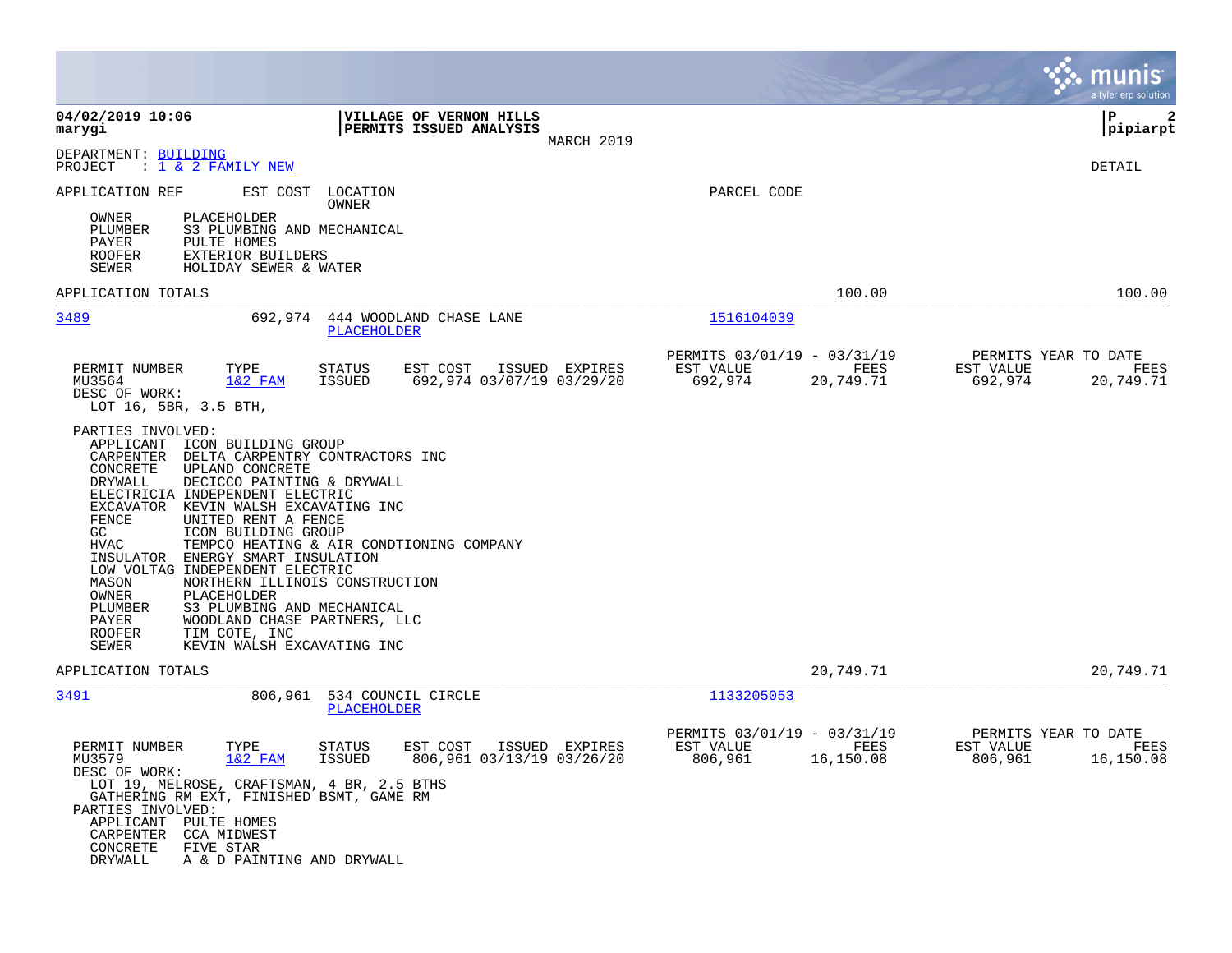|                                                                                                                                                                                                                                                                                                                                                                                                                                                                                                                                                                                                                                                                                            |                                                                          | munis<br>a tyler erp solution                                     |
|--------------------------------------------------------------------------------------------------------------------------------------------------------------------------------------------------------------------------------------------------------------------------------------------------------------------------------------------------------------------------------------------------------------------------------------------------------------------------------------------------------------------------------------------------------------------------------------------------------------------------------------------------------------------------------------------|--------------------------------------------------------------------------|-------------------------------------------------------------------|
| 04/02/2019 10:06<br>VILLAGE OF VERNON HILLS<br>PERMITS ISSUED ANALYSIS<br>marygi                                                                                                                                                                                                                                                                                                                                                                                                                                                                                                                                                                                                           | MARCH 2019                                                               | l P<br>3<br> pipiarpt                                             |
| DEPARTMENT: BUILDING<br>: 1 & 2 FAMILY NEW<br>PROJECT                                                                                                                                                                                                                                                                                                                                                                                                                                                                                                                                                                                                                                      |                                                                          | <b>DETAIL</b>                                                     |
| APPLICATION REF<br>LOCATION<br>EST COST<br>OWNER<br>ELECTRICIA LAKESIDE ELECTRIC<br>EXCAVATOR CUSTOM LAND SERVICES<br>PULTE HOMES<br>GC.<br><b>HVAC</b><br>ADVANTAGE CONTRACTOR SOLUTIONS<br>INSULATOR ENERGY SMART INSULATION<br>IRON WORK<br>RESIDENTIAL STEEL FABRICATORS<br>LOW VOLTAG COMMATE COMMUNICATION<br>PRO BROTHERS MASONRY<br>MASON<br>OWNER<br>PLACEHOLDER<br>PLUMBER<br>PLUMBING SYSTEMS & REPAIR<br>PAYER<br>PULTE HOMES<br><b>ROOFER</b><br>EXTERIOR BUILDERS<br>SEWER<br>HOLIDAY SEWER & WATER                                                                                                                                                                          | PARCEL CODE                                                              |                                                                   |
| APPLICATION TOTALS                                                                                                                                                                                                                                                                                                                                                                                                                                                                                                                                                                                                                                                                         | 16,150.08                                                                | 16,150.08                                                         |
| 3508<br>699,863<br>456 WOODLAND CHASE LANE<br>PLACEHOLDER                                                                                                                                                                                                                                                                                                                                                                                                                                                                                                                                                                                                                                  | 1516104042                                                               |                                                                   |
| TYPE<br>PERMIT NUMBER<br><b>STATUS</b><br>EST COST<br>ISSUED EXPIRES<br>MU3563<br>$1&2$ FAM<br><b>ISSUED</b><br>699,863 03/07/19 03/25/20<br>DESC OF WORK:<br>4 BR, 4 BTH, 3 STORY SF, LOT 19                                                                                                                                                                                                                                                                                                                                                                                                                                                                                              | PERMITS 03/01/19 - 03/31/19<br>EST VALUE<br>FEES<br>699,863<br>18,161.55 | PERMITS YEAR TO DATE<br>EST VALUE<br>FEES<br>699,863<br>18,161.55 |
| PARTIES INVOLVED:<br>APPLICANT ICON BUILDING GROUP<br>CARPENTER<br>DELTA CARPENTRY CONTRACTORS INC<br>CONCRETE<br>UPLAND CONCRETE<br><b>DRYWALL</b><br>DECICCO PAINTING & DRYWALL<br>ELECTRICIA INDEPENDENT ELECTRIC<br>EXCAVATOR KEVIN WALSH EXCAVATING INC<br>FENCE<br>UNITED RENT A FENCE<br>GC<br>ICON BUILDING GROUP<br><b>HVAC</b><br>TEMPCO HEATING & AIR CONDTIONING COMPANY<br>INSULATOR ENERGY SMART INSULATION<br>LOW VOLTAG INDEPENDENT ELECTRIC<br>NORTHERN ILLINOIS CONSTRUCTION<br>MASON<br>OWNER<br>PLACEHOLDER<br>PLUMBER<br>S3 PLUMBING AND MECHANICAL<br>PAYER<br>WOODLAND CHASE PARTNERS, LLC<br><b>ROOFER</b><br>TIM COTE, INC<br>SEWER<br>KEVIN WALSH EXCAVATING INC |                                                                          |                                                                   |
| APPLICATION TOTALS<br>PROJECT TOTALS                                                                                                                                                                                                                                                                                                                                                                                                                                                                                                                                                                                                                                                       | 18,161.55<br>2,199,798<br>55,261.34                                      | 18,161.55<br>2,199,798<br>55,261.34                               |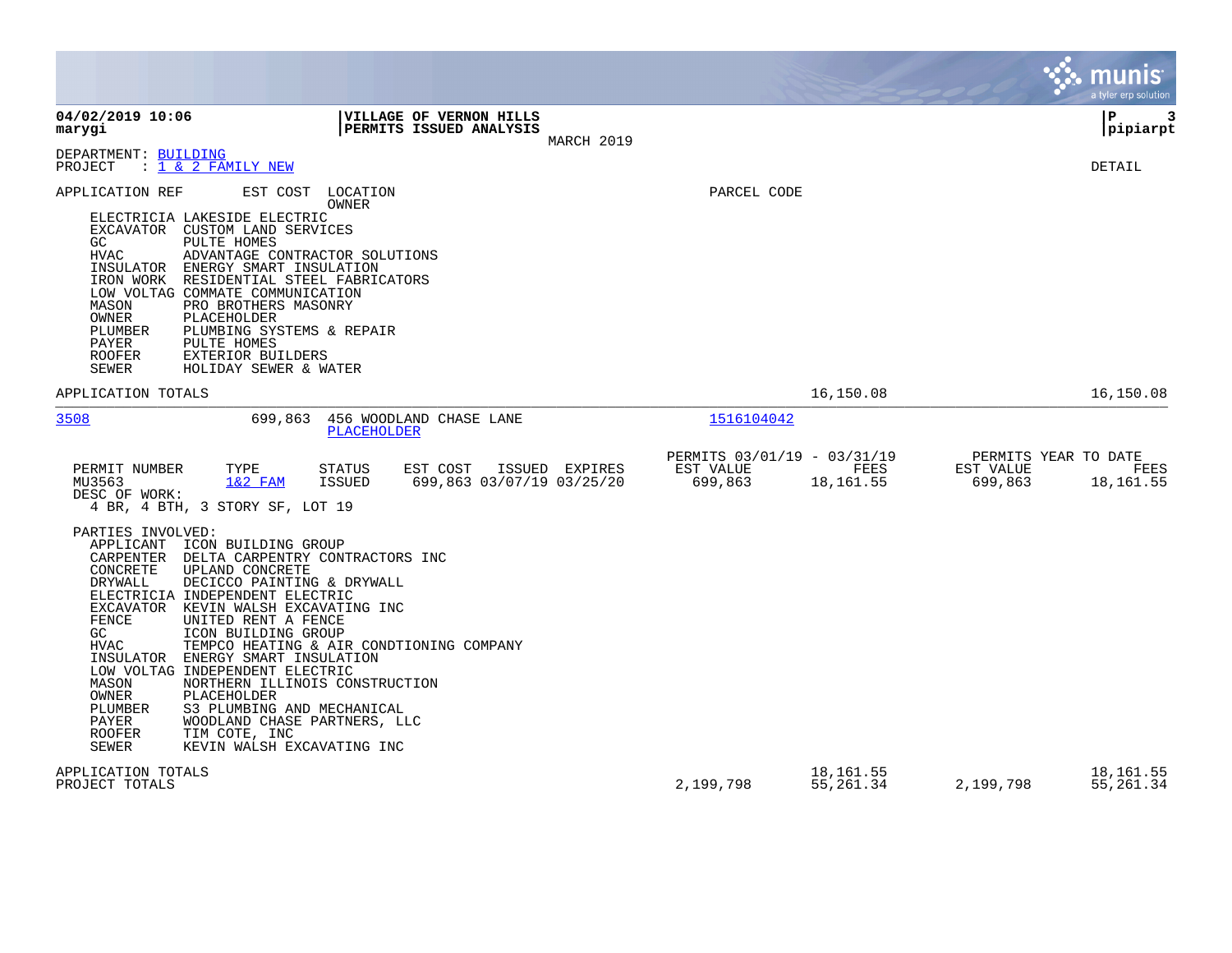|                                                                                                                                           |                                                                                                                                                                                                                                                                                                          |                                                         |             | munis<br>a tyler erp solution                                    |
|-------------------------------------------------------------------------------------------------------------------------------------------|----------------------------------------------------------------------------------------------------------------------------------------------------------------------------------------------------------------------------------------------------------------------------------------------------------|---------------------------------------------------------|-------------|------------------------------------------------------------------|
| 04/02/2019 10:06<br>marygi                                                                                                                | VILLAGE OF VERNON HILLS<br>PERMITS ISSUED ANALYSIS<br>MARCH 2019                                                                                                                                                                                                                                         |                                                         |             | l P<br>4<br> pipiarpt                                            |
| DEPARTMENT: BUILDING<br>PROJECT                                                                                                           | : COMMERCIAL ALTERATION                                                                                                                                                                                                                                                                                  |                                                         |             | <b>DETAIL</b>                                                    |
| APPLICATION REF                                                                                                                           | EST COST LOCATION<br>OWNER                                                                                                                                                                                                                                                                               | PARCEL CODE                                             |             |                                                                  |
| <u>2054</u>                                                                                                                               | 373,000<br>887 NORTH MILWAUKEE AVENUE 100<br>PLACEHOLDER                                                                                                                                                                                                                                                 | 1134302008                                              |             |                                                                  |
| PERMIT NUMBER<br>MU3649<br>DESC OF WORK:<br>PARTIES INVOLVED:                                                                             | TYPE<br><b>STATUS</b><br>EST COST<br>ISSUED EXPIRES<br>CO NO FEE<br>COMPLT<br>400,000 03/27/19 03/26/20<br>INTERIOR REMODEL: CAFE ZUPAS                                                                                                                                                                  | PERMITS 03/01/19 - 03/31/19<br>EST VALUE<br>0           | FEES<br>.00 | PERMITS YEAR TO DATE<br>EST VALUE<br>FEES<br>$\mathsf{O}$<br>.00 |
| APPLICANT<br>CARPENTER<br>CONCRETE<br>DRYWALL<br>GC<br><b>HVAC</b><br><b>OCCUPANT</b><br>OWNER<br>PLUMBER<br>PAYER                        | CAFE ZUPAS, LLC<br>GLOBAL DEVELOPMENT<br>GLOBAL DEVELOPMENT<br>GLOBAL DEVELOPMENT<br>ELECTRICIA APD ELECTRIC<br>GLOBAL DEVELOPMENT<br>CLIMATE CONTROL<br>CAFE ZUPAS<br>PLACEHOLDER<br>ART PLUMBING CORPORATION<br>CAFE ZUPAS, LLC                                                                        |                                                         |             |                                                                  |
| APPLICATION TOTALS                                                                                                                        |                                                                                                                                                                                                                                                                                                          |                                                         | .00         | .00                                                              |
| 2761                                                                                                                                      | 899 NORTH MILWAUKEE AVENUE 100<br>500,000<br>PLACEHOLDER                                                                                                                                                                                                                                                 | 1134302008                                              |             |                                                                  |
| PERMIT NUMBER<br>MU3637<br>DESC OF WORK:                                                                                                  | TYPE<br><b>STATUS</b><br>EST COST<br>ISSUED EXPIRES<br>CO NO FEE<br>COMPLT<br>500,000 03/21/19 03/20/20<br>BUILD OUT: NEXT DOOR AMERICAN EATERY                                                                                                                                                          | PERMITS 03/01/19 - 03/31/19<br>EST VALUE<br>$\mathbf 0$ | FEES<br>.00 | PERMITS YEAR TO DATE<br>EST VALUE<br>FEES<br>$\mathbf 0$<br>.00  |
| PARTIES INVOLVED:<br>CONCRETE<br>DRYWALL<br>ELECTRICIA 1ST CHOICE<br>GC<br>HVAC<br>OCCUPANT<br>OWNER<br>PLUMBER<br>PAYER<br><b>ROOFER</b> | APPLICANT RED ARCHITECTURE & PLANNING<br>CARPENTER LAKEWOOD CARPENTRY SERVICES<br>KONCRETE CONSTRUCTION<br>LAKEWOOD CARPENTRY SERVICES<br>MIDWEST CONSTRUCTION PARTNERS<br>INDOOR AIR<br>NEXT DOOR AMERICAN EATERY<br>PLACEHOLDER<br>PROSPECTIVE PLUMBING CORP<br>THE KITCHEN CAFE LLC<br>OLSSON ROOFING |                                                         |             |                                                                  |
| APPLICATION TOTALS                                                                                                                        |                                                                                                                                                                                                                                                                                                          |                                                         | .00         | .00                                                              |
| 3117                                                                                                                                      | 8,000<br>200 NORTH FAIRWAY DR 176                                                                                                                                                                                                                                                                        | 1504303178                                              |             |                                                                  |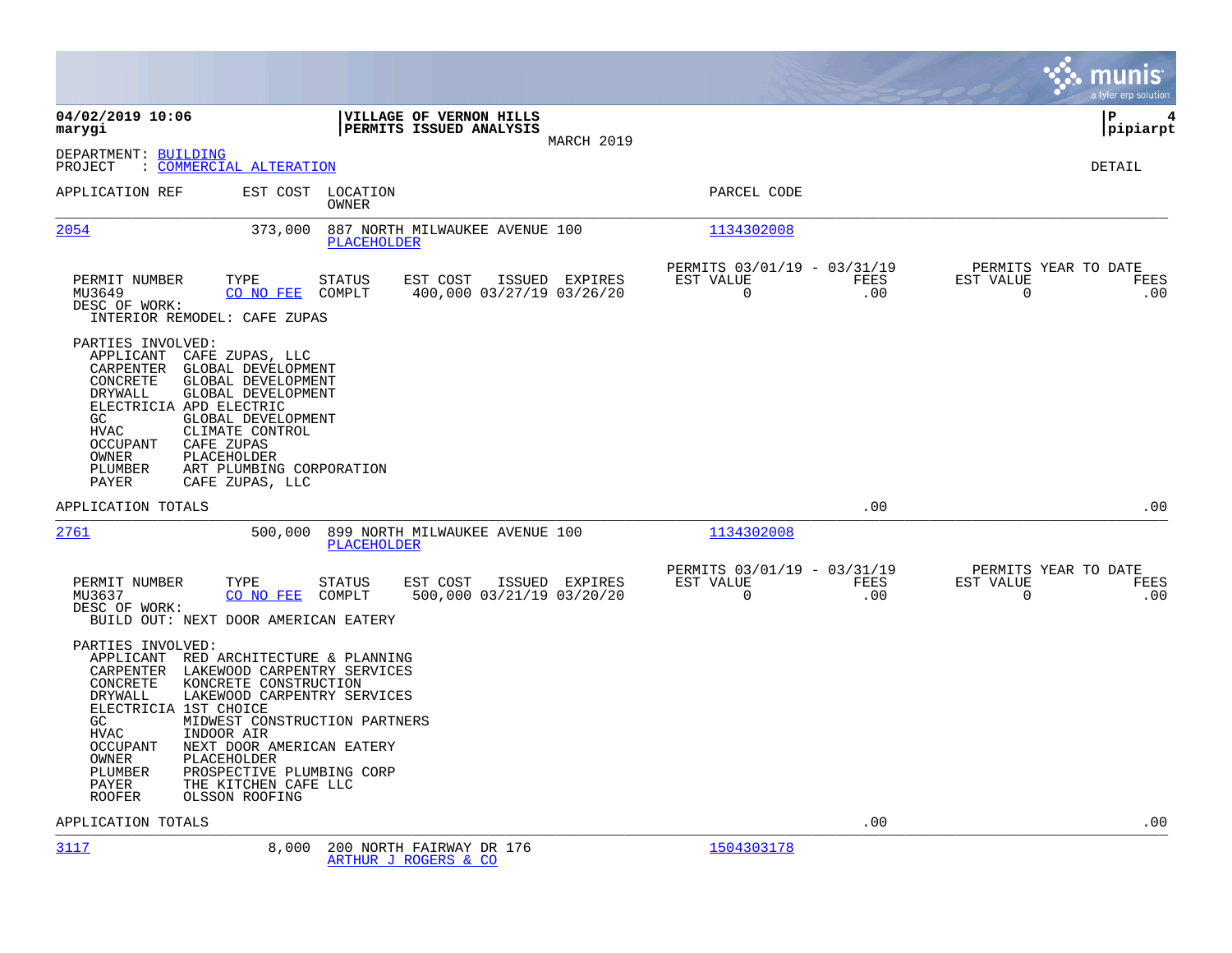|                                                                                                                                                                                                                                                                                                                             |                                                                                      |                                                       |                   |                                                | munıs<br>a tyler erp solution |
|-----------------------------------------------------------------------------------------------------------------------------------------------------------------------------------------------------------------------------------------------------------------------------------------------------------------------------|--------------------------------------------------------------------------------------|-------------------------------------------------------|-------------------|------------------------------------------------|-------------------------------|
| 04/02/2019 10:06<br>marygi                                                                                                                                                                                                                                                                                                  | VILLAGE OF VERNON HILLS<br>PERMITS ISSUED ANALYSIS                                   |                                                       |                   |                                                | l P<br>5<br> pipiarpt         |
| TYPE<br>PERMIT NUMBER                                                                                                                                                                                                                                                                                                       | <b>STATUS</b><br>EST COST<br>ISSUED EXPIRES<br>MARCH 2019                            | PERMITS 03/01/19 - 03/31/19<br>EST VALUE              | FEES              | PERMITS YEAR TO DATE<br>EST VALUE              | <b>FEES</b>                   |
| DEPARTMENT: BUILDING<br>: COMMERCIAL ALTERATION<br>PROJECT                                                                                                                                                                                                                                                                  |                                                                                      |                                                       |                   |                                                | DETAIL                        |
| APPLICATION REF                                                                                                                                                                                                                                                                                                             | EST COST LOCATION<br>OWNER                                                           | PARCEL CODE                                           |                   |                                                |                               |
| CO NO FEE<br>MU3555<br>DESC OF WORK:<br>TENANT EXPANSION INTO 176, 206-208                                                                                                                                                                                                                                                  | COMPLT<br>8,000 03/05/19 03/05/20                                                    | $\mathbf 0$                                           | .00               | $\Omega$                                       | .00                           |
| PARTIES INVOLVED:<br>APPLICANT ARTHUR J ROGERS & CO<br>CARPENTER<br>ARTHUR J ROGERS & CO<br>DRYWALL<br>ARTHUR J ROGERS & CO<br>ELECTRICIA DAHL ELECTRIC<br>GC<br>ARTHUR J ROGERS & CO<br>THEREPEDIATRICS<br>OCCUPANT<br>OWNER<br>ARTHUR J ROGERS & CO<br>H R STEWART MECHANICAL<br>PLUMBER<br>PAYER<br>ARTHUR J ROGERS & CO |                                                                                      |                                                       |                   |                                                |                               |
| APPLICATION TOTALS                                                                                                                                                                                                                                                                                                          |                                                                                      |                                                       | .00               |                                                | .00                           |
| 3339<br>150,000                                                                                                                                                                                                                                                                                                             | 700 NORTH DEERPATH DR<br>EQUITRUST LIFE INSURANCE COMPANY                            | 1505211002                                            |                   |                                                |                               |
| PERMIT NUMBER<br>TYPE<br>MU3550<br>CO NO FEE<br>DESC OF WORK:<br>EXPAND INTO ADJACENT SPACE                                                                                                                                                                                                                                 | <b>STATUS</b><br>EST COST<br>ISSUED EXPIRES<br>150,000 03/01/19 03/04/20<br>COMPLT   | PERMITS 03/01/19 - 03/31/19<br>EST VALUE<br>$\Omega$  | FEES<br>.00       | PERMITS YEAR TO DATE<br>EST VALUE<br>$\Omega$  | FEES<br>.00                   |
| PARTIES INVOLVED:<br>APPLICANT<br>INTERWORK ARCHITECTS<br>CARPENTER<br>NEW GEN<br><b>DRYWALL</b><br>NEW GEN<br>ELECTRICIA WATSON ELECTRIC<br>GC.<br>KEELEY CONSTRUCTION<br>OCCUPANT<br>OWNER<br>PAYER<br>INTERWORK ARCHITECTS                                                                                               | SYMPHONY CLINICAL RESEARCH<br>EQUITRUST LIFE INSURANCE COMPANY                       |                                                       |                   |                                                |                               |
| APPLICATION TOTALS                                                                                                                                                                                                                                                                                                          |                                                                                      |                                                       | .00               |                                                | .00                           |
| 3381<br>2,000,000                                                                                                                                                                                                                                                                                                           | 929 NORTH MILWAUKEE AVENUE<br>PLACEHOLDER                                            | 1134302008                                            |                   |                                                |                               |
| PERMIT NUMBER<br>TYPE<br>MU3656<br><b>COM NEW</b><br>DESC OF WORK:<br>COMMERCIAL ALT - CITY WORKS                                                                                                                                                                                                                           | STATUS<br>EST COST<br>ISSUED EXPIRES<br>2,000,000 03/29/19 03/28/20<br><b>ISSUED</b> | PERMITS 03/01/19 - 03/31/19<br>EST VALUE<br>2,000,000 | FEES<br>20,300.00 | PERMITS YEAR TO DATE<br>EST VALUE<br>2,000,000 | FEES<br>20,300.00             |
| PARTIES INVOLVED:<br>APPLICANT BOTTLENECK VERNON HILLS LLC                                                                                                                                                                                                                                                                  |                                                                                      |                                                       |                   |                                                |                               |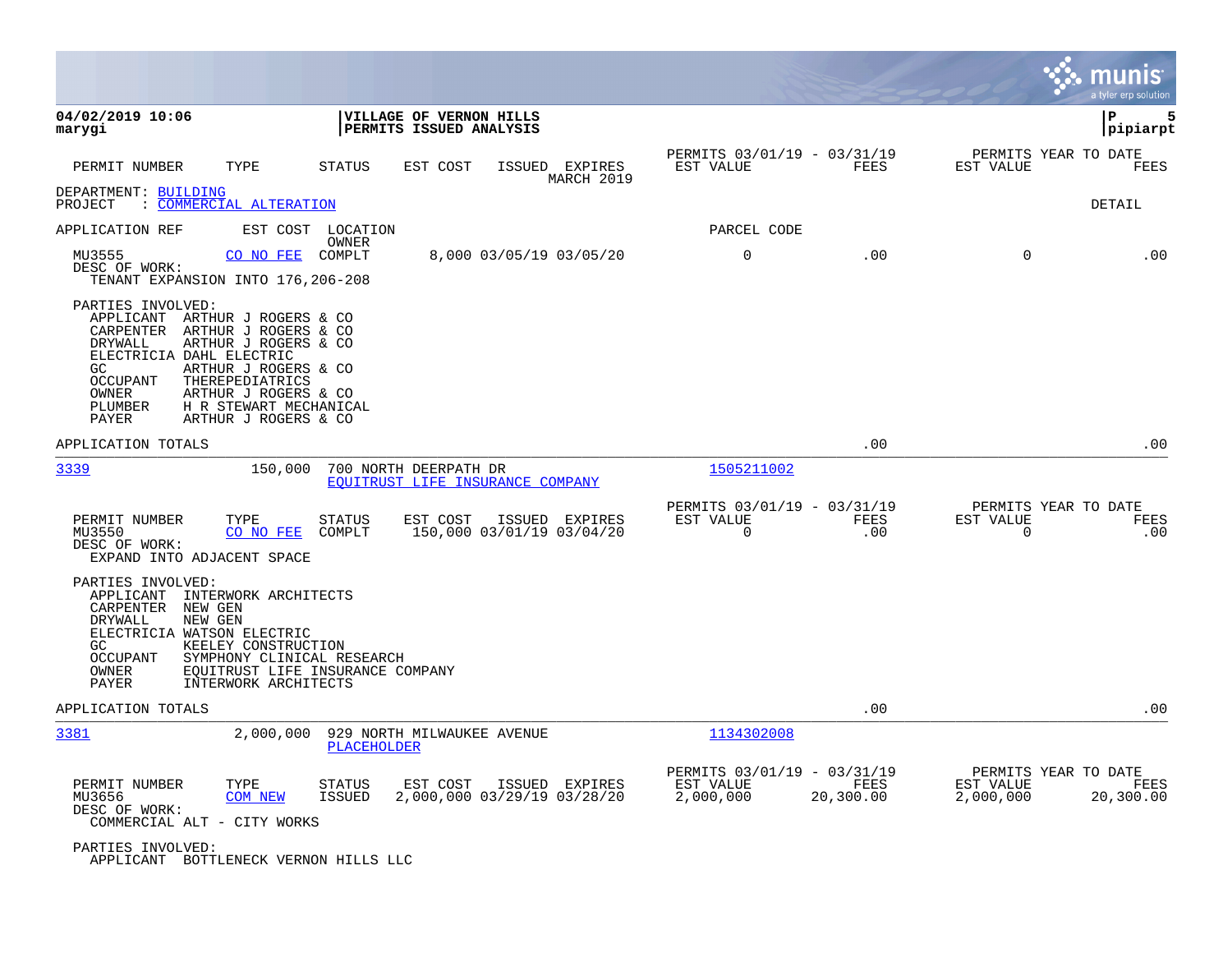|                                                                                                                                                                                                                                                                                                                                                                                                                                                                                                              |                                                                                    |                                                                         | munis<br>a tyler erp solution                                    |
|--------------------------------------------------------------------------------------------------------------------------------------------------------------------------------------------------------------------------------------------------------------------------------------------------------------------------------------------------------------------------------------------------------------------------------------------------------------------------------------------------------------|------------------------------------------------------------------------------------|-------------------------------------------------------------------------|------------------------------------------------------------------|
| 04/02/2019 10:06<br>marygi                                                                                                                                                                                                                                                                                                                                                                                                                                                                                   | VILLAGE OF VERNON HILLS<br>PERMITS ISSUED ANALYSIS<br>MARCH 2019                   |                                                                         | l P<br>6<br> pipiarpt                                            |
| DEPARTMENT: BUILDING<br>: COMMERCIAL ALTERATION<br>PROJECT                                                                                                                                                                                                                                                                                                                                                                                                                                                   |                                                                                    |                                                                         | DETAIL                                                           |
| APPLICATION REF<br>EST COST<br>MAGNUM CONSTRUCTION SVCS<br>CARPENTER<br>CONCRETE<br>ELLIOT CONSTRUCTION<br>DRYWALL<br>MAGNUM CONSTRUCTION SVCS<br>ELECTRICIA KAVANAUGH ELECTRIC<br>BRAMCO CONSTRUCTION<br>GC<br>COLUMBIA SHEET METAL<br><b>HVAC</b><br>INSULATOR<br>WILKIN INSULATION<br>ROCKFORD ORNAMENTAL IRON<br>IRON WORK<br>OCCUPANT<br>CITY WORKS EATERY AND POUR HOUSE<br>OWNER<br>PLACEHOLDER<br>PLUMBER<br>A-PLUS PLUMBING<br>BOTTLENECK VERNON HILLS LLC<br>PAYER<br><b>ROOFER</b><br>WBR ROOFNIG | LOCATION<br>OWNER                                                                  | PARCEL CODE                                                             |                                                                  |
| APPLICATION TOTALS                                                                                                                                                                                                                                                                                                                                                                                                                                                                                           |                                                                                    | 20,300.00                                                               | 20,300.00                                                        |
| 3493<br>3,000                                                                                                                                                                                                                                                                                                                                                                                                                                                                                                | 10 WEST PHILLIP ROAD 109<br>METRO SOUARE ONE LLC                                   | 1505201007                                                              |                                                                  |
| PERMIT NUMBER<br>TYPE<br>MU3568<br>COM ALT<br>DESC OF WORK:<br>INTERIOR BUILD OUT: STATE FARM                                                                                                                                                                                                                                                                                                                                                                                                                | STATUS<br>EST COST<br>ISSUED EXPIRES<br>3,000 03/11/19 03/19/20<br>ISSUED          | PERMITS 03/01/19 - 03/31/19<br>EST VALUE<br>FEES<br>3,000<br>275.00     | PERMITS YEAR TO DATE<br>EST VALUE<br>FEES<br>3,000<br>275.00     |
| PARTIES INVOLVED:<br>APPLICANT<br>JL FABIAN & ASSOC<br>CARPENTER<br>VESTA HOME GROUP<br>ELECTRICIA ADICORP ELECTRIC INC<br>GC<br>JL FABIAN & ASSOC<br><b>OCCUPANT</b><br>STATE FARM<br>OWNER<br>METRO SQUARE ONE LLC<br>PAYER<br>METRO SQUARE ONE LLC                                                                                                                                                                                                                                                        |                                                                                    |                                                                         |                                                                  |
| APPLICATION TOTALS                                                                                                                                                                                                                                                                                                                                                                                                                                                                                           |                                                                                    | 275.00                                                                  | 275.00                                                           |
| 3524<br>110,000                                                                                                                                                                                                                                                                                                                                                                                                                                                                                              | 700 NORTH MILWAUKEE AVENUE 127<br>HAWTHORN HILLS SQUARE 1687 LLC                   | 1504201051                                                              |                                                                  |
| TYPE<br>PERMIT NUMBER<br>MU3644<br>COM ALT<br>DESC OF WORK:<br>BUILD OUT: C2 EDUCATION                                                                                                                                                                                                                                                                                                                                                                                                                       | EST COST<br><b>STATUS</b><br>ISSUED EXPIRES<br>110,000 03/26/19 03/25/20<br>ISSUED | PERMITS 03/01/19 - 03/31/19<br>EST VALUE<br>FEES<br>110,000<br>1,300.00 | PERMITS YEAR TO DATE<br>EST VALUE<br>FEES<br>110,000<br>1,300.00 |
| PARTIES INVOLVED:<br>APPLICANT KOLBROOK DESIGN<br>CARPENTER ACCURATE CONSTRUCTION<br><b>DRYWALL</b><br>ACCURATE CONSTRUCTION<br>ELECTRICIA ALLSTATE ELECTRIC<br>GC<br>ACCURATE CONSTRUCTION<br><b>HVAC</b><br>COMFORT KEEPERS                                                                                                                                                                                                                                                                                |                                                                                    |                                                                         |                                                                  |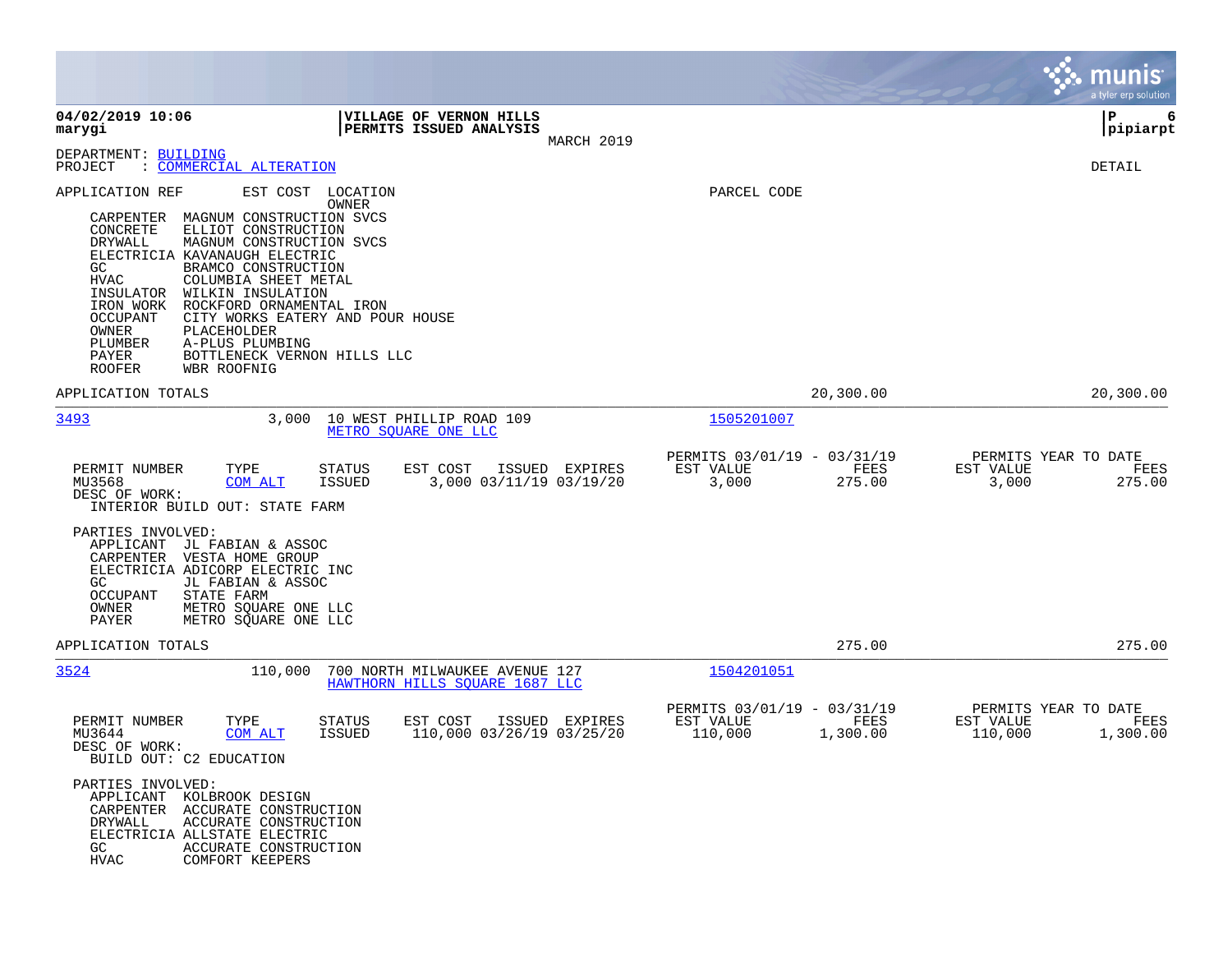|                                                                                                                                                                                                                                      |                                                         |                  | <b>munis</b><br>a tyler erp solution                  |
|--------------------------------------------------------------------------------------------------------------------------------------------------------------------------------------------------------------------------------------|---------------------------------------------------------|------------------|-------------------------------------------------------|
| 04/02/2019 10:06<br><b>VILLAGE OF VERNON HILLS</b><br>PERMITS ISSUED ANALYSIS<br>marygi<br>MARCH 2019                                                                                                                                |                                                         |                  | $\mathbf P$<br> pipiarpt                              |
| DEPARTMENT: BUILDING<br>: COMMERCIAL ALTERATION<br>PROJECT                                                                                                                                                                           |                                                         |                  | DETAIL                                                |
| APPLICATION REF<br>EST COST<br>LOCATION<br>OWNER<br>ACCURATE CONSTRUCTION<br>INSULATOR<br><b>OCCUPANT</b><br>C2 EDUCATION<br>OWNER<br>HAWTHORN HILLS SQUARE 1687 LLC<br>PLUMBER<br>BEEZEE PLUMBING<br>PAYER<br>ACCURATE CONSTRUCTION | PARCEL CODE                                             |                  |                                                       |
| APPLICATION TOTALS                                                                                                                                                                                                                   |                                                         | 1,300.00         | 1,300.00                                              |
| 728<br>9,300<br>701 NORTH MILWAUKEE AVE 264<br>INLAND REAL ESTATE CORPORATION                                                                                                                                                        | 1503102018                                              |                  |                                                       |
| TYPE<br><b>STATUS</b><br>EST COST<br>ISSUED EXPIRES<br>PERMIT NUMBER<br>9,300 03/04/19 03/03/20<br>MU3553<br>CO NO FEE<br>COMPLT<br>DESC OF WORK:<br>COMMERCIAL ALTERATION - COSMO PROF                                              | PERMITS 03/01/19 - 03/31/19<br>EST VALUE<br>$\mathbf 0$ | FEES<br>.00      | PERMITS YEAR TO DATE<br>EST VALUE<br>FEES<br>0<br>.00 |
| PARTIES INVOLVED:<br>ELECTRICIA B.C. ELECTRIC<br>GC<br>TARTER CONSTRUCTION CO. INC<br>COSMO PROF<br>OCCUPANT<br>INLAND REAL ESTATE CORPORATION<br>OWNER<br>PAYER<br>TARTER CONSTRUCTION CO. INC                                      |                                                         |                  |                                                       |
| APPLICATION TOTALS<br>PROJECT TOTALS                                                                                                                                                                                                 | 2,113,000                                               | .00<br>21,875.00 | .00<br>2,113,000<br>21,875.00                         |

**Contract**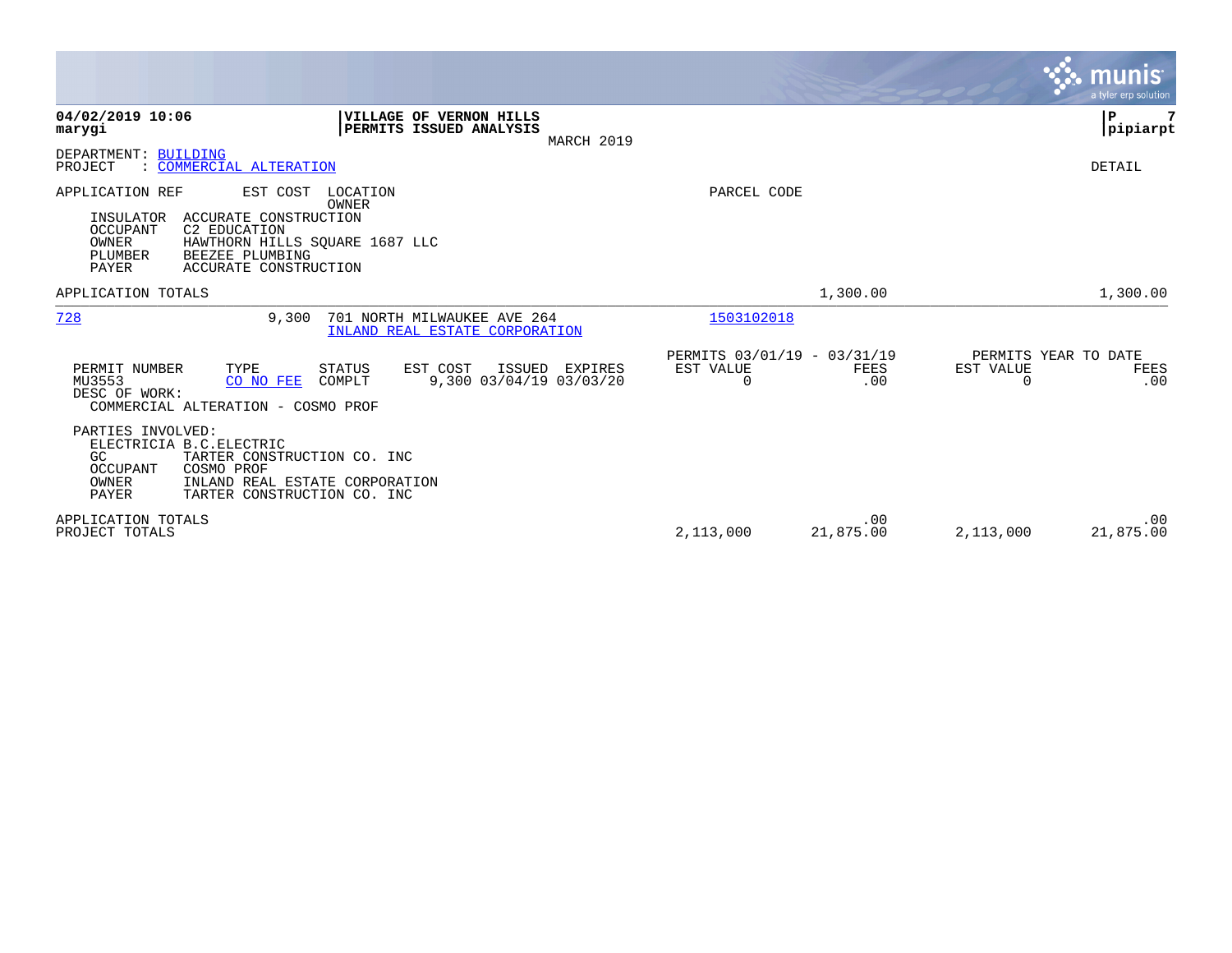|                                                                                                            |                                                                                                                      |                                                                          | munis<br>a tyler erp solution                                     |
|------------------------------------------------------------------------------------------------------------|----------------------------------------------------------------------------------------------------------------------|--------------------------------------------------------------------------|-------------------------------------------------------------------|
| 04/02/2019 10:06<br>marygi                                                                                 | VILLAGE OF VERNON HILLS<br>PERMITS ISSUED ANALYSIS<br>MARCH 2019                                                     |                                                                          | lР<br>8<br> pipiarpt                                              |
| DEPARTMENT: BUILDING<br>$\colon$ AC/FURNACE<br>PROJECT                                                     |                                                                                                                      |                                                                          | DETAIL                                                            |
| APPLICATION REF<br>EST COST                                                                                | LOCATION<br>OWNER                                                                                                    | PARCEL CODE                                                              |                                                                   |
| <u>3511</u><br>9,775                                                                                       | 601 ONTARIO ST<br>WILLIAM & KATHLEEN THORSEN                                                                         | 1509315003                                                               |                                                                   |
| PERMIT NUMBER<br>TYPE<br>MU3546<br><b>AC/FURN</b><br>DESC OF WORK:<br>A/C - MOVING TO SIDE BY FENCE        | STATUS<br>EST COST<br>ISSUED EXPIRES<br>COMPLT<br>9,775 03/01/19 02/29/20                                            | PERMITS 03/01/19 - 03/31/19<br>EST VALUE<br>FEES<br>$\mathbf 0$<br>97.75 | PERMITS YEAR TO DATE<br>EST VALUE<br>FEES<br>97.75<br>0           |
| PARTIES INVOLVED:<br>APPLICANT<br>GC<br><b>HVAC</b><br>GLEASON & ELFERING<br>OWNER<br>PAYER                | WILLIAM & KATHLEEN THORSEN<br>WILLIAM & KATHLEEN THORSEN<br>WILLIAM & KATHLEEN THORSEN<br>WILLIAM & KATHLEEN THORSEN |                                                                          |                                                                   |
| APPLICATION TOTALS                                                                                         |                                                                                                                      | 97.75                                                                    | 97.75                                                             |
| 3527                                                                                                       | 2,861 1053 SANCTUARY CT<br>LI WANG                                                                                   | 1516208038                                                               |                                                                   |
| TYPE<br>PERMIT NUMBER<br>MU3547<br><b>AC/FURN</b><br>DESC OF WORK:<br>FURNANCE                             | EST COST<br>STATUS<br>ISSUED EXPIRES<br>COMPLT<br>2,861 03/01/19 02/29/20                                            | PERMITS 03/01/19 - 03/31/19<br>EST VALUE<br>FEES<br>$\mathbf 0$<br>50.00 | PERMITS YEAR TO DATE<br>EST VALUE<br>FEES<br>$\mathbf 0$<br>50.00 |
| PARTIES INVOLVED:<br>APPLICANT<br>GC<br>OWNER<br>LI WANG<br>PAYER                                          | ALLIED AIR CONDITIONING & HEATING<br>ALLIED AIR CONDITIONING & HEATING<br>ALLIED AIR CONDITIONING & HEATING          |                                                                          |                                                                   |
| APPLICATION TOTALS                                                                                         |                                                                                                                      | 50.00                                                                    | 50.00                                                             |
| 3540                                                                                                       | 8,991<br>957 PRINCETON CT<br>CARLA E CASEY                                                                           | 1132413085                                                               |                                                                   |
| PERMIT NUMBER<br>TYPE<br>MU3559<br>AC/FURN<br>DESC OF WORK:<br>FURNACE & A/C                               | STATUS<br>EST COST<br>ISSUED EXPIRES<br>COMPLT<br>8,991 03/06/19 03/05/20                                            | PERMITS 03/01/19 - 03/31/19<br>EST VALUE<br>FEES<br>$\mathbf 0$<br>89.91 | PERMITS YEAR TO DATE<br>EST VALUE<br>FEES<br>$\mathbf 0$<br>89.91 |
| PARTIES INVOLVED:<br>APPLICANT ALLIED AIR CONDITIONING & HEATING<br>GC.<br>OWNER<br>CARLA E CASEY<br>PAYER | ALLIED AIR CONDITIONING & HEATING<br>ALLIED AIR CONDITIONING & HEATING                                               |                                                                          |                                                                   |
| APPLICATION TOTALS                                                                                         |                                                                                                                      | 89.91                                                                    | 89.91                                                             |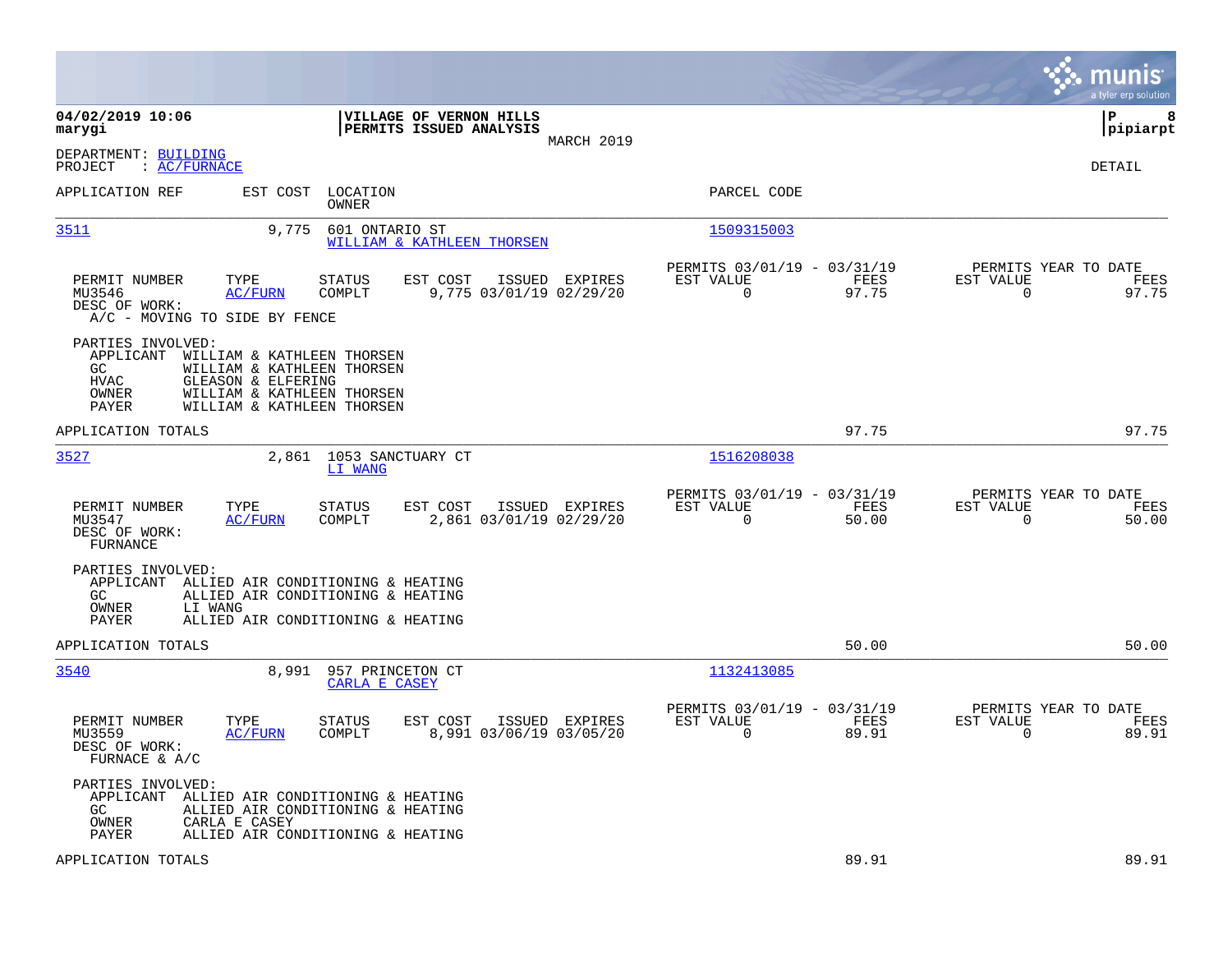|                                                                                                                |                                                                                                                                                   |                                          |                                                    |                   |                                                         |                |                                                  | munis<br>a tyler erp solution |
|----------------------------------------------------------------------------------------------------------------|---------------------------------------------------------------------------------------------------------------------------------------------------|------------------------------------------|----------------------------------------------------|-------------------|---------------------------------------------------------|----------------|--------------------------------------------------|-------------------------------|
| 04/02/2019 10:06<br>marygi                                                                                     |                                                                                                                                                   |                                          | VILLAGE OF VERNON HILLS<br>PERMITS ISSUED ANALYSIS | MARCH 2019        |                                                         |                |                                                  | P<br>9<br> pipiarpt           |
| DEPARTMENT: BUILDING<br>PROJECT<br>: AC/FWNACE                                                                 |                                                                                                                                                   |                                          |                                                    |                   |                                                         |                |                                                  | <b>DETAIL</b>                 |
| APPLICATION REF                                                                                                | EST COST                                                                                                                                          | LOCATION<br>OWNER                        |                                                    |                   | PARCEL CODE                                             |                |                                                  |                               |
| 3604                                                                                                           | 12,025                                                                                                                                            | 319 CONGRESSIONAL CT                     | ANTON N & LAURIE B MLINAR                          |                   | 1132207029                                              |                |                                                  |                               |
| PERMIT NUMBER<br>MU3614<br>DESC OF WORK:<br>AC/FURNACE                                                         | TYPE<br><b>AC/FURN</b>                                                                                                                            | <b>STATUS</b><br>COMPLT                  | EST COST<br>12,025 03/18/19 03/17/20               | ISSUED<br>EXPIRES | PERMITS 03/01/19 - 03/31/19<br>EST VALUE<br>$\mathbf 0$ | FEES<br>120.25 | PERMITS YEAR TO DATE<br>EST VALUE<br>$\mathbf 0$ | FEES<br>120.25                |
| PARTIES INVOLVED:<br>APPLICANT<br>GC.<br>HVAC<br>OWNER<br>PAYER                                                | FOUR SEASONS HEATING & AIR<br>FOUR SEASONS HEATING & AIR<br>FOUR SEASONS HEATING & AIR<br>ANTON N & LAURIE B MLINAR<br>FOUR SEASONS HEATING & AIR |                                          |                                                    |                   |                                                         |                |                                                  |                               |
| APPLICATION TOTALS                                                                                             |                                                                                                                                                   |                                          |                                                    |                   |                                                         | 120.25         |                                                  | 120.25                        |
| 3607                                                                                                           | 7,000                                                                                                                                             | 15 MANCHESTER LN<br>LYNN GIBSON, TRUSTEE |                                                    |                   | 1508207003                                              |                |                                                  |                               |
| PERMIT NUMBER<br>MU3619<br>DESC OF WORK:<br>FURNACE & $A/C$                                                    | TYPE<br><b>AC/FURN</b>                                                                                                                            | <b>STATUS</b><br><b>ISSUED</b>           | EST COST<br>7,000 03/19/19 03/18/20                | ISSUED EXPIRES    | PERMITS 03/01/19 - 03/31/19<br>EST VALUE<br>$\mathbf 0$ | FEES<br>70.00  | PERMITS YEAR TO DATE<br>EST VALUE<br>$\Omega$    | FEES<br>70.00                 |
| PARTIES INVOLVED:<br>APPLICANT LYNN GIBSON, TRUSTEE<br>GC<br>OWNER<br>PAYER                                    | NORTHPOINT HEATING & AC<br>LYNN GIBSON, TRUSTEE<br>LYNN GIBSON, TRUSTEE                                                                           |                                          |                                                    |                   |                                                         |                |                                                  |                               |
| APPLICATION TOTALS                                                                                             |                                                                                                                                                   |                                          |                                                    |                   |                                                         | 70.00          |                                                  | 70.00                         |
| 3608                                                                                                           | 3,613                                                                                                                                             | 1109 TENNYSON PL                         | <b>GARY &amp; TENA BRAUTIGAM</b>                   |                   | 1132302001                                              |                |                                                  |                               |
| PERMIT NUMBER<br>MU3620<br>DESC OF WORK:<br>FURNACE ONLY                                                       | TYPE<br><b>AC/FURN</b>                                                                                                                            | <b>STATUS</b><br><b>ISSUED</b>           | EST COST<br>3,613 03/19/19 03/18/20                | ISSUED EXPIRES    | PERMITS 03/01/19 - 03/31/19<br>EST VALUE<br>0           | FEES<br>50.00  | PERMITS YEAR TO DATE<br>EST VALUE<br>$\mathbf 0$ | FEES<br>50.00                 |
| PARTIES INVOLVED:<br>APPLICANT ALLIED AIR CONDITIONING & HEATING<br>GC<br><b>HVAC</b><br>OWNER<br><b>PAYER</b> | ALLIED AIR CONDITIONING & HEATING<br>ALLIED AIR CONDITIONING & HEATING<br>GARY & TENA BRAUTIGAM<br>ALLIED AIR CONDITIONING & HEATING              |                                          |                                                    |                   |                                                         |                |                                                  |                               |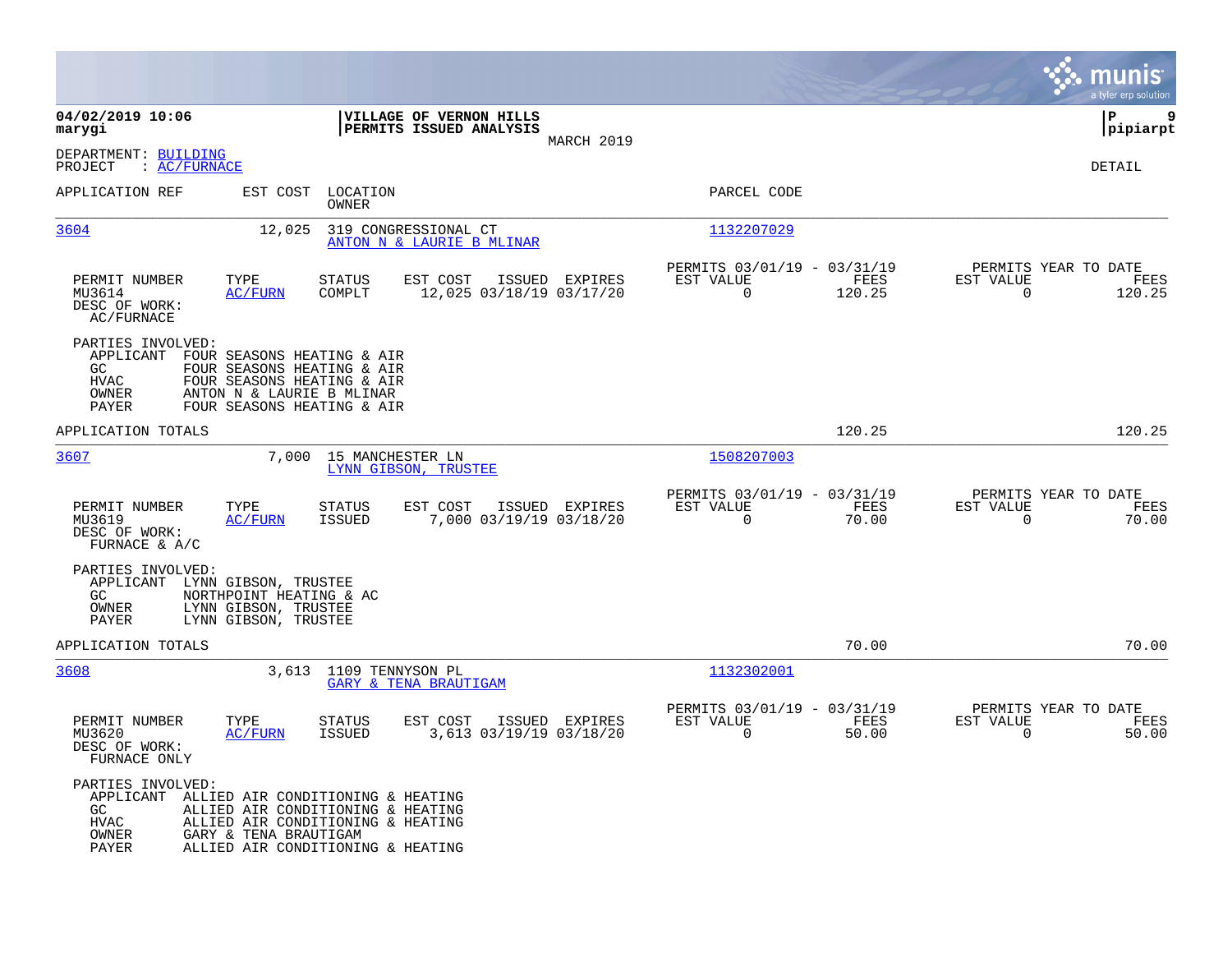|                                                                                                                                                                                                              |                                                                  |                                                                          | munis<br>a tyler erp solution                                     |
|--------------------------------------------------------------------------------------------------------------------------------------------------------------------------------------------------------------|------------------------------------------------------------------|--------------------------------------------------------------------------|-------------------------------------------------------------------|
| 04/02/2019 10:06<br>marygi<br>APPLICATION TOTALS                                                                                                                                                             | VILLAGE OF VERNON HILLS<br>PERMITS ISSUED ANALYSIS<br>MARCH 2019 | 50.00                                                                    | Þ<br>10<br> pipiarpt<br>50.00                                     |
| DEPARTMENT: BUILDING<br>: AC/FURNACE<br>PROJECT                                                                                                                                                              |                                                                  |                                                                          | DETAIL                                                            |
| APPLICATION REF<br>EST COST<br>LOCATION<br><b>OWNER</b>                                                                                                                                                      |                                                                  | PARCEL CODE                                                              |                                                                   |
| 3612<br>3,450                                                                                                                                                                                                | 19 WARSON CT<br><b>JOHN R RACE</b>                               | 1128108041                                                               |                                                                   |
| PERMIT NUMBER<br>TYPE<br><b>STATUS</b><br><b>ISSUED</b><br>MU3633<br><b>AC/FURN</b><br>DESC OF WORK:<br><b>FURNACE</b>                                                                                       | EST COST<br>ISSUED EXPIRES<br>3,450 03/20/19 03/19/20            | PERMITS 03/01/19 - 03/31/19<br>EST VALUE<br>FEES<br>$\mathbf 0$<br>50.00 | PERMITS YEAR TO DATE<br>EST VALUE<br>FEES<br>$\mathbf 0$<br>50.00 |
| PARTIES INVOLVED:<br>APPLICANT<br>FOUR SEASONS HEATING & AIR<br>GC<br>FOUR SEASONS HEATING & AIR<br><b>HVAC</b><br>FOUR SEASONS HEATING & AIR<br>OWNER<br>JOHN R RACE<br>PAYER<br>FOUR SEASONS HEATING & AIR |                                                                  |                                                                          |                                                                   |
| APPLICATION TOTALS                                                                                                                                                                                           |                                                                  | 50.00                                                                    | 50.00                                                             |
| 3650<br>7,682                                                                                                                                                                                                | 423 TYLER CT<br><b>PLACEHOLDER</b>                               | 1132308005                                                               |                                                                   |
| PERMIT NUMBER<br>TYPE<br><b>STATUS</b><br>MU3653<br><b>AC/FURN</b><br><b>ISSUED</b><br>DESC OF WORK:<br>A/C, HUMIDIFIER & FURNANCE                                                                           | EST COST<br>ISSUED EXPIRES<br>7,682 03/28/19 03/27/20            | PERMITS 03/01/19 - 03/31/19<br>FEES<br>EST VALUE<br>$\Omega$<br>76.82    | PERMITS YEAR TO DATE<br>EST VALUE<br>FEES<br>76.82<br>$\Omega$    |
| PARTIES INVOLVED:<br>APPLICANT<br>ARLEEN MASTSUSHIGE<br>GC<br>ALLIED AIR CONDITIONING & HEATING<br>OWNER<br>PLACEHOLDER<br>PAYER<br>ARLEEN MASTSUSHIGE                                                       |                                                                  |                                                                          |                                                                   |
| APPLICATION TOTALS<br>PROJECT TOTALS                                                                                                                                                                         |                                                                  | 76.82<br>604.73<br>0                                                     | 76.82<br>$\Omega$<br>604.73                                       |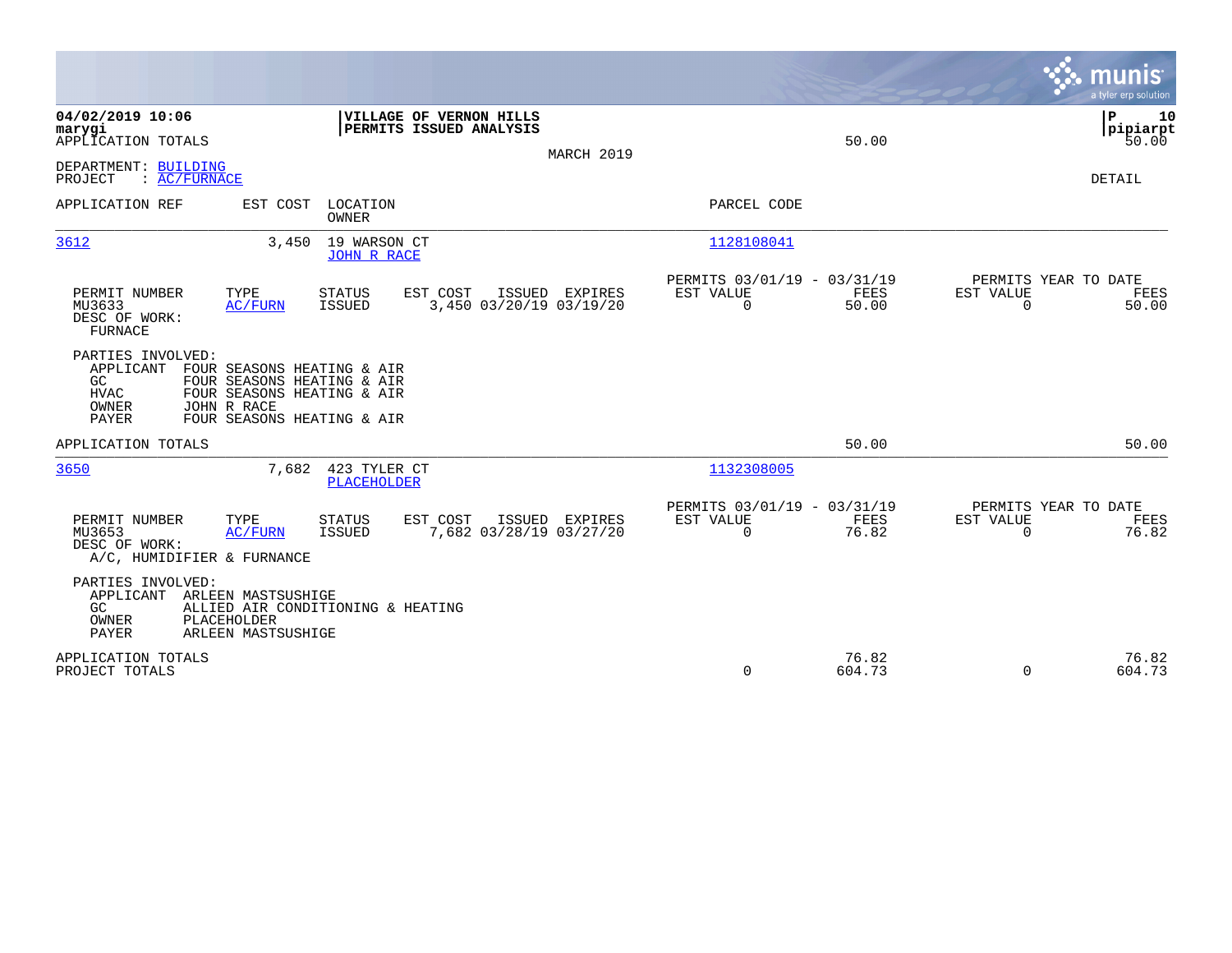|                                                                                                                                                                                                                        |                                                                       |                |                                                         |                  | munis<br>a tyler erp solution                                      |
|------------------------------------------------------------------------------------------------------------------------------------------------------------------------------------------------------------------------|-----------------------------------------------------------------------|----------------|---------------------------------------------------------|------------------|--------------------------------------------------------------------|
| 04/02/2019 10:06<br>marygi                                                                                                                                                                                             | VILLAGE OF VERNON HILLS<br>PERMITS ISSUED ANALYSIS                    |                |                                                         |                  | ΙP<br>11<br> pipiarpt                                              |
| DEPARTMENT: BUILDING<br>: ANSUL SYSTEM<br>PROJECT                                                                                                                                                                      |                                                                       | MARCH 2019     |                                                         |                  | DETAIL                                                             |
| APPLICATION REF<br>EST COST                                                                                                                                                                                            | LOCATION<br><b>OWNER</b>                                              |                | PARCEL CODE                                             |                  |                                                                    |
| 3498<br>3,900                                                                                                                                                                                                          | 864 EAST TOWNLINE ROAD<br>PLACEHOLDER                                 |                | 1134302008                                              |                  |                                                                    |
| PERMIT NUMBER<br>TYPE<br>MU3549<br><b>ANSUL</b><br>DESC OF WORK:<br>ANSUL SYSTEM                                                                                                                                       | <b>STATUS</b><br>EST COST<br>3,900 03/01/19 02/29/20<br>ISSUED        | ISSUED EXPIRES | PERMITS 03/01/19 - 03/31/19<br>EST VALUE<br>$\mathbf 0$ | FEES<br>325.00   | PERMITS YEAR TO DATE<br>EST VALUE<br>FEES<br>$\Omega$<br>325.00    |
| PARTIES INVOLVED:<br>APPLICANT<br>FOX VALLEY FIRE SYSTEM<br>FOX VALLEY FIRE SYSTEM<br>GC.<br>OCCUPANT<br>SHAKE SHACK<br>OWNER<br>PLACEHOLDER<br>PAYER<br>FOX VALLEY FIRE SYSTEM                                        |                                                                       |                |                                                         |                  |                                                                    |
| APPLICATION TOTALS                                                                                                                                                                                                     |                                                                       |                |                                                         | 325.00           | 325.00                                                             |
| 3530<br>3,200                                                                                                                                                                                                          | 887 NORTH MILWAUKEE AVENUE 300<br><b>PLACEHOLDER</b>                  |                | 1134302008                                              |                  |                                                                    |
| PERMIT NUMBER<br>TYPE<br>MU3621<br><b>ANSUL</b><br>DESC OF WORK:<br>ANSUL SYSTEM                                                                                                                                       | <b>STATUS</b><br>EST COST<br>3,200 03/19/19 03/18/20<br><b>ISSUED</b> | ISSUED EXPIRES | PERMITS 03/01/19 - 03/31/19<br>EST VALUE<br>$\mathbf 0$ | FEES<br>325.00   | PERMITS YEAR TO DATE<br>EST VALUE<br>FEES<br>325.00<br>$\mathbf 0$ |
| PARTIES INVOLVED:<br>FOX VALLEY FIRE SYSTEM<br>APPLICANT<br>FIRE SPRIN FOX VALLEY FIRE SYSTEM<br>GC<br>FOX VALLEY FIRE SYSTEM<br>OCCUPANT<br>INVICTO<br>OWNER<br><b>PLACEHOLDER</b><br>PAYER<br>FOX VALLEY FIRE SYSTEM |                                                                       |                |                                                         |                  |                                                                    |
| APPLICATION TOTALS<br>PROJECT TOTALS                                                                                                                                                                                   |                                                                       |                | 0                                                       | 325.00<br>650.00 | 325.00<br>$\mathbf 0$<br>650.00                                    |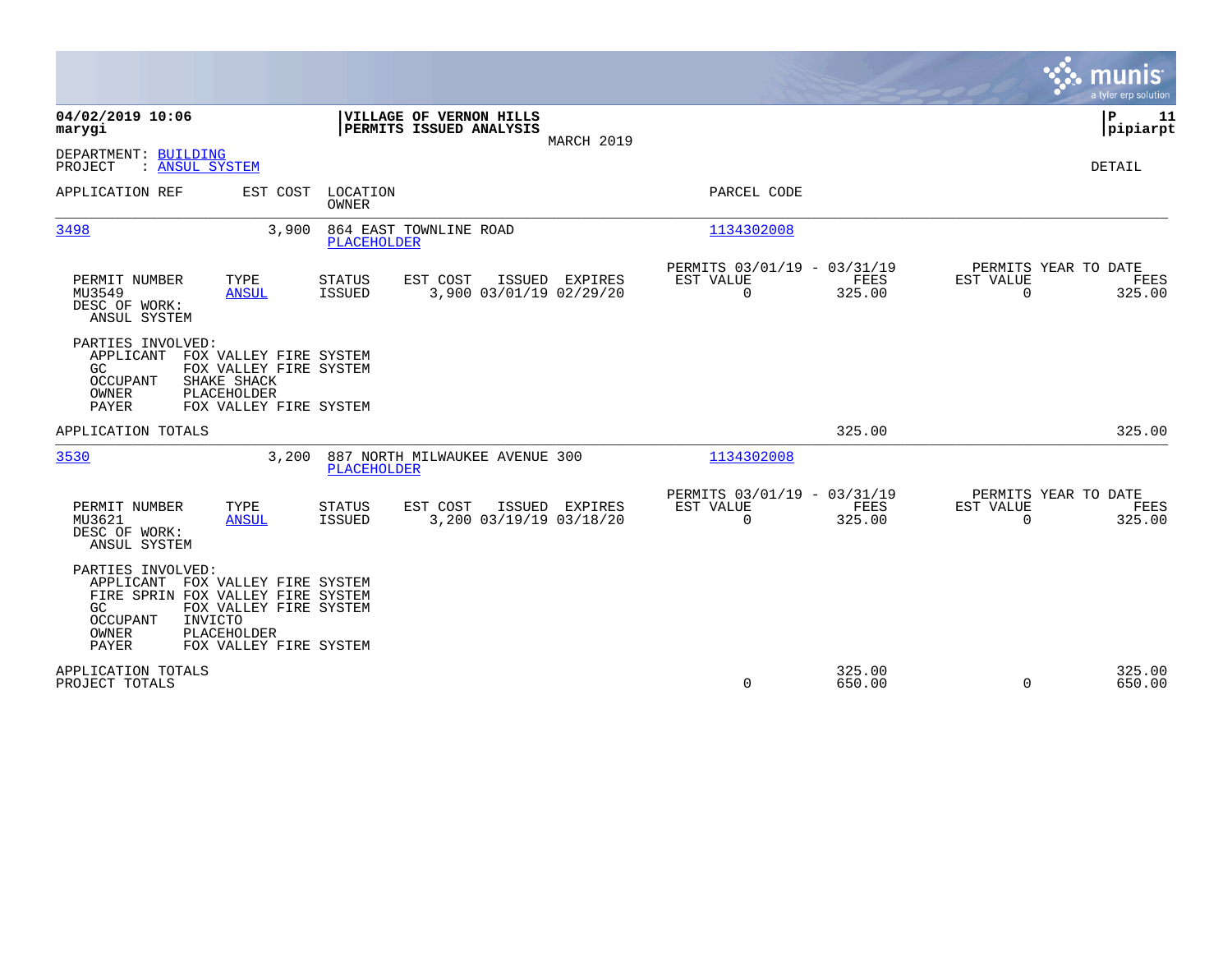|                                                                                                                                                                                                               |                                                                                                           | munis<br>a tyler erp solution                                                               |
|---------------------------------------------------------------------------------------------------------------------------------------------------------------------------------------------------------------|-----------------------------------------------------------------------------------------------------------|---------------------------------------------------------------------------------------------|
| 04/02/2019 10:06<br>VILLAGE OF VERNON HILLS<br>PERMITS ISSUED ANALYSIS<br>marygi                                                                                                                              | MARCH 2019                                                                                                | P<br>12<br> pipiarpt                                                                        |
| DEPARTMENT: BUILDING<br>PROJECT<br>: ANTENNA                                                                                                                                                                  |                                                                                                           | DETAIL                                                                                      |
| APPLICATION REF<br>EST COST<br>LOCATION<br><b>OWNER</b>                                                                                                                                                       | PARCEL CODE                                                                                               |                                                                                             |
| 3441<br>10,000<br>290 EVERGREEN DRIVE<br><b>VILLAGE OF VERNON HILLS</b>                                                                                                                                       | 1508200053                                                                                                |                                                                                             |
| EST COST<br>PERMIT NUMBER<br>TYPE<br><b>STATUS</b><br><b>ISSUED</b><br>MU3571<br><b>ANTENNA</b><br>DESC OF WORK:<br>REPLACE ANTENNA, DISH, & SUPPORT EOUIPMENT FOR SPRINT                                     | PERMITS 03/01/19 - 03/31/19<br>ISSUED EXPIRES<br>EST VALUE<br>$\mathbf 0$<br>10,000 03/12/19 03/11/20     | PERMITS YEAR TO DATE<br><b>FEES</b><br>EST VALUE<br>FEES<br>100.00<br>$\mathbf 0$<br>100.00 |
| PARTIES INVOLVED:<br>APPLICANT LCC TELECOM SERVICES<br>ELECTRICIA K & A ELECTRIC<br>GC<br>IMG DEVELOPMENT<br>GC.<br>LCC TELECOM SERVICES<br>OWNER<br>VILLAGE OF VERNON HILLS<br>PAYER<br>LCC TELECOM SERVICES |                                                                                                           |                                                                                             |
| APPLICATION TOTALS                                                                                                                                                                                            |                                                                                                           | 100.00<br>100.00                                                                            |
| 3506<br>56,000<br>280 SOUTH MILWAUKEE AVE<br>MILWAUKEE & WOODBINE LLC                                                                                                                                         | 1510102027                                                                                                |                                                                                             |
| PERMIT NUMBER<br>TYPE<br><b>STATUS</b><br>EST COST<br>MU3558<br><b>ANTENNA</b><br>ISSUED<br>DESC OF WORK:<br>REPLACE 6 ANTENNAS AND 9 RADIOS ON EXISTING MONOPOLE                                             | PERMITS 03/01/19 - 03/31/19<br><b>EST VALUE</b><br>ISSUED EXPIRES<br>56,000 03/06/19 03/05/20<br>$\Omega$ | PERMITS YEAR TO DATE<br>FEES<br>EST VALUE<br>FEES<br>560.00<br>$\Omega$<br>560.00           |
| PARTIES INVOLVED:<br>APPLICANT<br>SAC WIRELESS<br>GC.<br>SAC WIRELESS<br>OWNER<br>MILWAUKEE & WOODBINE LLC<br>PAYER<br>SAC WIRELESS                                                                           |                                                                                                           |                                                                                             |
| APPLICATION TOTALS<br>PROJECT TOTALS                                                                                                                                                                          | 0                                                                                                         | 560.00<br>560.00<br>660.00<br>$\Omega$<br>660.00                                            |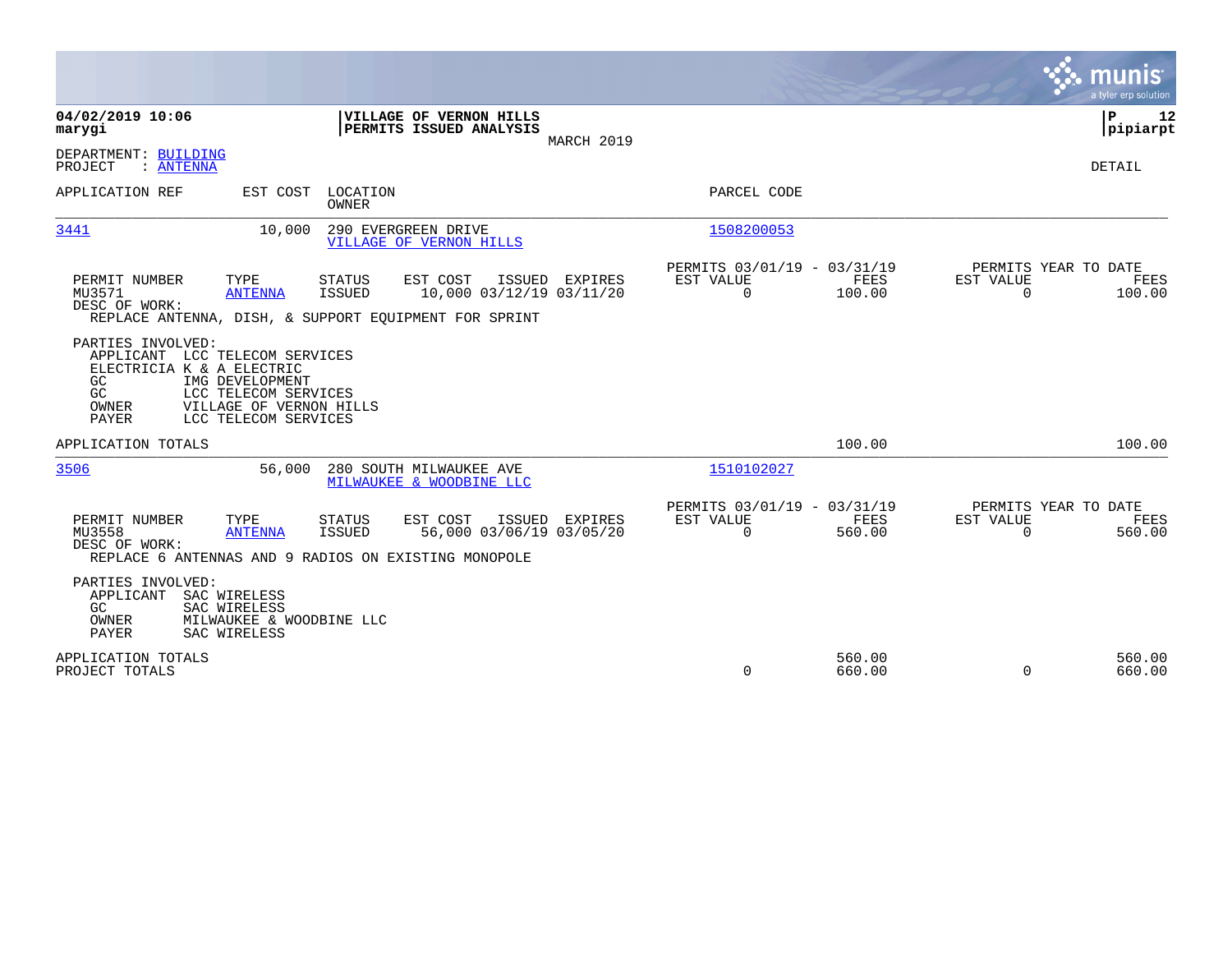|                                                        |                                                                |                   |                                                    |                                  |                                               |                  |           | <b>munis</b><br>a tyler erp solution   |
|--------------------------------------------------------|----------------------------------------------------------------|-------------------|----------------------------------------------------|----------------------------------|-----------------------------------------------|------------------|-----------|----------------------------------------|
| 04/02/2019 10:06<br>marygi                             |                                                                |                   | VILLAGE OF VERNON HILLS<br>PERMITS ISSUED ANALYSIS | MARCH 2019                       |                                               |                  |           | ∣P<br>13<br> pipiarpt                  |
| DEPARTMENT: BUILDING<br>PROJECT                        | <u>: NEW BUSINESS NO REMODEL</u>                               |                   |                                                    |                                  |                                               |                  |           | DETAIL                                 |
| APPLICATION REF                                        | EST COST                                                       | LOCATION<br>OWNER |                                                    |                                  | PARCEL CODE                                   |                  |           |                                        |
| 3543                                                   |                                                                |                   | 200 NORTH FAIRWAY DR 192<br>ARTHUR J ROGERS & CO   |                                  | 1504303178                                    |                  |           |                                        |
| PERMIT NUMBER<br>MU3561<br>DESC OF WORK:               | TYPE<br>NO REMODEL ISSUED<br>CO: HAJDER ENTERPRISES & DESIGN   | STATUS            | EST COST<br>ISSUED                                 | EXPIRES<br>$0$ 03/07/19 04/01/20 | PERMITS 03/01/19 - 03/31/19<br>EST VALUE<br>0 | FEES<br>150.00   | EST VALUE | PERMITS YEAR TO DATE<br>FEES<br>150.00 |
| PARTIES INVOLVED:<br>GC.<br>OCCUPANT<br>OWNER<br>PAYER | HEADS, INC<br>HEADS, INC<br>ARTHUR J ROGERS & CO<br>HEADS, INC |                   |                                                    |                                  |                                               |                  |           |                                        |
| APPLICATION TOTALS<br>PROJECT TOTALS                   |                                                                |                   |                                                    |                                  | $\mathbf 0$                                   | 150.00<br>150.00 |           | 150.00<br>150.00                       |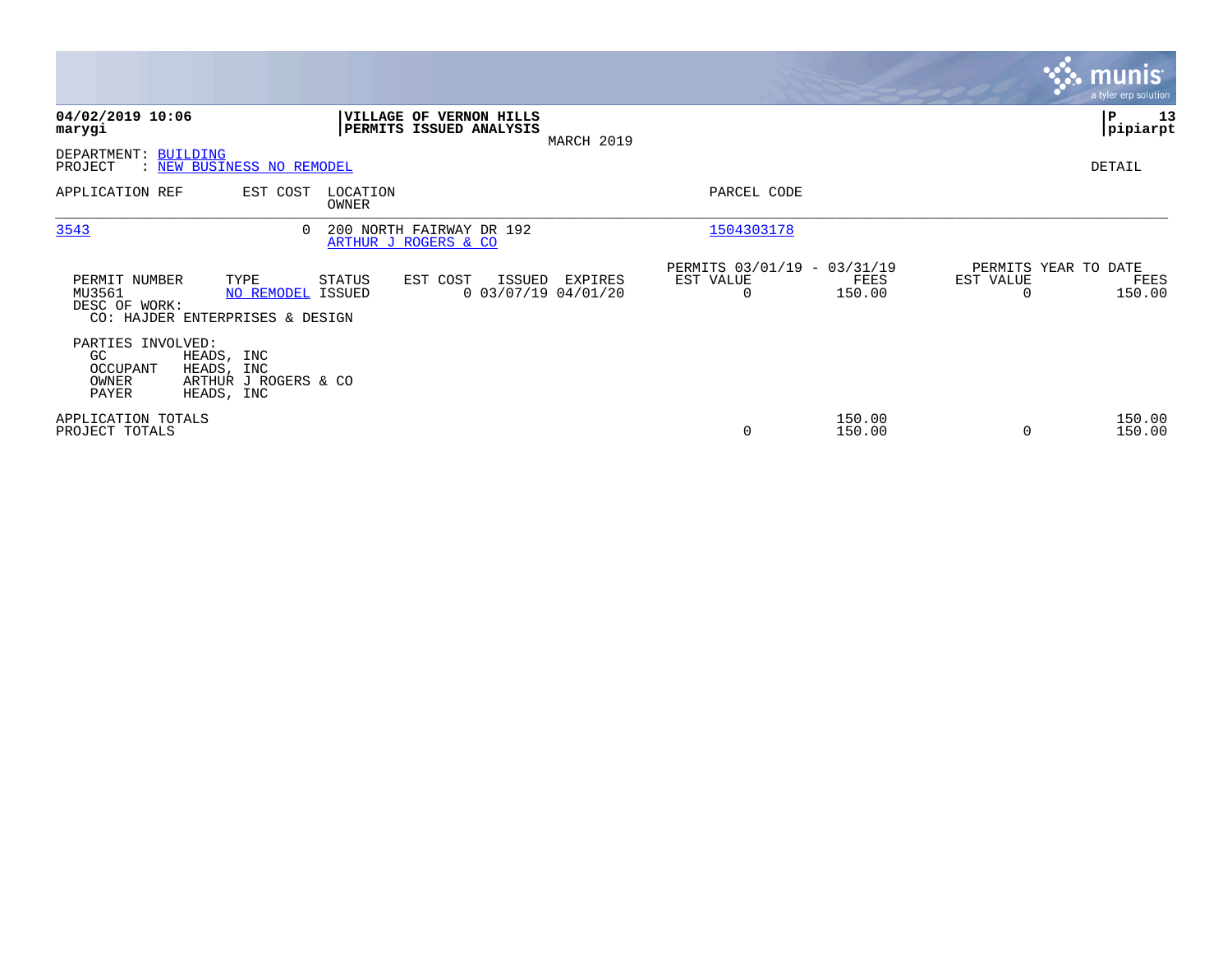|                                                                                                                                                                             |                                                                         |                                               |                                                      |                       |                                   | <b>munis</b><br>a tyler erp solution |
|-----------------------------------------------------------------------------------------------------------------------------------------------------------------------------|-------------------------------------------------------------------------|-----------------------------------------------|------------------------------------------------------|-----------------------|-----------------------------------|--------------------------------------|
| 04/02/2019 10:06<br>marygi                                                                                                                                                  | <b>VILLAGE OF VERNON HILLS</b><br>PERMITS ISSUED ANALYSIS               | MARCH 2019                                    |                                                      |                       |                                   | P<br>14<br> pipiarpt                 |
| DEPARTMENT: BUILDING<br>: COMMERCIAL ROOFTOP HVAC<br>PROJECT                                                                                                                |                                                                         |                                               |                                                      |                       |                                   | DETAIL                               |
| APPLICATION REF                                                                                                                                                             | EST COST<br>LOCATION<br>OWNER                                           |                                               | PARCEL CODE                                          |                       |                                   |                                      |
| 3601                                                                                                                                                                        | 39,850<br>151 EAST TOWNLINE RD<br>GENDELL PARTNERS VERNON HILLS II, LLC |                                               | 1504109003                                           |                       |                                   |                                      |
| PERMIT NUMBER<br>TYPE<br>MU3609<br>DESC OF WORK:<br>ROOFTOP HVAC REPALCEMENT                                                                                                | EST COST<br><b>STATUS</b><br>RFTP HVAC<br>ISSUED                        | ISSUED<br>EXPIRES<br>39,850 03/15/19 03/14/20 | PERMITS 03/01/19 - 03/31/19<br>EST VALUE<br>$\Omega$ | <b>FEES</b><br>398.50 | PERMITS YEAR TO DATE<br>EST VALUE | FEES<br>398.50                       |
| PARTIES INVOLVED:<br>LOUD BROTHERS<br>APPLICANT<br>GC<br>LOUD BROTHERS<br><b>LOUD BROTHERS</b><br>HVAC<br>OCCUPANT<br>TGI FRIDAYS<br>OWNER<br><b>PAYER</b><br>LOUD BROTHERS | GENDELL PARTNERS VERNON HILLS II, LLC                                   |                                               |                                                      |                       |                                   |                                      |
| APPLICATION TOTALS<br>PROJECT TOTALS                                                                                                                                        |                                                                         |                                               | 0                                                    | 398.50<br>398.50      | 0                                 | 398.50<br>398.50                     |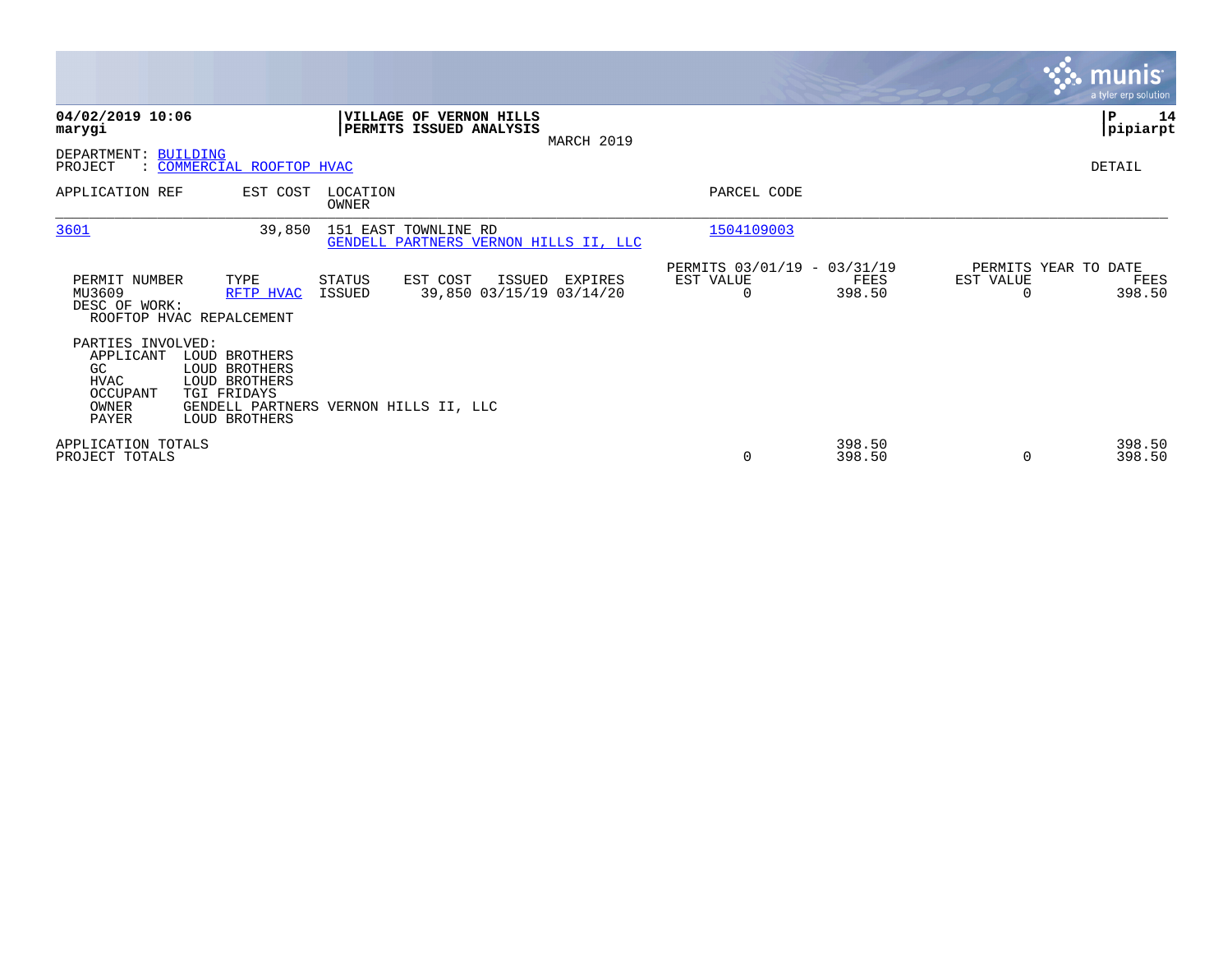|                                                                                                                                                                                   |                                                                          | munis<br>a tyler erp solution                                        |
|-----------------------------------------------------------------------------------------------------------------------------------------------------------------------------------|--------------------------------------------------------------------------|----------------------------------------------------------------------|
| 04/02/2019 10:06<br>VILLAGE OF VERNON HILLS<br>PERMITS ISSUED ANALYSIS<br>marygi<br>MARCH 2019                                                                                    |                                                                          | P<br>15<br> pipiarpt                                                 |
| DEPARTMENT: BUILDING<br>$\therefore$ DECK<br>PROJECT                                                                                                                              |                                                                          | <b>DETAIL</b>                                                        |
| APPLICATION REF<br>EST COST LOCATION<br>OWNER                                                                                                                                     | PARCEL CODE                                                              |                                                                      |
| 3564<br>5,346 1454 CLAIRMONT COURT<br><b>PLACEHOLDER</b>                                                                                                                          | 1133101188                                                               |                                                                      |
| PERMIT NUMBER<br>TYPE<br><b>STATUS</b><br>EST COST<br>ISSUED EXPIRES<br>MU3623<br><b>DECK</b><br><b>ISSUED</b><br>5,346 03/19/19 03/18/20<br>DESC OF WORK:<br>BALCONY REPLACEMENT | PERMITS 03/01/19 - 03/31/19<br>EST VALUE<br>FEES<br>$\mathbf 0$<br>53.46 | PERMITS YEAR TO DATE<br>EST VALUE<br>FEES<br>$\overline{0}$<br>53.46 |
| PARTIES INVOLVED:<br>APPLICANT MCGILL MANAGEMENT<br>GC.<br>MCGILL MANAGEMENT<br>OWNER<br>PLACEHOLDER<br>PAYER<br>MCGILL MANAGEMENT                                                |                                                                          |                                                                      |
| APPLICATION TOTALS                                                                                                                                                                | 53.46                                                                    | 53.46                                                                |
| 3565<br>5,535 1446 CLAIRMONT COURT<br><b>PLACEHOLDER</b>                                                                                                                          | 1133101193                                                               |                                                                      |
| TYPE<br>EST COST<br>PERMIT NUMBER<br><b>STATUS</b><br>ISSUED EXPIRES<br><b>DECK</b><br><b>ISSUED</b><br>5,535 03/19/19 03/18/20<br>MU3631<br>DESC OF WORK:<br>BALCONY REPLACEMENT | PERMITS 03/01/19 - 03/31/19<br>EST VALUE<br>FEES<br>$\mathbf 0$<br>55.35 | PERMITS YEAR TO DATE<br>EST VALUE<br>FEES<br>$\mathbf 0$<br>55.35    |
| PARTIES INVOLVED:<br>APPLICANT MCGILL MANAGEMENT<br>GC<br>MCGILL MANAGEMENT<br>PLACEHOLDER<br>OWNER<br>PAYER<br>MCGILL MANAGEMENT                                                 |                                                                          |                                                                      |
| APPLICATION TOTALS                                                                                                                                                                | 55.35                                                                    | 55.35                                                                |
| 3566<br>5,535 1444 CLAIRMONT COURT<br>PLACEHOLDER                                                                                                                                 | 1133101192                                                               |                                                                      |
| TYPE<br>EST COST<br>PERMIT NUMBER<br><b>STATUS</b><br>ISSUED EXPIRES<br>MU3624<br><b>DECK</b><br><b>ISSUED</b><br>5,535 03/19/19 03/18/20<br>DESC OF WORK:<br>BALCONY REPLACEMENT | PERMITS 03/01/19 - 03/31/19<br>EST VALUE<br>FEES<br>0<br>55.35           | PERMITS YEAR TO DATE<br>EST VALUE<br>FEES<br>55.35<br>0              |
| PARTIES INVOLVED:<br>APPLICANT MCGILL MANAGEMENT<br>GC<br>MCGILL MANAGEMENT<br>PLACEHOLDER<br>OWNER<br>PAYER<br>MCGILL MANAGEMENT                                                 |                                                                          |                                                                      |
| APPLICATION TOTALS                                                                                                                                                                | 55.35                                                                    | 55.35                                                                |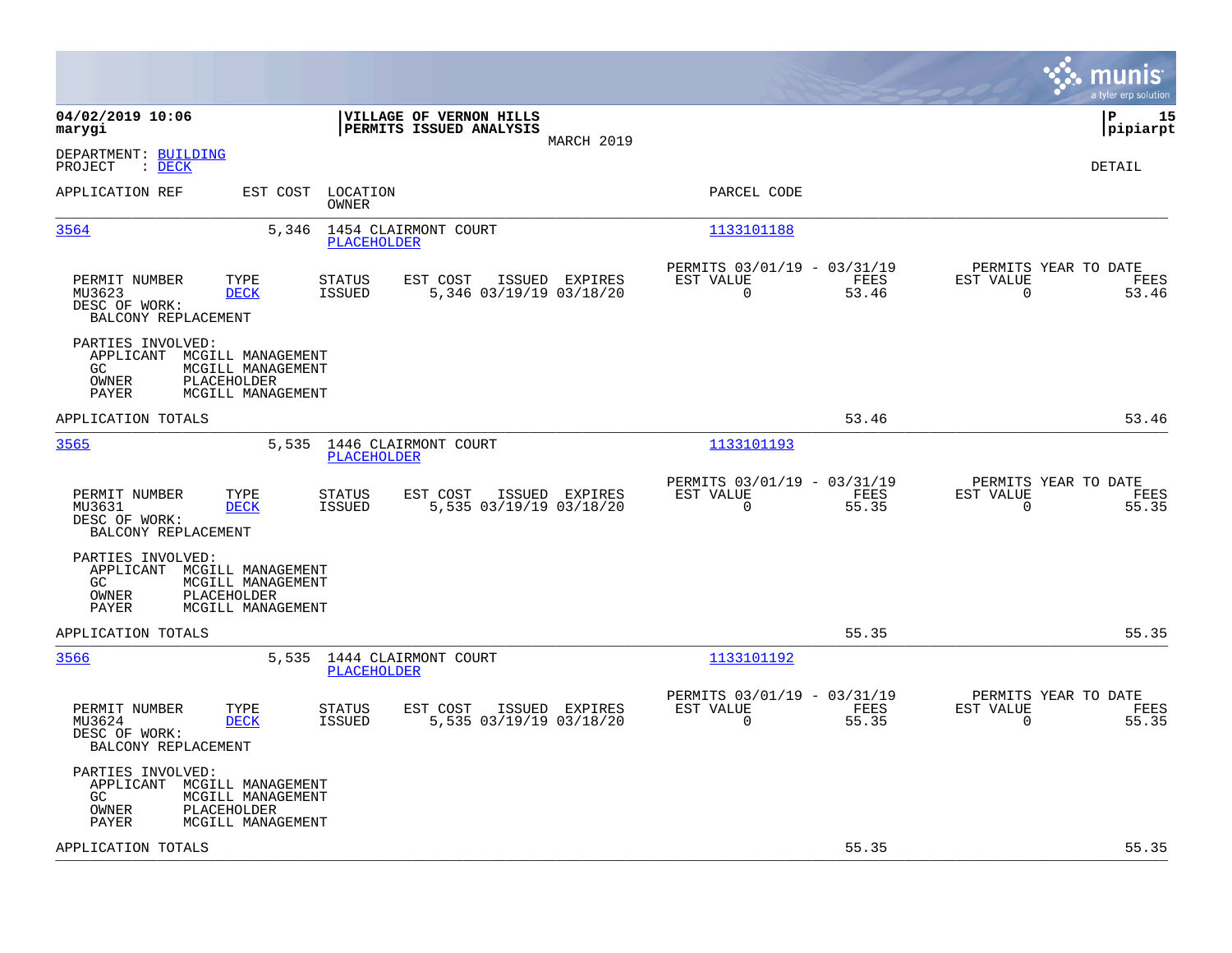|                                                                                         |                                                             |                                                                                          |                                                         |               |                                                  | munis<br>a tyler erp solution |
|-----------------------------------------------------------------------------------------|-------------------------------------------------------------|------------------------------------------------------------------------------------------|---------------------------------------------------------|---------------|--------------------------------------------------|-------------------------------|
| 04/02/2019 10:06<br>marygi<br>3567                                                      | 5,535<br>PLACEHOLDER                                        | <b>VILLAGE OF VERNON HILLS</b><br><b>PERMITS ISSUED ANALYSIS</b><br>1434 CLAIRMONT COURT | 1133101196                                              |               |                                                  | l P<br>16<br> pipiarpt        |
| PERMIT NUMBER<br>TYPE                                                                   | STATUS                                                      | EST COST<br>ISSUED EXPIRES<br>MARCH 2019                                                 | PERMITS 03/01/19 - 03/31/19<br>EST VALUE                | FEES          | PERMITS YEAR TO DATE<br>EST VALUE                | FEES                          |
| DEPARTMENT: BUILDING<br>: DECK<br>PROJECT                                               |                                                             |                                                                                          |                                                         |               |                                                  | DETAIL                        |
| APPLICATION REF                                                                         | EST COST<br>LOCATION<br>OWNER                               |                                                                                          | PARCEL CODE                                             |               |                                                  |                               |
| MU3625<br><b>DECK</b><br>DESC OF WORK:<br>BALCONY REPLACEMENT                           | <b>ISSUED</b>                                               | 5,535 03/19/19 03/18/20                                                                  | $\mathbf 0$                                             | 55.35         | $\Omega$                                         | 55.35                         |
| PARTIES INVOLVED:<br>APPLICANT MCGILL MANAGEMENT<br>GC<br>OWNER<br>PLACEHOLDER<br>PAYER | MCGILL MANAGEMENT<br>MCGILL MANAGEMENT                      |                                                                                          |                                                         |               |                                                  |                               |
| APPLICATION TOTALS                                                                      |                                                             |                                                                                          |                                                         | 55.35         |                                                  | 55.35                         |
| 3568                                                                                    | 5,535<br>PLACEHOLDER                                        | 1426 CLAIRMONT COURT                                                                     | 1133101201                                              |               |                                                  |                               |
| PERMIT NUMBER<br>TYPE<br><b>DECK</b><br>MU3626<br>DESC OF WORK:<br>BALCONY REPLACMENT   | STATUS<br>ISSUED                                            | EST COST<br>ISSUED EXPIRES<br>5,535 03/19/19 03/18/20                                    | PERMITS 03/01/19 - 03/31/19<br>EST VALUE<br>$\mathbf 0$ | FEES<br>55.35 | PERMITS YEAR TO DATE<br>EST VALUE<br>$\mathbf 0$ | FEES<br>55.35                 |
| PARTIES INVOLVED:<br>APPLICANT MCGILL MANAGEMENT<br>GC<br>PLACEHOLDER<br>OWNER<br>PAYER | MCGILL MANAGEMENT<br>MCGILL MANAGEMENT                      |                                                                                          |                                                         |               |                                                  |                               |
| APPLICATION TOTALS                                                                      |                                                             |                                                                                          |                                                         | 55.35         |                                                  | 55.35                         |
| 3569                                                                                    | 5,346<br>PLACEHOLDER                                        | 1424 CLAIRMONT COURT                                                                     | 1133101200                                              |               |                                                  |                               |
| PERMIT NUMBER<br>TYPE<br>MU3627<br><b>DECK</b><br>DESC OF WORK:<br>BALCONY REPLACEMENT  | STATUS<br><b>ISSUED</b>                                     | EST COST<br>ISSUED EXPIRES<br>5,346 03/19/19 03/18/20                                    | PERMITS 03/01/19 - 03/31/19<br>EST VALUE<br>$\mathbf 0$ | FEES<br>53.46 | PERMITS YEAR TO DATE<br>EST VALUE<br>$\mathbf 0$ | FEES<br>53.46                 |
| PARTIES INVOLVED:<br>APPLICANT<br>GC<br>OWNER<br>PLACEHOLDER<br>PAYER                   | MCGILL MANAGEMENT<br>MCGILL MANAGEMENT<br>MCGILL MANAGEMENT |                                                                                          |                                                         |               |                                                  |                               |
| APPLICATION TOTALS                                                                      |                                                             |                                                                                          |                                                         | 53.46         |                                                  | 53.46                         |
| 3570                                                                                    | 5,346 1414 CLAIRMONT COURT                                  |                                                                                          | 1133101204                                              |               |                                                  |                               |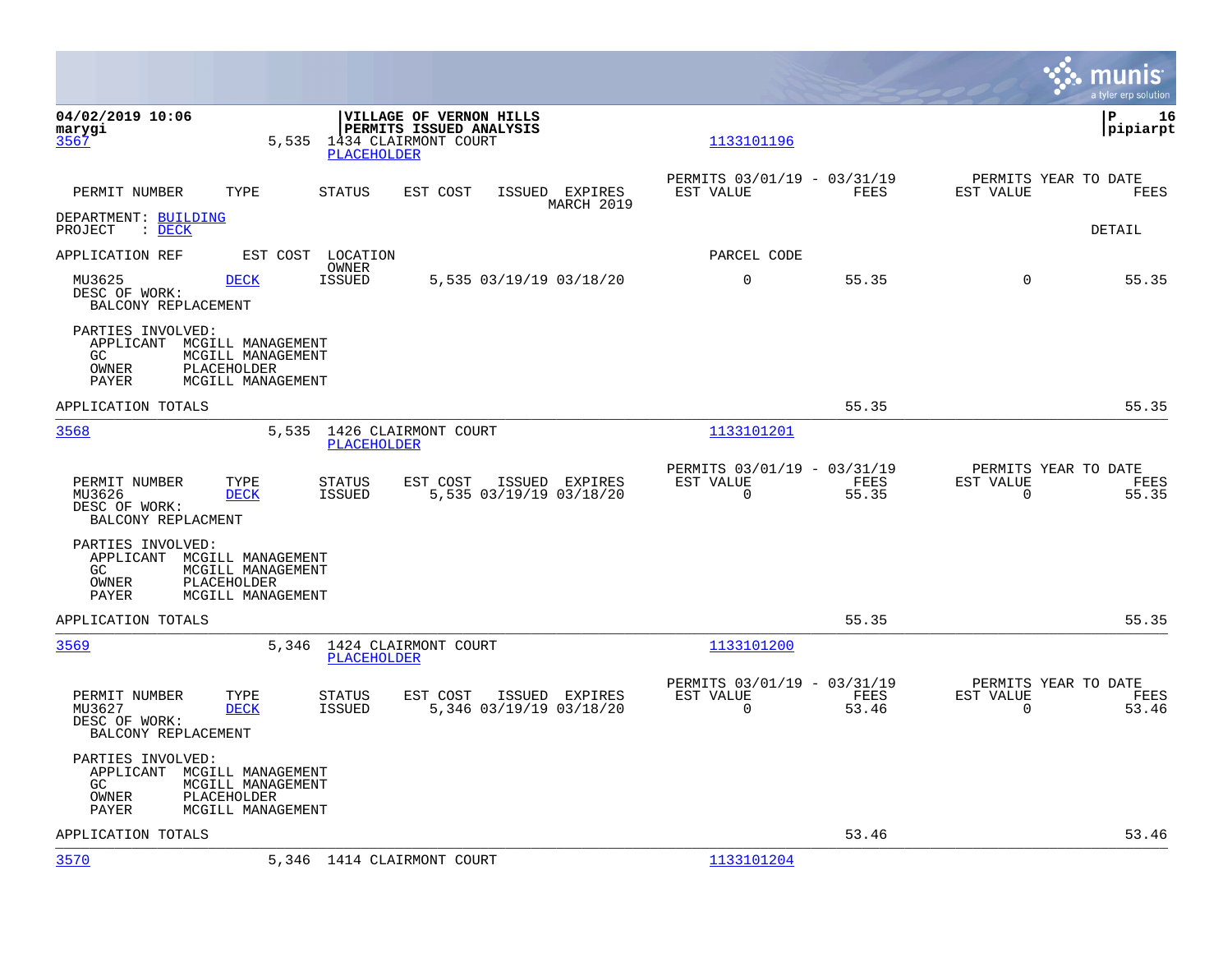|                                                                                                                                       |                                                                                         |                                                                       | munis<br>a tyler erp solution                                  |
|---------------------------------------------------------------------------------------------------------------------------------------|-----------------------------------------------------------------------------------------|-----------------------------------------------------------------------|----------------------------------------------------------------|
| 04/02/2019 10:06<br>marygi                                                                                                            | VILLAGE OF VERNON HILLS<br>PERMITS ISSUED ANALYSIS<br><b>PLACEHOLDER</b>                |                                                                       | l P<br>17<br> pipiarpt                                         |
| PERMIT NUMBER<br>TYPE                                                                                                                 | STATUS<br>EST COST<br>ISSUED EXPIRES<br>MARCH 2019                                      | PERMITS 03/01/19 - 03/31/19<br>EST VALUE<br>FEES                      | PERMITS YEAR TO DATE<br>EST VALUE<br>FEES                      |
| DEPARTMENT: BUILDING<br>PROJECT<br>$:$ DECK                                                                                           |                                                                                         |                                                                       | <b>DETAIL</b>                                                  |
| APPLICATION REF<br>EST COST                                                                                                           | LOCATION<br>OWNER                                                                       | PARCEL CODE                                                           |                                                                |
| MU3628<br><b>DECK</b><br>DESC OF WORK:<br>BALCONY REPALCMENT                                                                          | <b>ISSUED</b><br>5,346 03/19/19 03/18/20                                                | $\mathbf 0$<br>53.46                                                  | $\Omega$<br>53.46                                              |
| PARTIES INVOLVED:<br>APPLICANT MCGILL MANAGEMENT<br>GC<br>MCGILL MANAGEMENT<br>OWNER<br>PLACEHOLDER<br>MCGILL MANAGEMENT<br>PAYER     |                                                                                         |                                                                       |                                                                |
| APPLICATION TOTALS                                                                                                                    |                                                                                         | 53.46                                                                 | 53.46                                                          |
| 3571                                                                                                                                  | 5,535<br>1406 CLAIRMONT COURT<br><b>PLACEHOLDER</b>                                     | 1133101209                                                            |                                                                |
| PERMIT NUMBER<br>TYPE<br>MU3629<br><b>DECK</b><br>DESC OF WORK:<br>BALCONY REPLACMENT                                                 | STATUS<br>EST COST<br>ISSUED EXPIRES<br><b>ISSUED</b><br>5,535 03/19/19 03/18/20        | PERMITS 03/01/19 - 03/31/19<br>EST VALUE<br>FEES<br>55.35<br>$\Omega$ | PERMITS YEAR TO DATE<br>EST VALUE<br>FEES<br>$\Omega$<br>55.35 |
| PARTIES INVOLVED:<br>APPLICANT<br>MCGILL MANAGEMENT<br>MCGILL MANAGEMENT<br>GC.<br>OWNER<br>PLACEHOLDER<br>MCGILL MANAGEMENT<br>PAYER |                                                                                         |                                                                       |                                                                |
| APPLICATION TOTALS                                                                                                                    |                                                                                         | 55.35                                                                 | 55.35                                                          |
| 3572                                                                                                                                  | 5,535 1404 CLAIRMONT COURT<br><b>PLACEHOLDER</b>                                        | 1133101208                                                            |                                                                |
| PERMIT NUMBER<br>TYPE<br><b>DECK</b><br>MU3630<br>DESC OF WORK:<br>BALCONY REPLACMENT                                                 | <b>STATUS</b><br>EST COST<br>ISSUED EXPIRES<br><b>ISSUED</b><br>5,535 03/19/19 03/18/20 | PERMITS 03/01/19 - 03/31/19<br>EST VALUE<br>FEES<br>55.35<br>$\Omega$ | PERMITS YEAR TO DATE<br>EST VALUE<br>FEES<br>$\Omega$<br>55.35 |
| PARTIES INVOLVED:<br>APPLICANT MCGILL MANAGEMENT<br>MCGILL MANAGEMENT<br>GC.<br>OWNER<br>PLACEHOLDER<br>MCGILL MANAGEMENT<br>PAYER    |                                                                                         |                                                                       |                                                                |
| APPLICATION TOTALS                                                                                                                    |                                                                                         | 55.35                                                                 | 55.35                                                          |
| 3573                                                                                                                                  | 1436 CLAIRMONT COURT<br>5,535<br>PLACEHOLDER                                            | 1133101197                                                            |                                                                |

**College**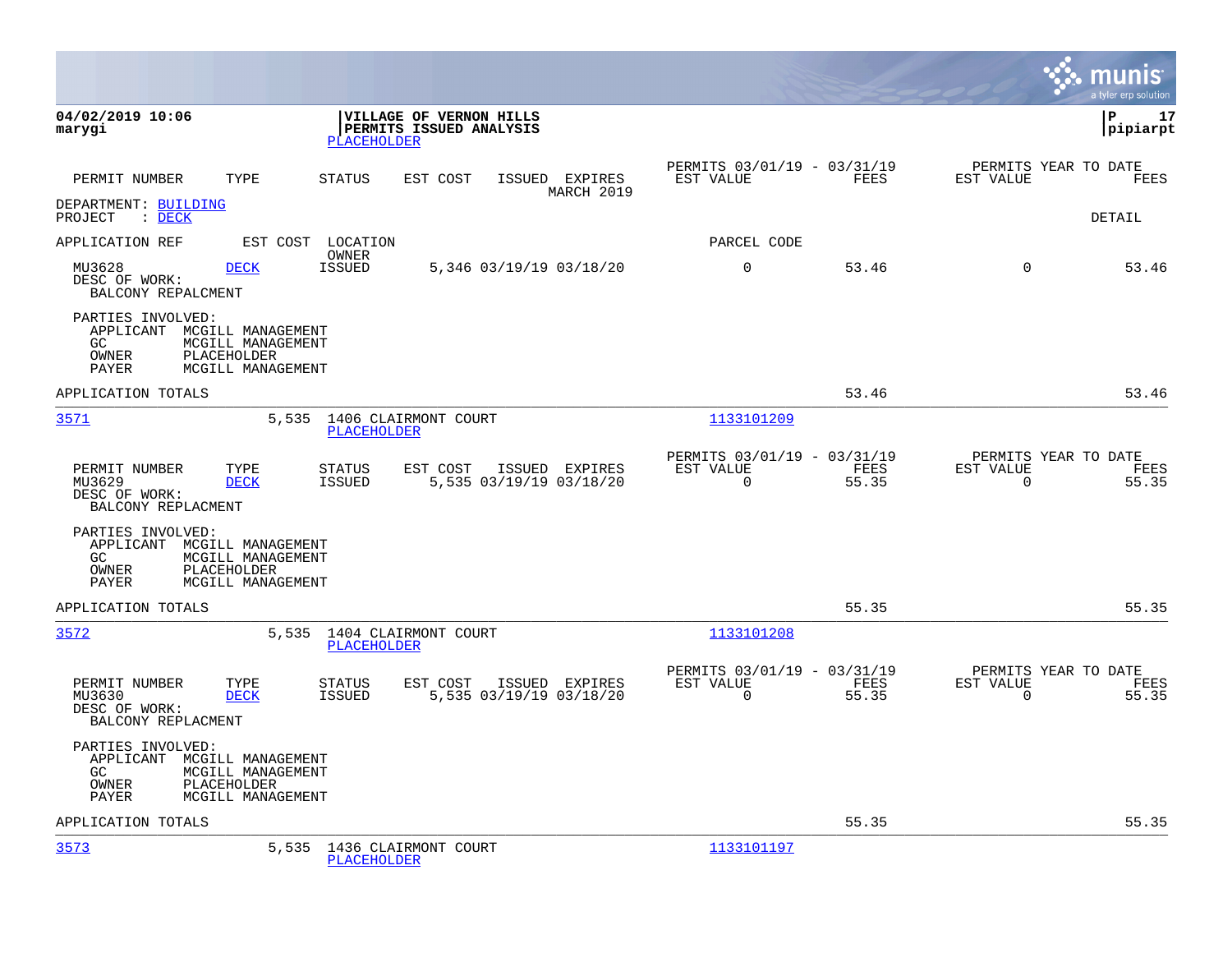|                                                        |                                                                            |                   |                                |                     |                         |                                          |                 |           | <b>munis</b><br>a tyler erp solution |
|--------------------------------------------------------|----------------------------------------------------------------------------|-------------------|--------------------------------|---------------------|-------------------------|------------------------------------------|-----------------|-----------|--------------------------------------|
| 04/02/2019 10:06<br>marygi                             |                                                                            | <b>VILLAGE OF</b> | <b>PERMITS ISSUED ANALYSIS</b> | <b>VERNON HILLS</b> |                         |                                          |                 |           | 18<br>ΙP<br> pipiarpt                |
| PERMIT NUMBER                                          | TYPE                                                                       | STATUS            | EST COST                       | ISSUED              | EXPIRES<br>MARCH 2019   | PERMITS 03/01/19 - 03/31/19<br>EST VALUE | FEES            | EST VALUE | PERMITS YEAR TO DATE<br>FEES         |
| DEPARTMENT: BUILDING<br>PROJECT<br>: <u>DECK</u>       |                                                                            |                   |                                |                     |                         |                                          |                 |           | DETAIL                               |
| APPLICATION REF                                        | EST COST                                                                   | LOCATION<br>OWNER |                                |                     |                         | PARCEL CODE                              |                 |           |                                      |
| MU3632<br>DESC OF WORK:<br>BALCONY REPLACEMENT         | <b>DECK</b>                                                                | ISSUED            |                                |                     | 5,535 03/19/19 03/18/20 | $\mathbf 0$                              | 55.35           | $\Omega$  | 55.35                                |
| PARTIES INVOLVED:<br>APPLICANT<br>GC<br>OWNER<br>PAYER | MCGILL MANAGEMENT<br>MCGILL MANAGEMENT<br>PLACEHOLDER<br>MCGILL MANAGEMENT |                   |                                |                     |                         |                                          |                 |           |                                      |
| APPLICATION TOTALS<br>PROJECT TOTALS                   |                                                                            |                   |                                |                     |                         | 0                                        | 55.35<br>547.83 | $\Omega$  | 55.35<br>547.83                      |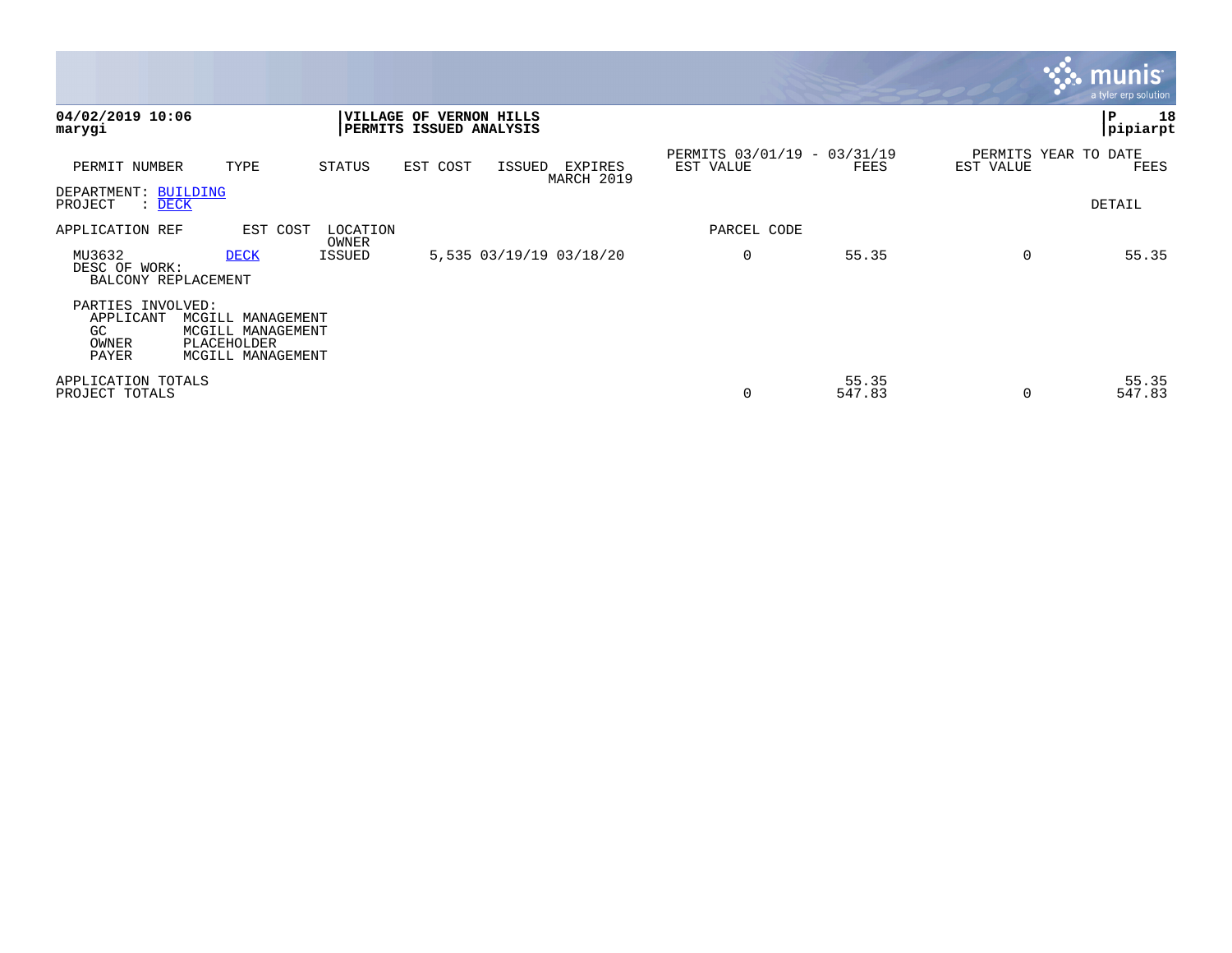|                                                                    |                                                                                            |                         |                                                           |            |                                                      |                      |                                   | munis <sup>®</sup><br>a tyler erp solution |
|--------------------------------------------------------------------|--------------------------------------------------------------------------------------------|-------------------------|-----------------------------------------------------------|------------|------------------------------------------------------|----------------------|-----------------------------------|--------------------------------------------|
| 04/02/2019 10:06<br>marygi                                         |                                                                                            |                         | <b>VILLAGE OF VERNON HILLS</b><br>PERMITS ISSUED ANALYSIS | MARCH 2019 |                                                      |                      |                                   | ∣P<br>19<br> pipiarpt                      |
| DEPARTMENT:<br>PROJECT                                             | <b>BUILDING</b><br>: ELEVATOR                                                              |                         |                                                           |            |                                                      |                      |                                   | DETAIL                                     |
| APPLICATION REF                                                    | EST COST                                                                                   | LOCATION<br>OWNER       |                                                           |            | PARCEL CODE                                          |                      |                                   |                                            |
| 3425                                                               | 241,000                                                                                    | CENTENNIAL              | 122 HAWTHORN CENTER                                       |            | 1133401086                                           |                      |                                   |                                            |
| PERMIT NUMBER<br>MU3570<br>DESC OF WORK:<br><b>ELEVATOR</b>        | TYPE<br><b>ELEVATOR</b>                                                                    | <b>STATUS</b><br>ISSUED | EST COST<br>ISSUED<br>241,000 03/12/19 03/11/20           | EXPIRES    | PERMITS 03/01/19 - 03/31/19<br>EST VALUE<br>$\Omega$ | FEES<br>3,603.00     | PERMITS YEAR TO DATE<br>EST VALUE | FEES<br>3,603.00                           |
| PARTIES INVOLVED:<br>APPLICANT<br>GC<br>OCCUPANT<br>OWNER<br>PAYER | SCHINDLER ELEVATOR<br>SCHINDLER ELEVATOR<br>CENTENNIAL<br>CENTENNIAL<br>SCHINDLER ELEVATOR |                         |                                                           |            |                                                      |                      |                                   |                                            |
| APPLICATION TOTALS<br>PROJECT TOTALS                               |                                                                                            |                         |                                                           |            | 0                                                    | 3,603.00<br>3,603.00 | $\Omega$                          | 3,603.00<br>3,603.00                       |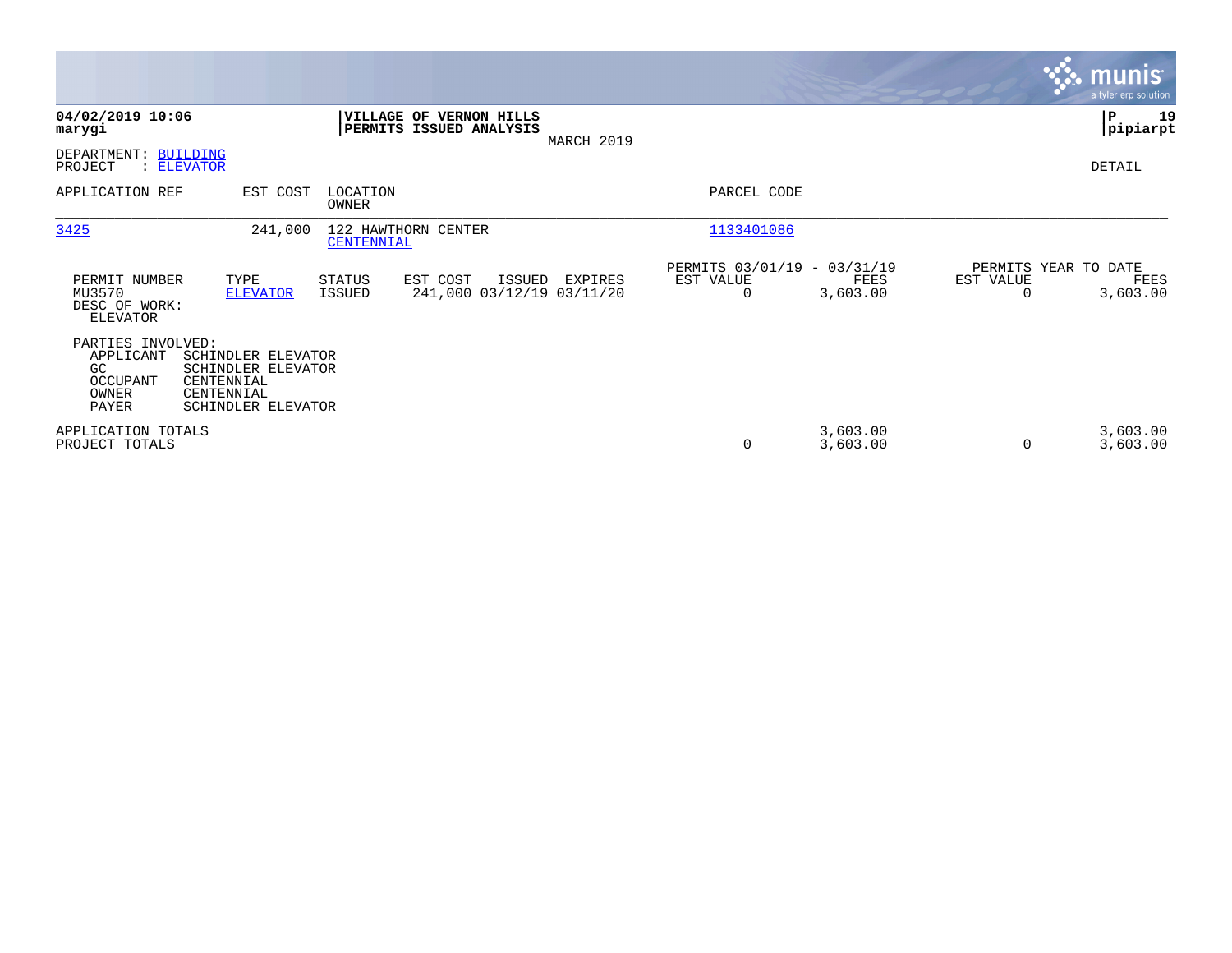|                                                                                                                                                                                                                                                                                                            |                                                                             | munis<br>a tyler erp solution                                        |
|------------------------------------------------------------------------------------------------------------------------------------------------------------------------------------------------------------------------------------------------------------------------------------------------------------|-----------------------------------------------------------------------------|----------------------------------------------------------------------|
| 04/02/2019 10:06<br>VILLAGE OF VERNON HILLS<br>PERMITS ISSUED ANALYSIS<br>marygi                                                                                                                                                                                                                           |                                                                             | 20<br>IΡ<br> pipiarpt                                                |
| MARCH 2019<br>DEPARTMENT: BUILDING<br>PROJECT<br>$\colon$ FENCE                                                                                                                                                                                                                                            |                                                                             | DETAIL                                                               |
| APPLICATION REF<br>EST COST LOCATION<br>OWNER                                                                                                                                                                                                                                                              | PARCEL CODE                                                                 |                                                                      |
| 595 NORTH DEERPATH DR<br>3463<br>4,980<br>AMERICAN NATIONAL BANK OF CHICAGO                                                                                                                                                                                                                                | 1504100004                                                                  |                                                                      |
| PERMIT NUMBER<br>TYPE<br>STATUS<br>EST COST<br>ISSUED EXPIRES<br>4,980 03/13/19 04/01/20<br>MU3577<br><b>FENCE</b><br>ISSUED<br>DESC OF WORK:<br>FENCE                                                                                                                                                     | PERMITS 03/01/19 - 03/31/19<br>EST VALUE<br>FEES<br>$\mathbf 0$<br>50.00    | PERMITS YEAR TO DATE<br>EST VALUE<br>FEES<br>$\mathbf 0$<br>50.00    |
| PARTIES INVOLVED:<br>FENCE<br><b>ACTION FENCE</b><br>GC.<br>CHRIST LUTHERAN CHURCH & PRESCHOOL<br><b>OCCUPANT</b><br>CHRIST LUTHERAN CHURCH & PRESCHOOL<br>OWNER<br>AMERICAN NATIONAL BANK OF CHICAGO<br>OWNER<br>CHRIST LUTHERAN CHURCH & PRESCHOOL<br><b>PAYER</b><br>CHRIST LUTHERAN CHURCH & PRESCHOOL |                                                                             |                                                                      |
| APPLICATION TOTALS                                                                                                                                                                                                                                                                                         | 50.00                                                                       | 50.00                                                                |
| 536 WILLIAMS WAY<br><u>3557</u><br>11,055<br>JENNIFER M TONTILLO & JAMES J GUARINO                                                                                                                                                                                                                         | 1508114004                                                                  |                                                                      |
| PERMIT NUMBER<br>TYPE<br>EST COST<br>ISSUED EXPIRES<br>STATUS<br>MU3659<br>11,055 03/29/19 03/28/20<br><b>FENCE</b><br>ISSUED<br>DESC OF WORK:<br>FENCE                                                                                                                                                    | PERMITS 03/01/19 - 03/31/19<br>EST VALUE<br>FEES<br>$\mathbf 0$<br>110.55   | PERMITS YEAR TO DATE<br>EST VALUE<br>FEES<br>0<br>110.55             |
| PARTIES INVOLVED:<br>APPLICANT<br>JENNIFER M TONTILLO & JAMES J GUARINO<br>FENCE<br>PEERLESS FENCE<br>GC<br>JENNIFER M TONTILLO & JAMES J GUARINO<br>OWNER<br>JENNIFER M TONTILLO & JAMES J GUARINO<br>PAYER<br>JENNIFER M TONTILLO & JAMES J GUARINO                                                      |                                                                             |                                                                      |
| APPLICATION TOTALS                                                                                                                                                                                                                                                                                         | 110.55                                                                      | 110.55                                                               |
| 3563<br>5,200<br>203 AMBER LN<br>LEIGHANN & CRAIG N STEVENS                                                                                                                                                                                                                                                | 1505405084                                                                  |                                                                      |
| PERMIT NUMBER<br>TYPE<br><b>STATUS</b><br>EST COST<br>ISSUED EXPIRES<br>5,200 03/18/19 03/29/20<br>COMPLT<br>MU3615<br><b>FENCE</b><br>DESC OF WORK:<br>FENCE                                                                                                                                              | PERMITS 03/01/19 - 03/31/19<br>EST VALUE<br>FEES<br>52.00<br>$\overline{0}$ | PERMITS YEAR TO DATE<br>EST VALUE<br>FEES<br>52.00<br>$\overline{0}$ |
| PARTIES INVOLVED:<br>APPLICANT LEIGHANN & CRAIG N STEVENS<br>FENCE<br>ACTION FENCE<br>GC<br>LEIGHANN & CRAIG N STEVENS<br>OWNER<br>LEIGHANN & CRAIG N STEVENS                                                                                                                                              |                                                                             |                                                                      |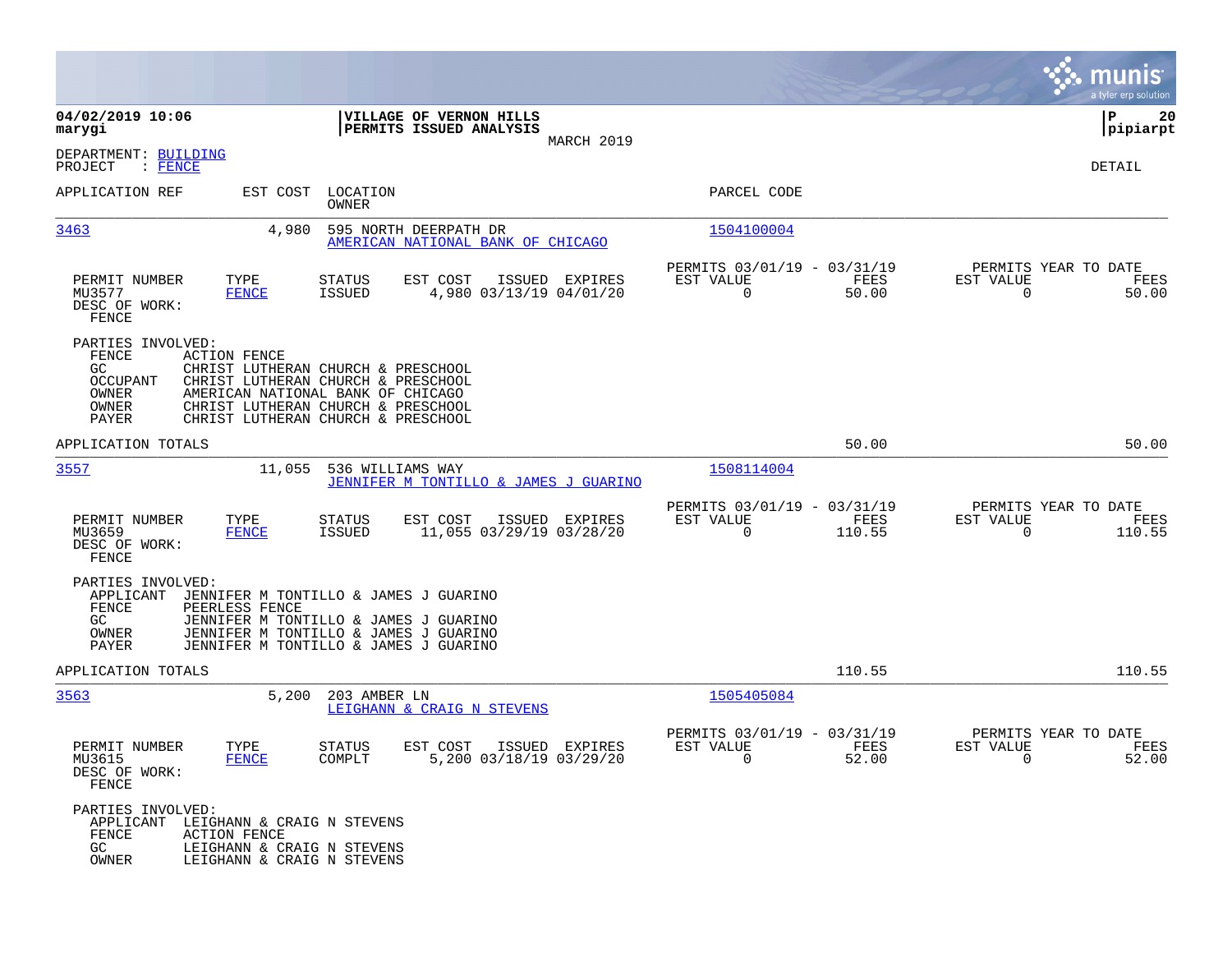|                                                                        |                                                                                         |                                  |                                                           |            |                                               |                      |                                   | munis<br>a tyler erp solution. |
|------------------------------------------------------------------------|-----------------------------------------------------------------------------------------|----------------------------------|-----------------------------------------------------------|------------|-----------------------------------------------|----------------------|-----------------------------------|--------------------------------|
| 04/02/2019 10:06<br>marygi                                             |                                                                                         |                                  | <b>VILLAGE OF VERNON HILLS</b><br>PERMITS ISSUED ANALYSIS | MARCH 2019 |                                               |                      |                                   | ∣P<br>21<br> pipiarpt          |
| DEPARTMENT:<br>PROJECT<br><b>FENCE</b><br>$\ddot{\cdot}$               | <b>BUILDING</b>                                                                         |                                  |                                                           |            |                                               |                      |                                   | DETAIL                         |
| APPLICATION REF                                                        | EST COST                                                                                | LOCATION<br><b>OWNER</b>         |                                                           |            | PARCEL CODE                                   |                      |                                   |                                |
| <b>PAYER</b>                                                           | LEIGHANN & CRAIG N STEVENS                                                              |                                  |                                                           |            |                                               |                      |                                   |                                |
| APPLICATION TOTALS                                                     |                                                                                         |                                  |                                                           |            |                                               | 52.00                |                                   | 52.00                          |
| 3618                                                                   | 1,577                                                                                   | 212E ARCADIA CT<br>RYAN W PATTEE |                                                           |            | 1505204010                                    |                      |                                   |                                |
| PERMIT NUMBER<br>MU3655<br>DESC OF WORK:<br>FENCE                      | TYPE<br>FENCE                                                                           | <b>STATUS</b><br><b>ISSUED</b>   | EST COST<br>ISSUED<br>1,577 03/28/19 03/27/20             | EXPIRES    | PERMITS 03/01/19 - 03/31/19<br>EST VALUE<br>0 | <b>FEES</b><br>50.00 | PERMITS YEAR TO DATE<br>EST VALUE | FEES<br>50.00                  |
| PARTIES INVOLVED:<br>APPLICANT<br>FENCE<br>GC<br>OWNER<br><b>PAYER</b> | RYAN W PATTEE<br><b>ACTION FENCE</b><br>RYAN W PATTEE<br>RYAN W PATTEE<br>RYAN W PATTEE |                                  |                                                           |            |                                               |                      |                                   |                                |
| APPLICATION TOTALS<br>PROJECT TOTALS                                   |                                                                                         |                                  |                                                           |            | 0                                             | 50.00<br>262.55      | $\Omega$                          | 50.00<br>262.55                |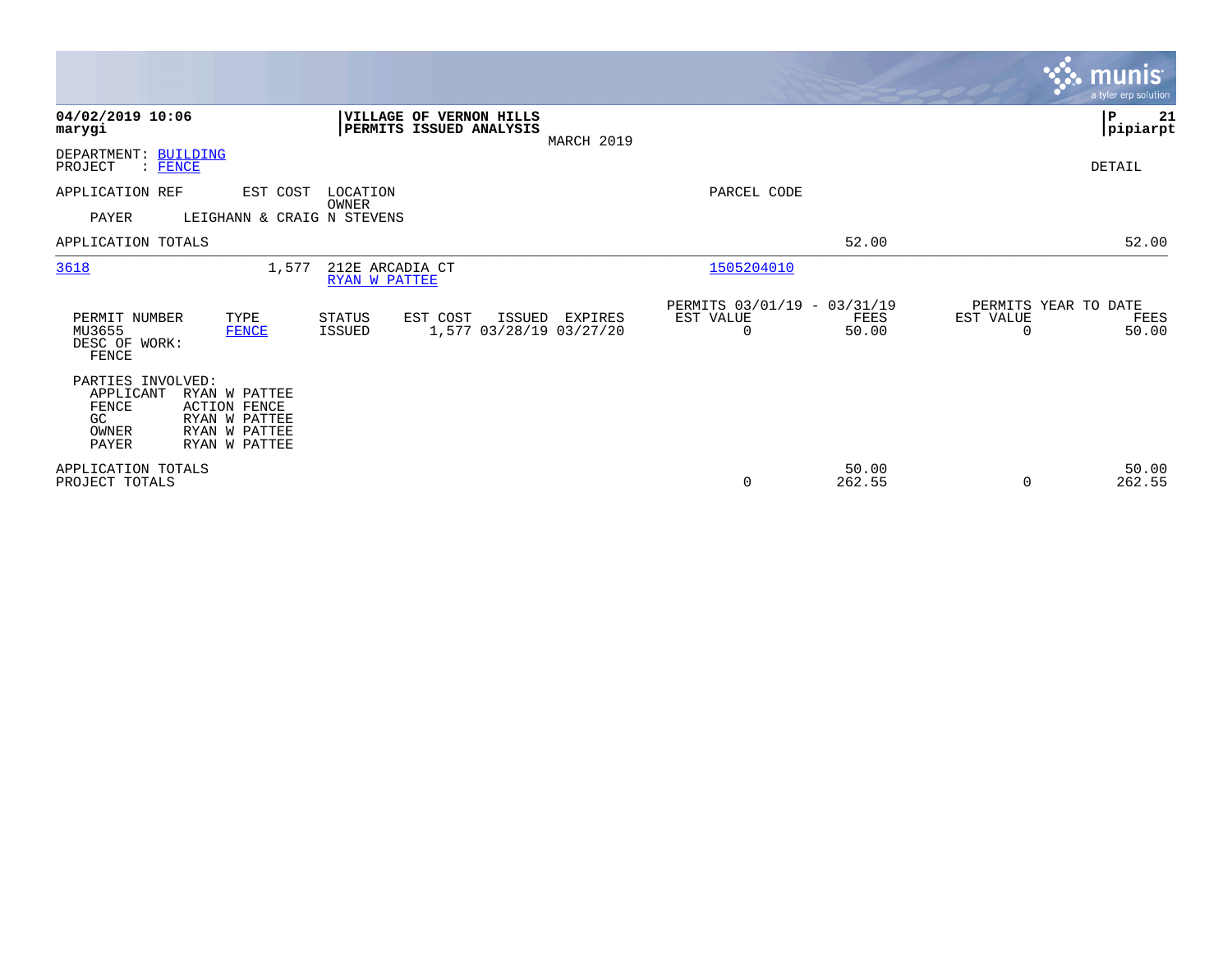|                                                                                                                                                                                                                                                    |                                            |                                                         |                  |                          | munis<br>a tyler erp solution                 |
|----------------------------------------------------------------------------------------------------------------------------------------------------------------------------------------------------------------------------------------------------|--------------------------------------------|---------------------------------------------------------|------------------|--------------------------|-----------------------------------------------|
| 04/02/2019 10:06<br>VILLAGE OF VERNON HILLS<br>PERMITS ISSUED ANALYSIS<br>marygi                                                                                                                                                                   | MARCH 2019                                 |                                                         |                  |                          | P<br>22<br> pipiarpt                          |
| DEPARTMENT: BUILDING<br>PROJECT<br>: FIRE ALARM                                                                                                                                                                                                    |                                            |                                                         |                  |                          | <b>DETAIL</b>                                 |
| APPLICATION REF<br>EST COST LOCATION<br><b>OWNER</b>                                                                                                                                                                                               |                                            | PARCEL CODE                                             |                  |                          |                                               |
| 3531<br>887 NORTH MILWAUKEE AVENUE 300<br>20,000<br><b>PLACEHOLDER</b>                                                                                                                                                                             |                                            | 1134302008                                              |                  |                          |                                               |
| EST COST<br>PERMIT NUMBER<br>TYPE<br><b>STATUS</b><br>MU3616<br>FIRE ALARM ISSUED<br>DESC OF WORK:<br>FIRE ALARM                                                                                                                                   | ISSUED EXPIRES<br>20,000 03/19/19 03/18/20 | PERMITS 03/01/19 - 03/31/19<br>EST VALUE<br>$\Omega$    | FEES<br>485.00   | EST VALUE<br>$\Omega$    | PERMITS YEAR TO DATE<br>FEES<br>485.00        |
| PARTIES INVOLVED:<br><b>ALARM</b><br>SIEMENS INDUSTRY INC<br>GC<br>CAPITOL CONSTRUCTION SOLUTIONS<br><b>OCCUPANT</b><br>INVICTO<br>OWNER<br>PLACEHOLDER<br>PAYER<br>CAPITOL CONSTRUCTION SOLUTIONS                                                 |                                            |                                                         |                  |                          |                                               |
| APPLICATION TOTALS                                                                                                                                                                                                                                 |                                            |                                                         | 485.00           |                          | 485.00                                        |
| 3545<br>901 NORTH MILWAUKEE AVENUE 750<br>11,000<br><b>PLACEHOLDER</b>                                                                                                                                                                             |                                            | 1134302008                                              |                  |                          |                                               |
| EST COST<br>PERMIT NUMBER<br>TYPE<br><b>STATUS</b><br>MU3658<br>FIRE ALARM ISSUED<br>DESC OF WORK:<br>FIRE ALARM                                                                                                                                   | ISSUED EXPIRES<br>11,000 03/29/19 03/28/20 | PERMITS 03/01/19 - 03/31/19<br>EST VALUE<br>$\mathbf 0$ | FEES<br>380.00   | EST VALUE<br>$\mathbf 0$ | PERMITS YEAR TO DATE<br><b>FEES</b><br>380.00 |
| PARTIES INVOLVED:<br><b>ALARM</b><br>SIEMENS INDUSTRY INC<br>APPLICANT<br>JAMM CONSTRUCTION SOLUTIONS<br>GC<br>JAMM CONSTRUCTION SOLUTIONS<br>OCCUPANT<br>KIDS SCIENCE LABS<br>OWNER<br>PLACEHOLDER<br><b>PAYER</b><br>JAMM CONSTRUCTION SOLUTIONS |                                            |                                                         |                  |                          |                                               |
| APPLICATION TOTALS<br>PROJECT TOTALS                                                                                                                                                                                                               |                                            | $\mathbf 0$                                             | 380.00<br>865.00 | $\Omega$                 | 380.00<br>865.00                              |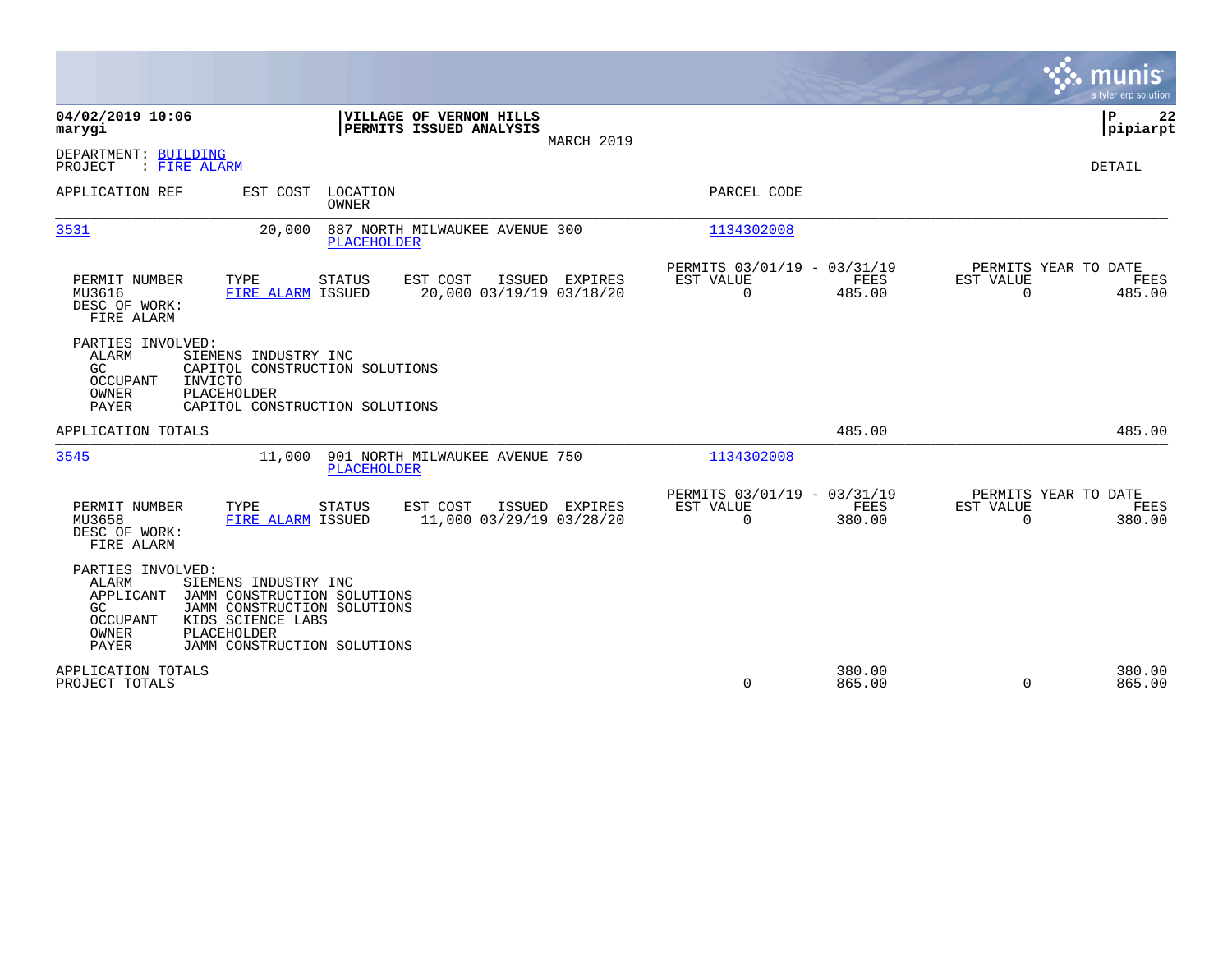|                                                                                                                                                          |                                                                                          |                         |                                                    |                |                                                      |                |                                                  | munis<br>a tyler erp solution |
|----------------------------------------------------------------------------------------------------------------------------------------------------------|------------------------------------------------------------------------------------------|-------------------------|----------------------------------------------------|----------------|------------------------------------------------------|----------------|--------------------------------------------------|-------------------------------|
| 04/02/2019 10:06<br>marygi                                                                                                                               |                                                                                          |                         | VILLAGE OF VERNON HILLS<br>PERMITS ISSUED ANALYSIS |                |                                                      |                |                                                  | ΙP<br>23<br> pipiarpt         |
| DEPARTMENT: BUILDING<br>PROJECT<br>: FIRE SPRINKLER                                                                                                      |                                                                                          |                         |                                                    | MARCH 2019     |                                                      |                |                                                  | <b>DETAIL</b>                 |
| APPLICATION REF                                                                                                                                          | EST COST LOCATION                                                                        | OWNER                   |                                                    |                | PARCEL CODE                                          |                |                                                  |                               |
| 3453                                                                                                                                                     | 8,742                                                                                    | PLACEHOLDER             | 440 WOODLAND CHASE LANE                            |                | 1516104038                                           |                |                                                  |                               |
| PERMIT NUMBER<br>MU3617<br>DESC OF WORK:<br>FIRE SPRINKLER                                                                                               | TYPE<br>FIRE SPR                                                                         | STATUS<br><b>ISSUED</b> | EST COST<br>8,742 03/19/19 03/18/20                | ISSUED EXPIRES | PERMITS 03/01/19 - 03/31/19<br>EST VALUE<br>$\Omega$ | FEES<br>602.42 | PERMITS YEAR TO DATE<br>EST VALUE<br>$\mathbf 0$ | FEES<br>602.42                |
| PARTIES INVOLVED:<br>APPLICANT NOVA FIRE PROTECTION<br>FIRE SPRIN NOVA FIRE PROTECTION<br>GC<br>OWNER<br>PAYER                                           | NOVA FIRE PROTECTION<br>PLACEHOLDER<br>NOVA FIRE PROTECTION                              |                         |                                                    |                |                                                      |                |                                                  |                               |
| APPLICATION TOTALS                                                                                                                                       |                                                                                          |                         |                                                    |                |                                                      | 602.42         |                                                  | 602.42                        |
| 3497                                                                                                                                                     | 4,731                                                                                    | PLACEHOLDER             | 901 NORTH MILWAUKEE AVENUE 750                     |                | 1134302008                                           |                |                                                  |                               |
| PERMIT NUMBER<br>MU3575<br>DESC OF WORK:<br>FIRE SPRINKLERS                                                                                              | TYPE<br>FIRE SPR                                                                         | <b>STATUS</b><br>ISSUED | EST COST<br>4,731 03/12/19 03/11/20                | ISSUED EXPIRES | PERMITS 03/01/19 - 03/31/19<br>EST VALUE<br>$\Omega$ | FEES<br>362.00 | PERMITS YEAR TO DATE<br>EST VALUE<br>$\mathbf 0$ | FEES<br>362.00                |
| PARTIES INVOLVED:<br>APPLICANT ABSOLUTE FIRE PROTECTION<br>FIRE SPRIN ABSOLUTE FIRE PROTECTION<br>GC<br>OCCUPANT<br>OWNER<br>PAYER                       | ABSOLUTE FIRE PROTECTION<br>KIDS SCIENCE LABS<br>PLACEHOLDER<br>ABSOLUTE FIRE PROTECTION |                         |                                                    |                |                                                      |                |                                                  |                               |
| APPLICATION TOTALS                                                                                                                                       |                                                                                          |                         |                                                    |                |                                                      | 362.00         |                                                  | 362.00                        |
| 3504                                                                                                                                                     | 5,266                                                                                    | TAI R SHIN              | 900 WOODLANDS PARKWAY                              |                | 1510302052                                           |                |                                                  |                               |
| PERMIT NUMBER<br>MU3635<br>DESC OF WORK:<br>FIRE SPRINKLER                                                                                               | TYPE<br>FIRE SPR                                                                         | <b>STATUS</b><br>ISSUED | EST COST<br>5,266 03/21/19 03/20/20                | ISSUED EXPIRES | PERMITS 03/01/19 - 03/31/19<br>EST VALUE<br>0        | FEES<br>950.00 | PERMITS YEAR TO DATE<br>EST VALUE<br>$\mathbf 0$ | FEES<br>950.00                |
| PARTIES INVOLVED:<br>APPLICANT UNITED STATES ALLIANCE FIRE PROTECTION<br>FIRE SPRIN UNITED STATES ALLIANCE FIRE PROTECTION<br>GC.<br>OWNER<br>TAI R SHIN |                                                                                          |                         | UNITED STATES ALLIANCE FIRE PROTECTION             |                |                                                      |                |                                                  |                               |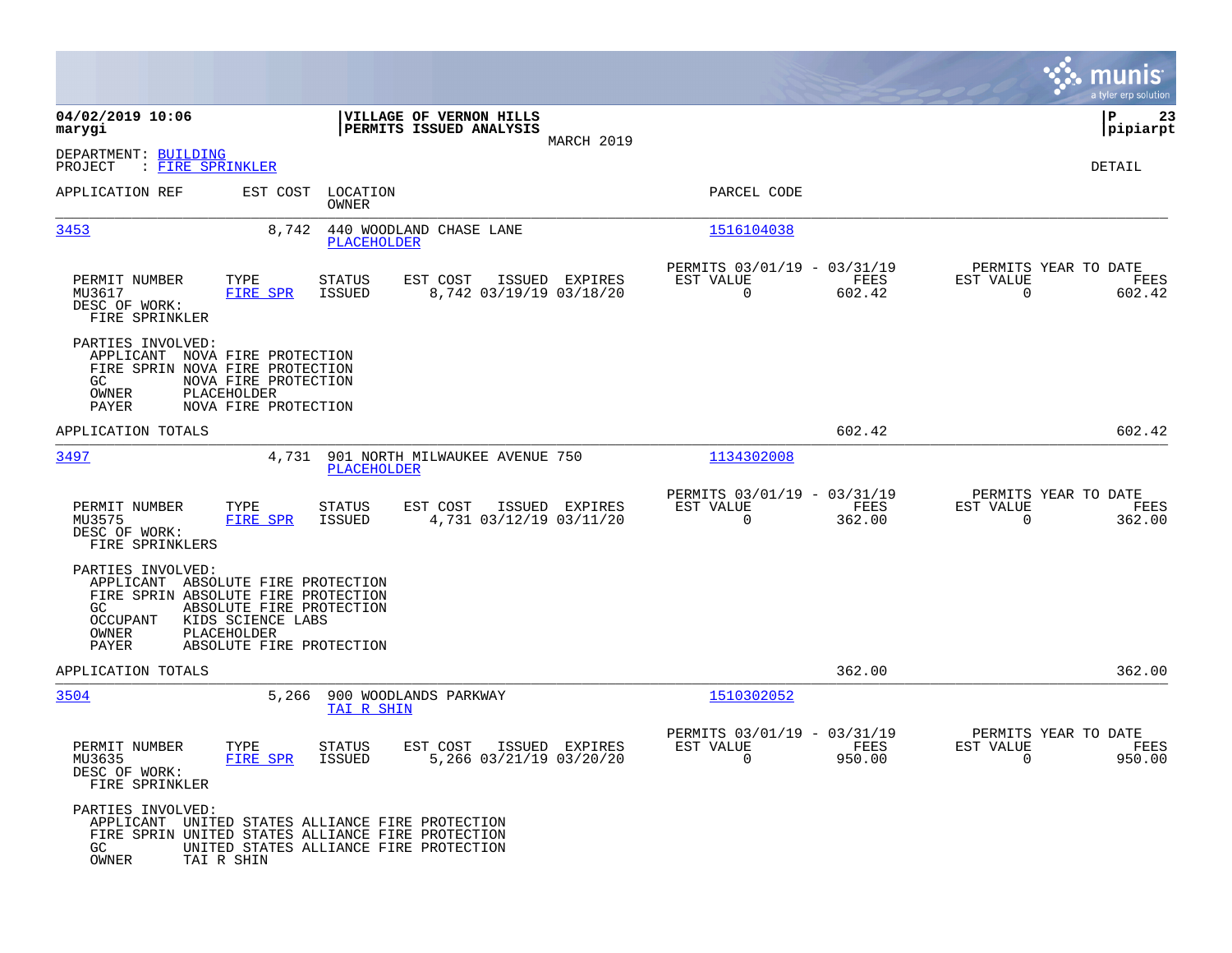|                                                                                                                                                                      |                                                                                                                                                                                           |                                                         |                | munis<br>a tyler erp solution                                   |
|----------------------------------------------------------------------------------------------------------------------------------------------------------------------|-------------------------------------------------------------------------------------------------------------------------------------------------------------------------------------------|---------------------------------------------------------|----------------|-----------------------------------------------------------------|
| 04/02/2019 10:06<br>marygi                                                                                                                                           | VILLAGE OF VERNON HILLS<br>PERMITS ISSUED ANALYSIS                                                                                                                                        | MARCH 2019                                              |                | ΙP<br>24<br> pipiarpt                                           |
| DEPARTMENT: BUILDING<br>: FIRE SPRINKLER<br>PROJECT                                                                                                                  |                                                                                                                                                                                           |                                                         |                | DETAIL                                                          |
| APPLICATION REF                                                                                                                                                      | EST COST LOCATION                                                                                                                                                                         | PARCEL CODE                                             |                |                                                                 |
| PAYER                                                                                                                                                                | OWNER<br>UNITED STATES ALLIANCE FIRE PROTECTION                                                                                                                                           |                                                         |                |                                                                 |
| APPLICATION TOTALS                                                                                                                                                   |                                                                                                                                                                                           |                                                         | 950.00         | 950.00                                                          |
| 3505                                                                                                                                                                 | 910 WOODLANDS PKY<br>10,532<br>VAN VLISSINGEN & CO                                                                                                                                        | 1515103034                                              |                |                                                                 |
| PERMIT NUMBER<br>TYPE<br>MU3636<br>FIRE SPR<br>DESC OF WORK:<br>FIRE SPRINKLER: 910/920 MERGING UNITS                                                                | <b>STATUS</b><br>EST COST<br>ISSUED EXPIRES<br><b>ISSUED</b><br>10,532 03/21/19 03/20/20                                                                                                  | PERMITS 03/01/19 - 03/31/19<br>EST VALUE<br>$\Omega$    | FEES<br>980.32 | PERMITS YEAR TO DATE<br>EST VALUE<br>FEES<br>$\Omega$<br>980.32 |
| PARTIES INVOLVED:<br>GC<br>VAN VLISSINGEN & CO<br>OWNER<br>PAYER                                                                                                     | APPLICANT UNITED STATES ALLIANCE FIRE PROTECTION<br>FIRE SPRIN UNITED STATES ALLIANCE FIRE PROTECTION<br>UNITED STATES ALLIANCE FIRE PROTECTION<br>UNITED STATES ALLIANCE FIRE PROTECTION |                                                         |                |                                                                 |
| APPLICATION TOTALS                                                                                                                                                   |                                                                                                                                                                                           |                                                         | 980.32         | 980.32                                                          |
| 3507                                                                                                                                                                 | 19,053<br>864 EAST TOWNLINE ROAD<br>PLACEHOLDER                                                                                                                                           | 1134302008                                              |                |                                                                 |
| PERMIT NUMBER<br>TYPE<br>MU3584<br><b>FIRE SPR</b><br>DESC OF WORK:<br>FIRE SPRINKLER                                                                                | <b>STATUS</b><br>EST COST<br>ISSUED EXPIRES<br><b>ISSUED</b><br>19,053 03/14/19 03/13/20                                                                                                  | PERMITS 03/01/19 - 03/31/19<br>EST VALUE<br>$\mathbf 0$ | FEES<br>474.53 | PERMITS YEAR TO DATE<br>EST VALUE<br>FEES<br>0<br>474.53        |
| PARTIES INVOLVED:<br>APPLICANT NELSON FIRE PROTECTION<br>FIRE SPRIN NELSON FIRE PROTECTION<br>GC.<br><b>OCCUPANT</b><br>SHAKE SHACK<br>OWNER<br>PLACEHOLDER<br>PAYER | NELSON FIRE PROTECTION<br>NELSON FIRE PROTECTION                                                                                                                                          |                                                         |                |                                                                 |
| APPLICATION TOTALS                                                                                                                                                   |                                                                                                                                                                                           |                                                         | 474.53         | 474.53                                                          |
| 3512                                                                                                                                                                 | 5,259<br>887 NORTH MILWAUKEE AVENUE 300<br><b>PLACEHOLDER</b>                                                                                                                             | 1134302008                                              |                |                                                                 |
| PERMIT NUMBER<br>TYPE<br>MU3574<br>FIRE SPR<br>DESC OF WORK:<br>FIRE SPRINKLER                                                                                       | <b>STATUS</b><br>EST COST<br>ISSUED EXPIRES<br><b>ISSUED</b><br>5,259 03/12/19 03/21/20                                                                                                   | PERMITS 03/01/19 - 03/31/19<br>EST VALUE<br>0           | FEES<br>338.00 | PERMITS YEAR TO DATE<br>EST VALUE<br>FEES<br>0<br>338.00        |
| PARTIES INVOLVED:<br>APPLICANT ABSOLUTE FIRE PROTECTION                                                                                                              |                                                                                                                                                                                           |                                                         |                |                                                                 |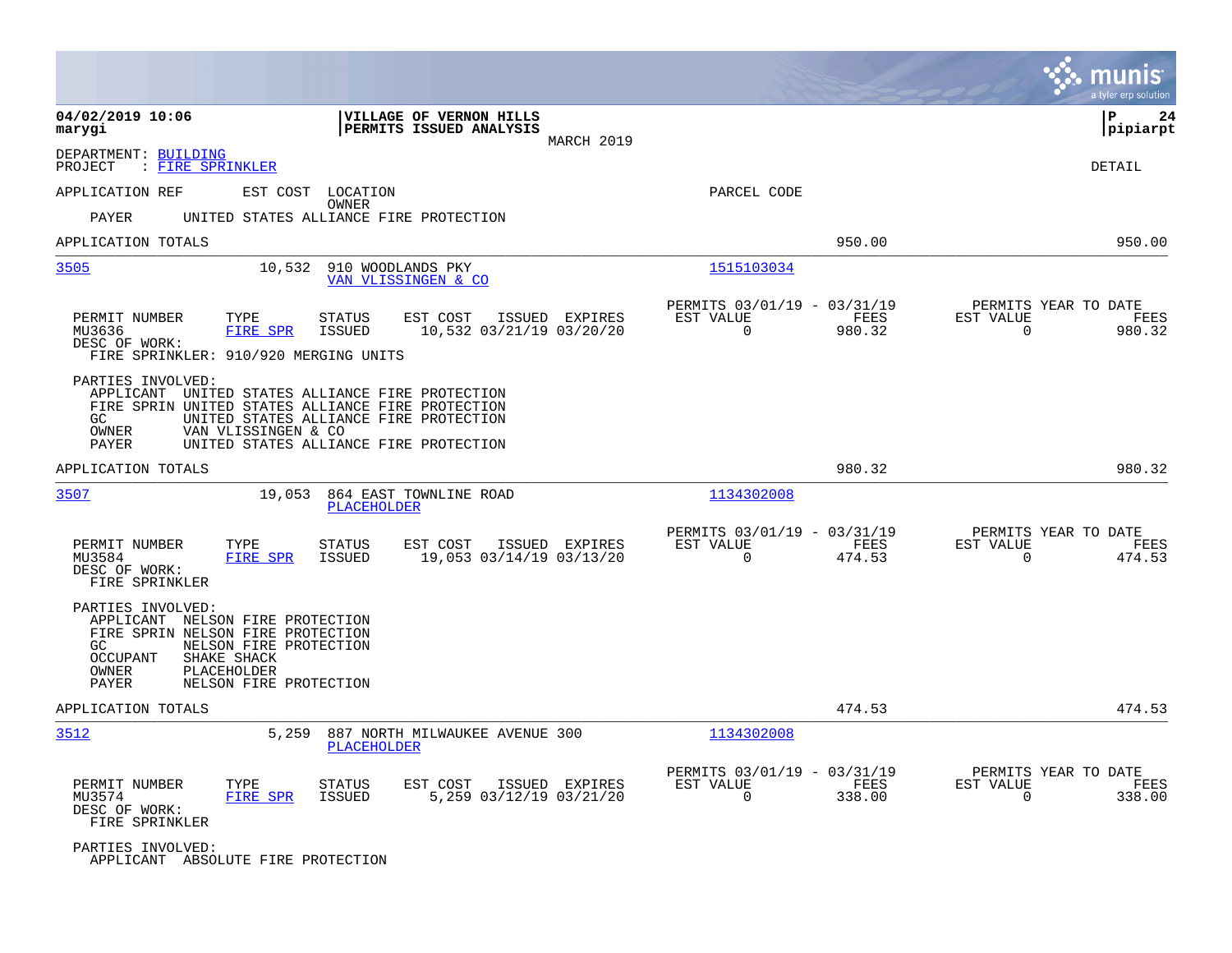|                                                                                                                               |                                                                                                                                  |                                                                  |                |                                                         |                |                                                  | munis<br>a tyler erp solution |
|-------------------------------------------------------------------------------------------------------------------------------|----------------------------------------------------------------------------------------------------------------------------------|------------------------------------------------------------------|----------------|---------------------------------------------------------|----------------|--------------------------------------------------|-------------------------------|
| 04/02/2019 10:06<br>marygi                                                                                                    |                                                                                                                                  | VILLAGE OF VERNON HILLS<br>PERMITS ISSUED ANALYSIS               | MARCH 2019     |                                                         |                |                                                  | lР<br>25<br> pipiarpt         |
| DEPARTMENT: BUILDING<br>: FIRE SPRINKLER<br>PROJECT                                                                           |                                                                                                                                  |                                                                  |                |                                                         |                |                                                  | DETAIL                        |
| APPLICATION REF<br>GC<br><b>OCCUPANT</b><br>INVICTO<br>OWNER<br>PLACEHOLDER<br>PAYER                                          | EST COST LOCATION<br><b>OWNER</b><br>FIRE SPRIN ABSOLUTE FIRE PROTECTION<br>ABSOLUTE FIRE PROTECTION<br>ABSOLUTE FIRE PROTECTION |                                                                  |                | PARCEL CODE                                             |                |                                                  |                               |
| APPLICATION TOTALS                                                                                                            |                                                                                                                                  |                                                                  |                |                                                         | 338.00         |                                                  | 338.00                        |
| 3533                                                                                                                          | 13,500<br><b>PLACEHOLDER</b>                                                                                                     | 538 COUNCIL CIRCLE                                               |                | 1133205035                                              |                |                                                  |                               |
| PERMIT NUMBER<br>MU3618<br>DESC OF WORK:<br>FIRE SPRINKLER                                                                    | TYPE<br>STATUS<br>FIRE SPR<br>ISSUED                                                                                             | EST COST<br>13,500 03/19/19 03/18/20                             | ISSUED EXPIRES | PERMITS 03/01/19 - 03/31/19<br>EST VALUE<br>$\Omega$    | FEES<br>335.00 | PERMITS YEAR TO DATE<br>EST VALUE<br>$\Omega$    | FEES<br>335.00                |
| PARTIES INVOLVED:<br>APPLICANT NOVA FIRE PROTECTION<br>FIRE SPRIN NOVA FIRE PROTECTION<br>GC<br>OWNER<br>PLACEHOLDER<br>PAYER | NOVA FIRE PROTECTION<br>NOVA FIRE PROTECTION                                                                                     |                                                                  |                |                                                         |                |                                                  |                               |
| APPLICATION TOTALS                                                                                                            |                                                                                                                                  |                                                                  |                |                                                         | 335.00         |                                                  | 335.00                        |
| 3539                                                                                                                          | 11,000<br>PLACEHOLDER                                                                                                            | 444 WOODLAND CHASE LANE                                          |                | 1516104039                                              |                |                                                  |                               |
| PERMIT NUMBER<br>MU3610<br>DESC OF WORK:<br>FIRE SPRINKLER                                                                    | TYPE<br><b>STATUS</b><br><b>FIRE SPR</b><br>ISSUED                                                                               | EST COST<br>11,000 03/15/19 03/14/20                             | ISSUED EXPIRES | PERMITS 03/01/19 - 03/31/19<br>EST VALUE<br>$\mathbf 0$ | FEES<br>625.00 | PERMITS YEAR TO DATE<br>EST VALUE<br>$\mathbf 0$ | FEES<br>625.00                |
| PARTIES INVOLVED:<br>APPLICANT NOVA FIRE PROTECTION<br>FIRE SPRIN NOVA FIRE PROTECTION<br>GC<br>OWNER<br>PLACEHOLDER<br>PAYER | NOVA FIRE PROTECTION<br>NOVA FIRE PROTECTION                                                                                     |                                                                  |                |                                                         |                |                                                  |                               |
| APPLICATION TOTALS                                                                                                            |                                                                                                                                  |                                                                  |                |                                                         | 625.00         |                                                  | 625.00                        |
| <b>BLDG</b>                                                                                                                   | 9,825                                                                                                                            | 700 NORTH MILWAUKEE AVENUE 106<br>HAWTHORN HILLS SOUARE 1687 LLC |                | 1504201051                                              |                |                                                  |                               |
| PERMIT NUMBER<br>MU3611<br>DESC OF WORK:<br>FIRE SPRINKLERS                                                                   | TYPE<br><b>STATUS</b><br>FIRE SPR<br>ISSUED                                                                                      | EST COST<br>9,825 03/15/19 03/14/20                              | ISSUED EXPIRES | PERMITS 03/01/19 - 03/31/19<br>EST VALUE<br>0           | FEES<br>358.25 | PERMITS YEAR TO DATE<br>EST VALUE<br>0           | FEES<br>358.25                |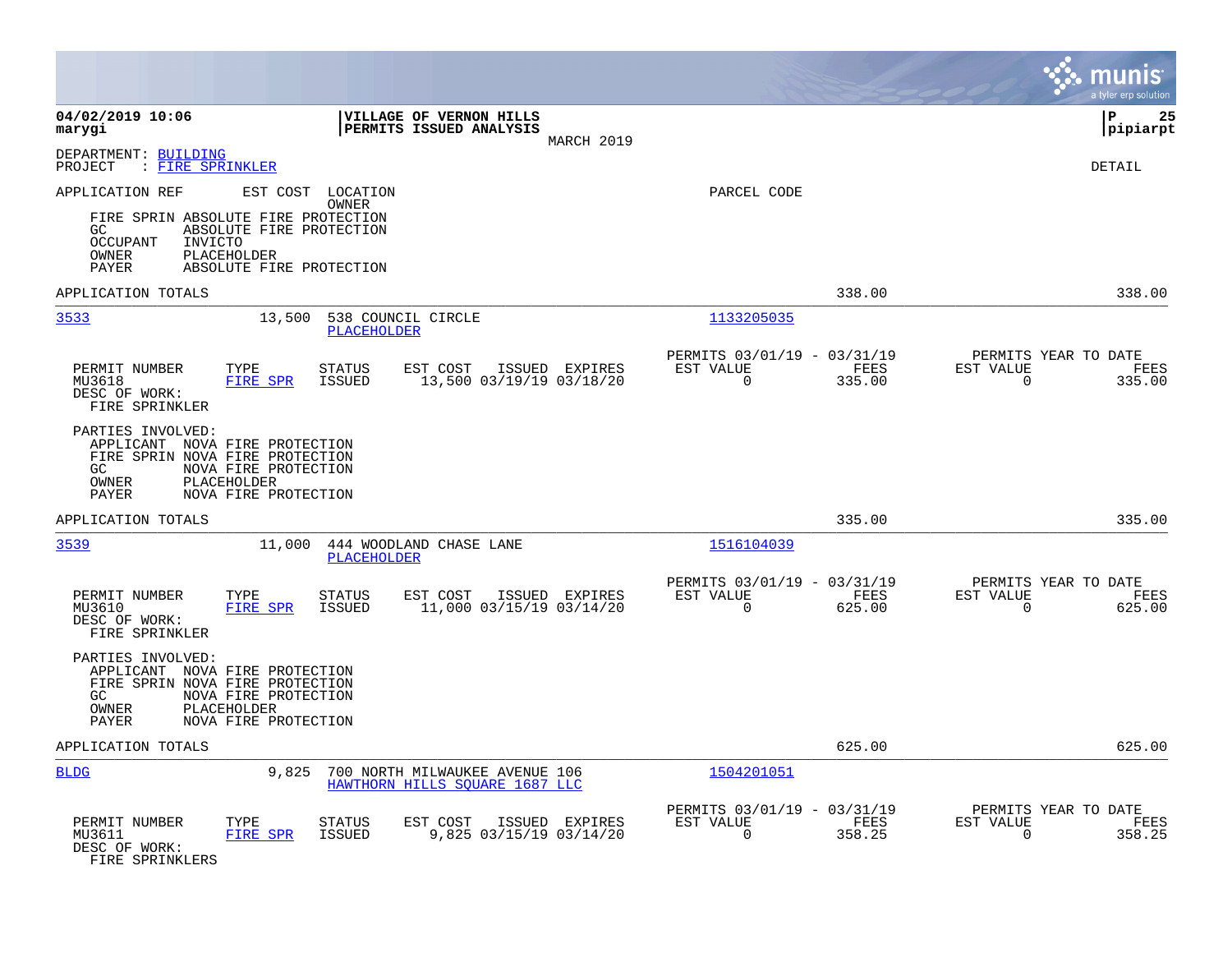|                                                     |                                                                                                                                           |             |                    |          | <b>munis</b><br>a tyler erp solution |
|-----------------------------------------------------|-------------------------------------------------------------------------------------------------------------------------------------------|-------------|--------------------|----------|--------------------------------------|
| 04/02/2019 10:06<br>marygi                          | VILLAGE OF VERNON HILLS<br>PERMITS ISSUED ANALYSIS                                                                                        |             |                    |          | 26<br>l P<br> pipiarpt               |
|                                                     | MARCH 2019                                                                                                                                |             |                    |          |                                      |
| DEPARTMENT: BUILDING<br>: FIRE SPRINKLER<br>PROJECT |                                                                                                                                           |             |                    |          | DETAIL                               |
| APPLICATION REF<br>PARTIES INVOLVED:                | EST COST<br>LOCATION<br>OWNER<br>FIRE SPRIN UNITED STATES ALLIANCE FIRE PROTECTION                                                        | PARCEL CODE |                    |          |                                      |
| GC.<br>OCCUPANT<br>OWNER<br>PAYER                   | UNITED STATES ALLIANCE FIRE PROTECTION<br>FIREPLACE PLUS, INC<br>HAWTHORN HILLS SQUARE 1687 LLC<br>UNITED STATES ALLIANCE FIRE PROTECTION |             |                    |          |                                      |
| APPLICATION TOTALS<br>PROJECT TOTALS                |                                                                                                                                           | 0           | 358.25<br>5,025.52 | $\Omega$ | 358.25<br>5,025.52                   |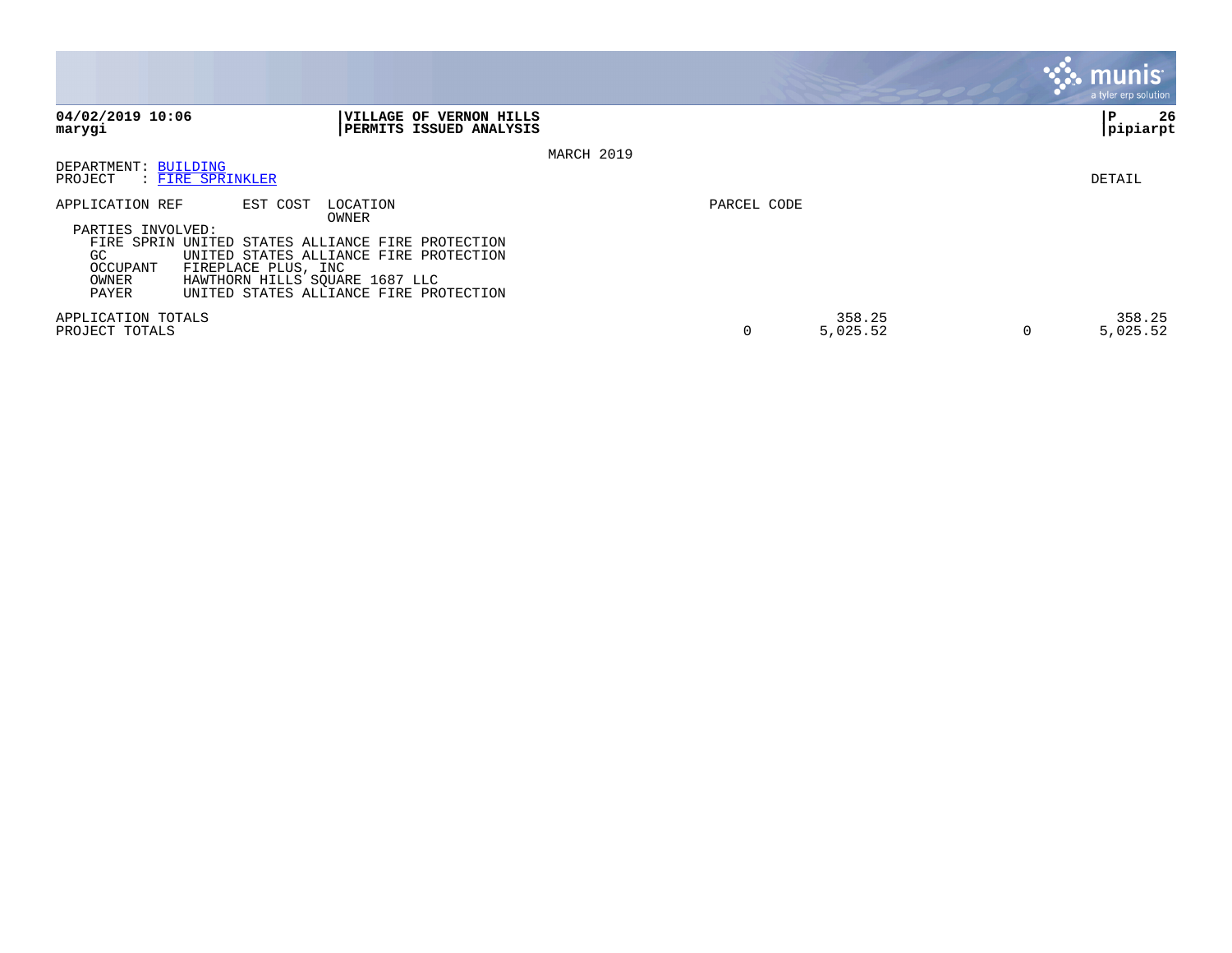|                                                                                          |                                                                                                                                                    |                                |                                                    |                |                                                         |                      |                                                  | munis<br>a tyler erp solution |
|------------------------------------------------------------------------------------------|----------------------------------------------------------------------------------------------------------------------------------------------------|--------------------------------|----------------------------------------------------|----------------|---------------------------------------------------------|----------------------|--------------------------------------------------|-------------------------------|
| 04/02/2019 10:06<br>marygi                                                               |                                                                                                                                                    |                                | VILLAGE OF VERNON HILLS<br>PERMITS ISSUED ANALYSIS | MARCH 2019     |                                                         |                      |                                                  | P<br>27<br> pipiarpt          |
| DEPARTMENT: BUILDING<br>PROJECT                                                          | : MECHANICAL HOOD                                                                                                                                  |                                |                                                    |                |                                                         |                      |                                                  | DETAIL                        |
| APPLICATION REF                                                                          | EST COST                                                                                                                                           | LOCATION<br><b>OWNER</b>       |                                                    |                | PARCEL CODE                                             |                      |                                                  |                               |
| 3470                                                                                     | 20,000                                                                                                                                             | <b>PLACEHOLDER</b>             | 864 EAST TOWNLINE ROAD                             |                | 1134302008                                              |                      |                                                  |                               |
| PERMIT NUMBER<br>MU3552<br>DESC OF WORK:<br>MECHANICAL HOOD                              | TYPE<br>MECH HOOD                                                                                                                                  | <b>STATUS</b><br>ISSUED        | EST COST<br>20,000 03/04/19 03/03/20               | ISSUED EXPIRES | PERMITS 03/01/19 - 03/31/19<br>EST VALUE<br>$\mathbf 0$ | FEES<br>1,070.00     | PERMITS YEAR TO DATE<br>EST VALUE<br>$\mathbf 0$ | FEES<br>1,070.00              |
| PARTIES INVOLVED:<br>APPLICANT<br>GC.<br><b>OCCUPANT</b><br>OWNER<br><b>PAYER</b>        | SUN RAY HEATING<br>SUN RAY HEATING<br>SHAKE SHACK<br>PLACEHOLDER<br>SUN RAY HEATING                                                                |                                |                                                    |                |                                                         |                      |                                                  |                               |
| APPLICATION TOTALS                                                                       |                                                                                                                                                    |                                |                                                    |                |                                                         | 1,070.00             |                                                  | 1,070.00                      |
| 3546                                                                                     | 20,000                                                                                                                                             | PLACEHOLDER                    | 887 NORTH MILWAUKEE AVENUE 300                     |                | 1134302008                                              |                      |                                                  |                               |
| PERMIT NUMBER<br>MU3646<br>DESC OF WORK:<br>MECHANICAL HOOD                              | TYPE<br>MECH HOOD                                                                                                                                  | <b>STATUS</b><br><b>ISSUED</b> | EST COST<br>20,000 03/27/19 03/26/20               | ISSUED EXPIRES | PERMITS 03/01/19 - 03/31/19<br>EST VALUE<br>0           | FEES<br>1,070.00     | PERMITS YEAR TO DATE<br>EST VALUE<br>$\mathbf 0$ | <b>FEES</b><br>1,070.00       |
| PARTIES INVOLVED:<br>APPLICANT<br>GC<br><b>HVAC</b><br>OCCUPANT<br>OWNER<br><b>PAYER</b> | CAPITOL CONSTRUCTION SOLUTIONS<br>CAPITOL CONSTRUCTION SOLUTIONS<br>SYSTEMS MECHANICAL<br>INVICTO<br>PLACEHOLDER<br>CAPITOL CONSTRUCTION SOLUTIONS |                                |                                                    |                |                                                         |                      |                                                  |                               |
| APPLICATION TOTALS<br>PROJECT TOTALS                                                     |                                                                                                                                                    |                                |                                                    |                | 0                                                       | 1,070.00<br>2,140.00 | 0                                                | 1,070.00<br>2,140.00          |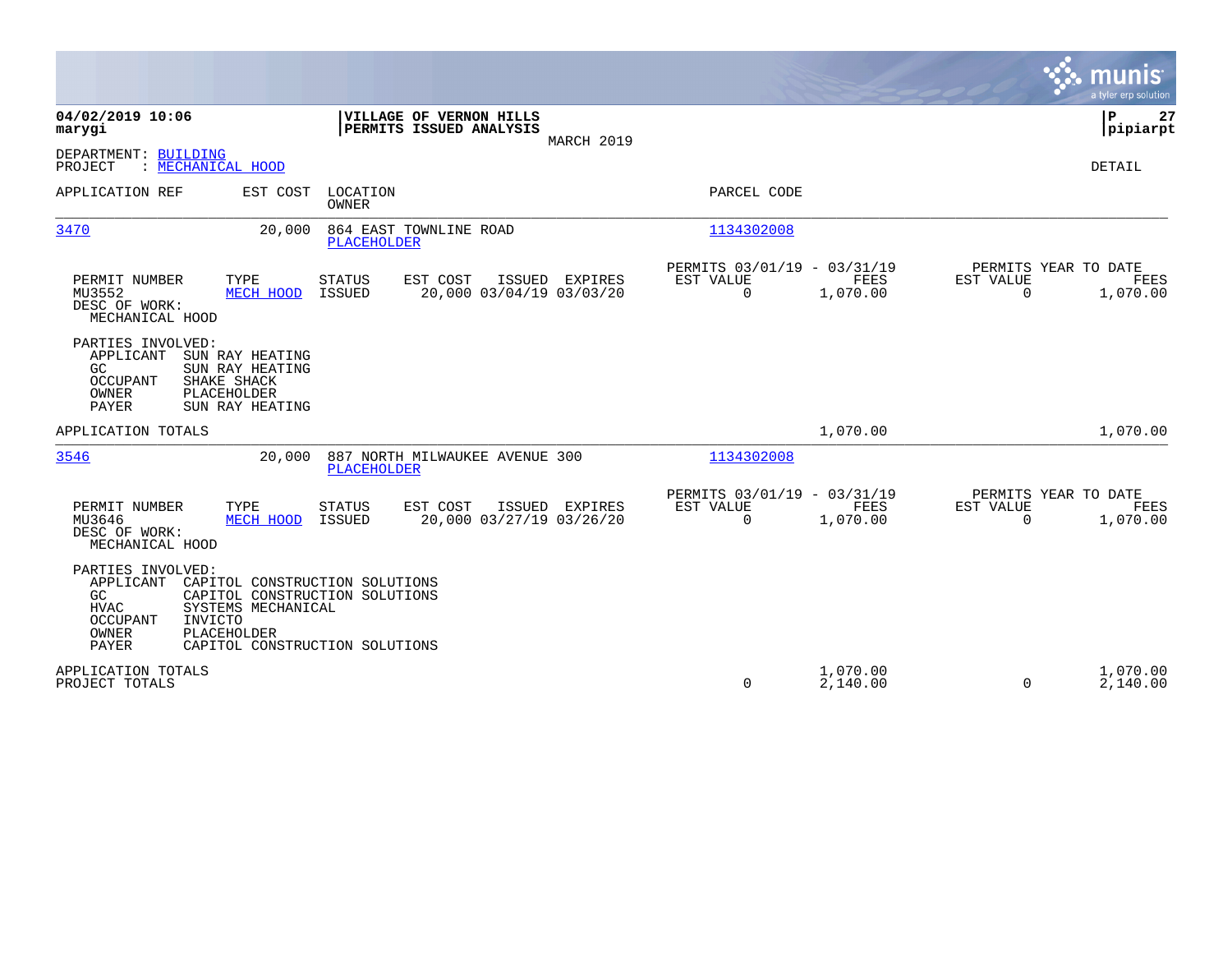|                                                                                                                                                                                                                                                                                              |                                                                           | munis<br>a tyler erp solution                                  |
|----------------------------------------------------------------------------------------------------------------------------------------------------------------------------------------------------------------------------------------------------------------------------------------------|---------------------------------------------------------------------------|----------------------------------------------------------------|
| 04/02/2019 10:06<br>VILLAGE OF VERNON HILLS<br>PERMITS ISSUED ANALYSIS<br>marygi<br>MARCH 2019                                                                                                                                                                                               |                                                                           | 28<br>ΙP<br> pipiarpt                                          |
| DEPARTMENT: BUILDING<br>: MISC COMMERCIAL<br>PROJECT                                                                                                                                                                                                                                         |                                                                           | DETAIL                                                         |
| APPLICATION REF<br>EST COST<br>LOCATION<br><b>OWNER</b>                                                                                                                                                                                                                                      | PARCEL CODE                                                               |                                                                |
| 3529<br>335 NORTH MILWAUKEE AVE<br>12,000<br>WALMART STORES INC                                                                                                                                                                                                                              | 1503301034                                                                |                                                                |
| <b>STATUS</b><br>EST COST<br>PERMIT NUMBER<br>TYPE<br>ISSUED EXPIRES<br><b>ISSUED</b><br>12,000 03/01/19 03/04/20<br>MU3551<br>MISC COMM<br>DESC OF WORK:<br>AUTO AREA: TRENCH DRAINS                                                                                                        | PERMITS 03/01/19 - 03/31/19<br>FEES<br>EST VALUE<br>$\mathbf 0$<br>240.00 | PERMITS YEAR TO DATE<br>EST VALUE<br>FEES<br>0<br>240.00       |
| PARTIES INVOLVED:<br>APPLICANT<br>BREW PLUMBING COMPANY<br>CONCRETE<br>BREW PLUMBING COMPANY<br>GC.<br>BREW PLUMBING COMPANY<br>OCCUPANT<br>SAM'S CLUB<br>OWNER<br>WALMART STORES INC<br>BREW PLUMBING COMPANY<br>PLUMBER<br>PAYER<br>BREW PLUMBING COMPANY                                  |                                                                           |                                                                |
| APPLICATION TOTALS                                                                                                                                                                                                                                                                           | 240.00                                                                    | 240.00                                                         |
| 3610<br>2,000<br>929 NORTH MILWAUKEE AVENUE<br><b>PLACEHOLDER</b>                                                                                                                                                                                                                            | 1134302008                                                                |                                                                |
| EST COST<br>PERMIT NUMBER<br>TYPE<br><b>STATUS</b><br>ISSUED EXPIRES<br>2,000 03/29/19 03/28/20<br>MU3657<br>MISC COMM<br>ISSUED<br>DESC OF WORK:<br>CONSTRUCTION TRAILER                                                                                                                    | PERMITS 03/01/19 - 03/31/19<br>FEES<br>EST VALUE<br>$\Omega$<br>75.00     | PERMITS YEAR TO DATE<br>EST VALUE<br>FEES<br>$\Omega$<br>75.00 |
| PARTIES INVOLVED:<br>APPLICANT BRAMCO CONSTRUCTION<br>ELECTRICIA KAVANAUGH ELECTRIC<br>GC.<br>BRAMCO CONSTRUCTION<br><b>OCCUPANT</b><br>CITY WORKS EATERY AND POUR HOUSE<br>OWNER<br>PLACEHOLDER<br><b>PAYER</b><br>METAL MASTER ARCHITECTURAL SHEET METAL I<br>PAYER<br>BRAMCO CONSTRUCTION |                                                                           |                                                                |
| APPLICATION TOTALS<br>PROJECT TOTALS                                                                                                                                                                                                                                                         | 75.00<br>$\Omega$<br>315.00                                               | 75.00<br>$\Omega$<br>315.00                                    |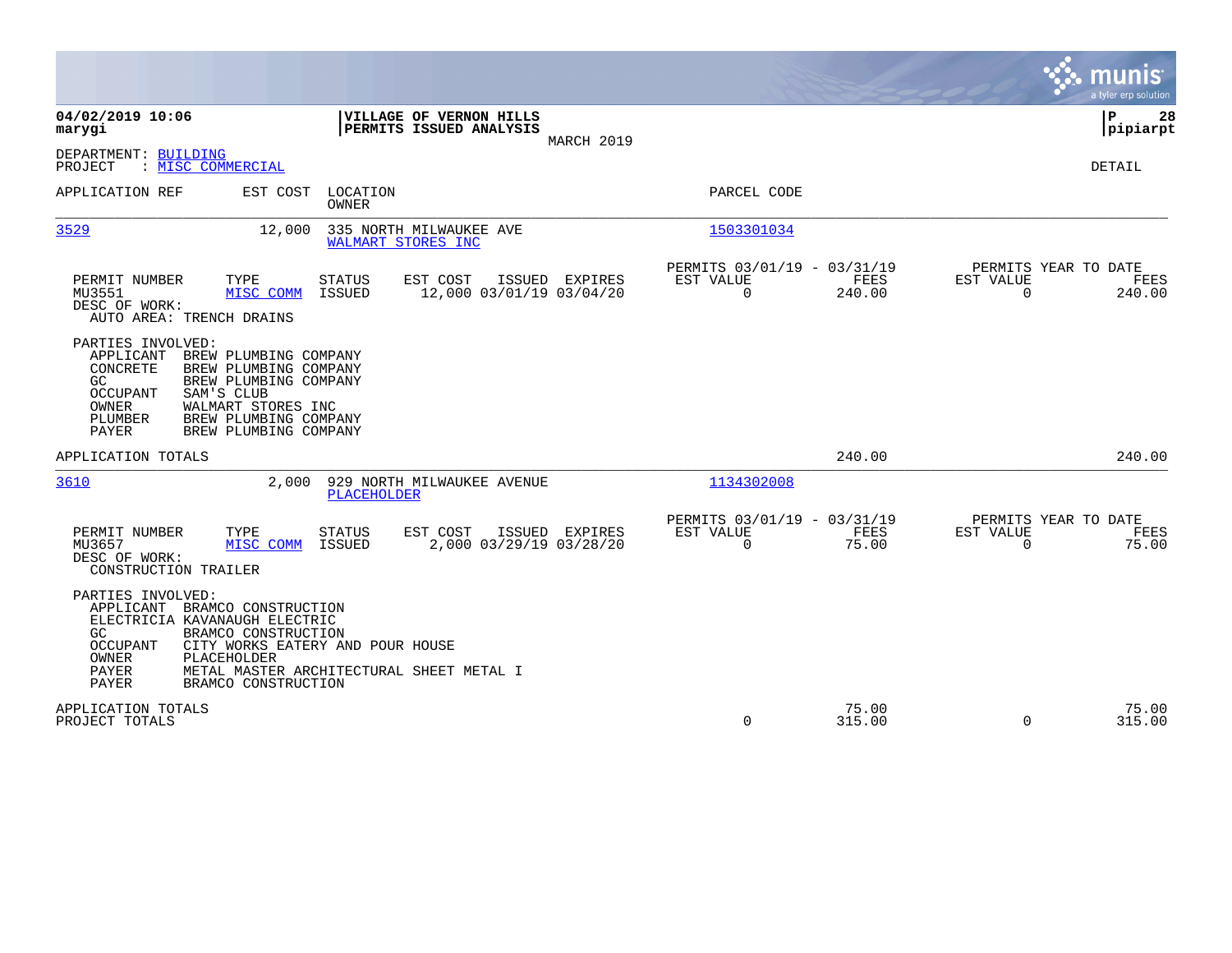|                                                                                                                                                                                                       |                                                                                                                                    |                                                                | <b>munis</b><br>a tyler erp solution               |
|-------------------------------------------------------------------------------------------------------------------------------------------------------------------------------------------------------|------------------------------------------------------------------------------------------------------------------------------------|----------------------------------------------------------------|----------------------------------------------------|
| 04/02/2019 10:06<br>marygi                                                                                                                                                                            | <b>VILLAGE OF</b><br><b>VERNON HILLS</b><br>PERMITS ISSUED ANALYSIS<br>MARCH 2019                                                  |                                                                | 29<br>P<br> pipiarpt                               |
| DEPARTMENT: BUILDING<br>: MISC ELECTRIC COMM<br>PROJECT                                                                                                                                               |                                                                                                                                    |                                                                | DETAIL                                             |
| APPLICATION REF<br>EST COST                                                                                                                                                                           | LOCATION<br>OWNER                                                                                                                  | PARCEL CODE                                                    |                                                    |
| 3561                                                                                                                                                                                                  | 5,000<br>1800 NORTH MILWAUKEE AVENUE<br>USTRUST BOA CUNEO TRUST                                                                    | 1128413070                                                     |                                                    |
| PERMIT NUMBER<br>TYPE<br>MU3641<br>MISC ELEC<br>DESC OF WORK:                                                                                                                                         | STATUS<br>EST COST<br>ISSUED<br>EXPIRES<br>5,000 03/25/19 03/24/20<br>ISSUED<br>13 RECEPTACLES & 5 DATA JACKS FOR CURBSIDE DISPLAY | PERMITS 03/01/19 - 03/31/19<br>EST VALUE<br>FEES<br>75.00<br>0 | PERMITS YEAR TO DATE<br>EST VALUE<br>FEES<br>75.00 |
| PARTIES INVOLVED:<br>APPLICANT<br>ENGLER ELECTRIC<br>ELECTRICIA<br>ENGLER ELECTRIC<br>ENGLER ELECTRIC<br>GC<br>ALDI FOODS<br>OCCUPANT<br>OWNER<br>USTRUST BOA CUNEO TRUST<br>PAYER<br>ENGLER ELECTRIC |                                                                                                                                    |                                                                |                                                    |
| APPLICATION TOTALS<br>PROJECT TOTALS                                                                                                                                                                  |                                                                                                                                    | 75.00<br>75.00<br>0                                            | 75.00<br>75.00<br>$\Omega$                         |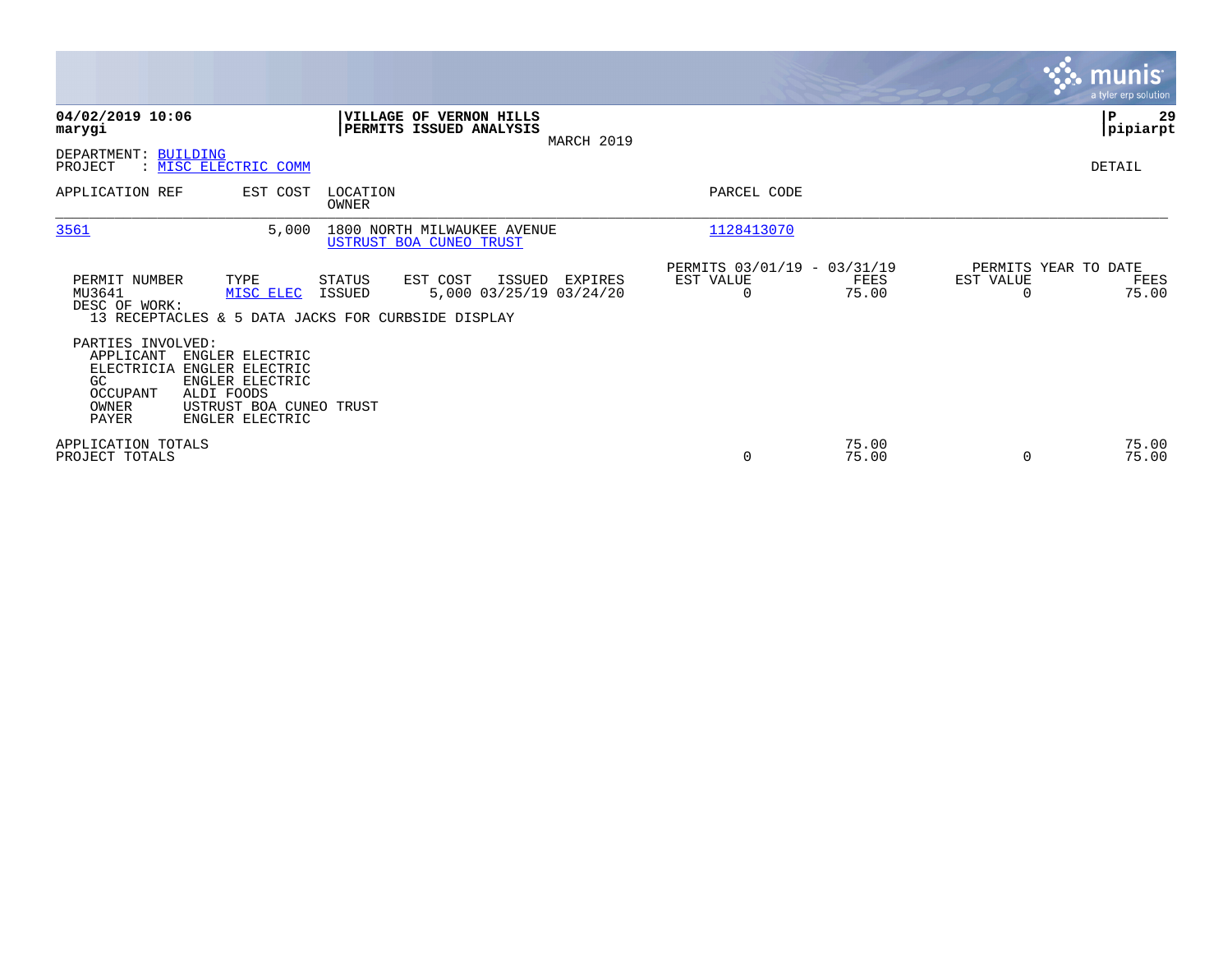|                                                                                            |                                                                                                |                                                                                                                                                                                                   |                |                                                         |                |                                                     | munis<br>a tyler erp solution |
|--------------------------------------------------------------------------------------------|------------------------------------------------------------------------------------------------|---------------------------------------------------------------------------------------------------------------------------------------------------------------------------------------------------|----------------|---------------------------------------------------------|----------------|-----------------------------------------------------|-------------------------------|
| 04/02/2019 10:06<br>marygi                                                                 |                                                                                                | VILLAGE OF VERNON HILLS<br>PERMITS ISSUED ANALYSIS                                                                                                                                                |                |                                                         |                |                                                     | 30<br>ΙP<br> pipiarpt         |
| DEPARTMENT: BUILDING<br>PROJECT                                                            | : MIS ELEC RESIDENTIAL                                                                         |                                                                                                                                                                                                   | MARCH 2019     |                                                         |                |                                                     | DETAIL                        |
| APPLICATION REF                                                                            | EST COST LOCATION<br>OWNER                                                                     |                                                                                                                                                                                                   |                | PARCEL CODE                                             |                |                                                     |                               |
| 3534                                                                                       | 27,000                                                                                         | 1674 LOCKE LN<br>S & EMI FAMILY LIMITED PARTNERSHIP                                                                                                                                               |                | 1129312025                                              |                |                                                     |                               |
| PERMIT NUMBER<br>MU3640<br>DESC OF WORK:<br>SOLAR PANELS                                   | TYPE<br>STATUS<br><b>ELEC RES</b><br><b>ISSUED</b>                                             | EST COST<br>27,000 03/22/19 03/21/20                                                                                                                                                              | ISSUED EXPIRES | PERMITS 03/01/19 - 03/31/19<br>EST VALUE<br>$\Omega$    | FEES<br>270.00 | PERMITS YEAR TO DATE<br>EST VALUE<br>$\Omega$       | FEES<br>270.00                |
| PARTIES INVOLVED:<br>APPLICANT<br>ELECTRICIA JOSHUA JOHNSEN<br>OCCUPANT<br>OWNER<br>PAYER  | CERTASUN LLC<br>PRASHANTH MIRYALA<br>S & EMI FAMILY LIMITED PARTNERSHIP<br>CERTASUN LLC        |                                                                                                                                                                                                   |                |                                                         |                |                                                     |                               |
| APPLICATION TOTALS                                                                         |                                                                                                |                                                                                                                                                                                                   |                |                                                         | 270.00         |                                                     | 270.00                        |
| 3544                                                                                       | 5,870                                                                                          | 2 ALEXANDRIA DR<br>SCOTT & ELIZABETH HAMILTON                                                                                                                                                     |                | 1505410027                                              |                |                                                     |                               |
| PERMIT NUMBER<br>MU3562<br>DESC OF WORK:<br>REPLACE ELECTRICAL PANEL                       | TYPE<br><b>STATUS</b><br><b>ELEC RES</b><br>ISSUED                                             | EST COST<br>5,870 03/07/19 03/06/20                                                                                                                                                               | ISSUED EXPIRES | PERMITS 03/01/19 - 03/31/19<br>EST VALUE<br>$\mathbf 0$ | FEES<br>58.70  | PERMITS YEAR TO DATE<br>EST VALUE<br>$\overline{0}$ | FEES<br>58.70                 |
| PARTIES INVOLVED:<br>GC.<br>OWNER<br>PAYER                                                 | SCOTT & ELIZABETH HAMILTON                                                                     | APPLICANT ABC PLUMBING, HEATING, COOLING, ELECTRIC<br>ELECTRICIA ABC PLUMBING, HEATING, COOLING, ELECTRIC<br>ABC PLUMBING, HEATING, COOLING, ELECTRIC<br>ABC PLUMBING, HEATING, COOLING, ELECTRIC |                |                                                         |                |                                                     |                               |
| APPLICATION TOTALS                                                                         |                                                                                                |                                                                                                                                                                                                   |                |                                                         | 58.70          |                                                     | 58.70                         |
| 3559                                                                                       | 5,500                                                                                          | 1114 REVERE PL<br>PATRICIA I WHITE, TRUSTEE                                                                                                                                                       |                | 1132203006                                              |                |                                                     |                               |
| PERMIT NUMBER<br>MU3578<br>DESC OF WORK:<br>MISC ELEC PER 2017 NEC                         | TYPE<br>STATUS<br>ELEC RES<br>COMPLT                                                           | EST COST<br>5,500 03/13/19 03/12/20                                                                                                                                                               | ISSUED EXPIRES | PERMITS 03/01/19 - 03/31/19<br>EST VALUE<br>0           | FEES<br>55.00  | PERMITS YEAR TO DATE<br>EST VALUE<br>0              | FEES<br>55.00                 |
| PARTIES INVOLVED:<br>APPLICANT D.C. ELECTRIC<br>ELECTRICIA D.C. ELECTRIC<br>OWNER<br>PAYER | ELECTRICIA PATRICIA I WHITE, TRUSTEE<br>PATRICIA I WHITE, TRUSTEE<br>PATRICIA I WHITE, TRUSTEE |                                                                                                                                                                                                   |                |                                                         |                |                                                     |                               |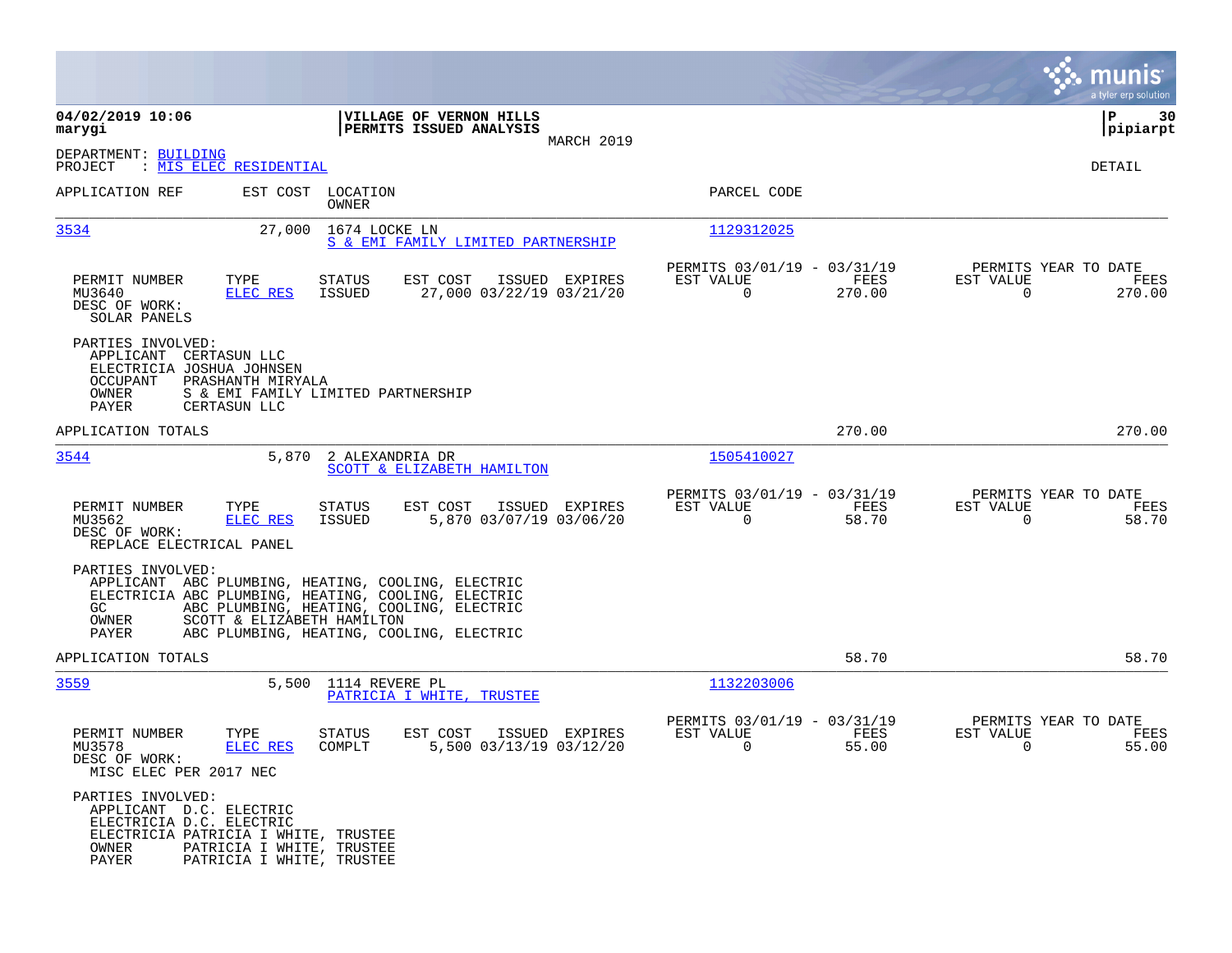|                                                           |          |                   |                                                           |            |             |                 | $\cdot$ munis $\cdot$<br>a tyler erp solution |
|-----------------------------------------------------------|----------|-------------------|-----------------------------------------------------------|------------|-------------|-----------------|-----------------------------------------------|
| 04/02/2019 10:06<br>marygi                                |          |                   | VILLAGE OF VERNON HILLS<br><b>PERMITS ISSUED ANALYSIS</b> | MARCH 2019 |             |                 | 31<br>P<br> pipiarpt                          |
| DEPARTMENT: BUILDING<br>: MIS ELEC RESIDENTIAL<br>PROJECT |          |                   |                                                           |            |             |                 | DETAIL                                        |
| APPLICATION REF                                           | EST COST | LOCATION<br>OWNER |                                                           |            | PARCEL CODE |                 |                                               |
| APPLICATION TOTALS<br>PROJECT TOTALS                      |          |                   |                                                           |            | 0           | 55.00<br>383.70 | 55.00<br>383.70                               |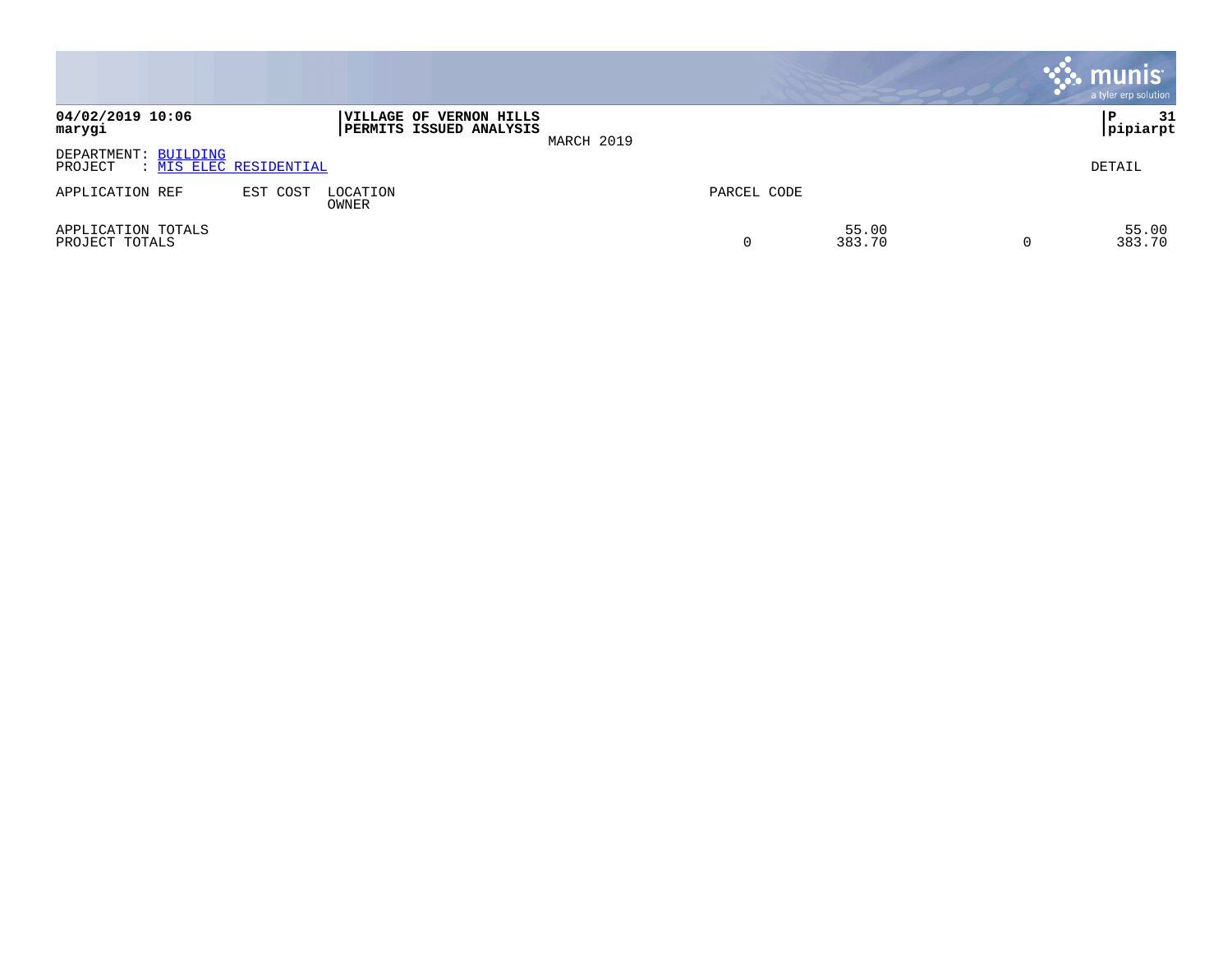|                                                                                                                                                                                                                                                                                                                                                                                                                                                                                                                                   |                                                                         |                                                                           | munis<br>a tyler erp solution                                     |
|-----------------------------------------------------------------------------------------------------------------------------------------------------------------------------------------------------------------------------------------------------------------------------------------------------------------------------------------------------------------------------------------------------------------------------------------------------------------------------------------------------------------------------------|-------------------------------------------------------------------------|---------------------------------------------------------------------------|-------------------------------------------------------------------|
| 04/02/2019 10:06<br>marygi                                                                                                                                                                                                                                                                                                                                                                                                                                                                                                        | <b>VILLAGE OF VERNON HILLS</b><br>PERMITS ISSUED ANALYSIS<br>MARCH 2019 |                                                                           | ΙP<br>32<br> pipiarpt                                             |
| DEPARTMENT: BUILDING<br>: <u>MISC RESIDENTIAL</u><br>PROJECT                                                                                                                                                                                                                                                                                                                                                                                                                                                                      |                                                                         |                                                                           | <b>DETAIL</b>                                                     |
| APPLICATION REF<br>EST COST<br>LOCATION<br>OWNER                                                                                                                                                                                                                                                                                                                                                                                                                                                                                  |                                                                         | PARCEL CODE                                                               |                                                                   |
| 3513<br>112,022 1125 MUSEUM BLVD                                                                                                                                                                                                                                                                                                                                                                                                                                                                                                  | THE MIL TON APARTMENTS                                                  | 1133406003                                                                |                                                                   |
| TYPE<br>PERMIT NUMBER<br><b>STATUS</b><br>MISC RES<br><b>ISSUED</b><br>MU3650<br>DESC OF WORK:<br>INTERIOR RENOVATIONS: UNITS 703, 607, 509, 414, 412, 406,<br>314, 308, 306, 215, 210, 207, 203<br>PARTIES INVOLVED:<br>APPLICANT MARQUETTE MANAGEMENT<br>CARPENTER<br>DOCI, INC<br>DOCI, INC<br>DRYWALL<br>ELECTRICIA KATTOM ELECTRIC<br>GC<br>DOCI, INC<br>GC<br>MFREVF III - VERNON HILLS, LLC<br>OWNER<br>THE MIL TON APARTMENTS<br>PLUMBER<br>MAS PLUMBING<br>PAYER<br>DOCI, INC<br>PAYER<br>MFREVF III - VERNON HILLS, LLC | EST COST<br>ISSUED EXPIRES<br>112,022 03/28/19 03/27/20                 | PERMITS 03/01/19 - 03/31/19<br>EST VALUE<br>FEES<br>$\Omega$<br>2,240.44  | PERMITS YEAR TO DATE<br>EST VALUE<br>FEES<br>$\Omega$<br>2,240.44 |
| APPLICATION TOTALS                                                                                                                                                                                                                                                                                                                                                                                                                                                                                                                |                                                                         | 2,240.44                                                                  | 2,240.44                                                          |
| 3514<br>15,000 15 AUGUSTA DR<br>FARKHOD KHUSAINOV                                                                                                                                                                                                                                                                                                                                                                                                                                                                                 |                                                                         | 1504306001                                                                |                                                                   |
| PERMIT NUMBER<br>TYPE<br><b>STATUS</b><br>MU3545<br>MISC RES<br><b>ISSUED</b><br>DESC OF WORK:<br>UPDATE KITCHEN, ALL BATHROOMS, ELEC SVC, ELEC PANEL,<br>ADD REC CANS, ETC.<br>PARTIES INVOLVED:<br>APPLICANT FARKHOD KHUSAINOV<br>CARPENTER FARKHOD KHUSAINOV<br>ELECTRICIA MYKOLA CONSTRUCTION<br>FARKHOD KHUSAINOV<br>GC.<br>FARKHOD KHUSAINOV<br>OWNER<br>PLUMBER<br>B & B PLUMBING<br>PAYER<br>FARKHOD KHUSAINOV                                                                                                            | EST COST<br>ISSUED EXPIRES<br>15,000 03/01/19 02/29/20                  | PERMITS 03/01/19 - 03/31/19<br>EST VALUE<br>FEES<br>$\Omega$<br>150.00    | PERMITS YEAR TO DATE<br>EST VALUE<br>FEES<br>0<br>150.00          |
| APPLICATION TOTALS                                                                                                                                                                                                                                                                                                                                                                                                                                                                                                                |                                                                         | 150.00                                                                    | 150.00                                                            |
| 3520<br>35,784 1938 OLYMPIC DR<br>YEFIM UCHEN                                                                                                                                                                                                                                                                                                                                                                                                                                                                                     |                                                                         | 1129311049                                                                |                                                                   |
| PERMIT NUMBER<br>TYPE<br><b>STATUS</b><br>MU3554<br>MISC RES<br><b>ISSUED</b><br>DESC OF WORK:<br>MOLD REMEDIATION: KITCHEN & BATHROOMS                                                                                                                                                                                                                                                                                                                                                                                           | EST COST<br>ISSUED EXPIRES<br>35,784 03/04/19 03/03/20                  | PERMITS 03/01/19 - 03/31/19<br>EST VALUE<br>FEES<br>$\mathbf 0$<br>357.80 | PERMITS YEAR TO DATE<br>EST VALUE<br>FEES<br>357.80<br>0          |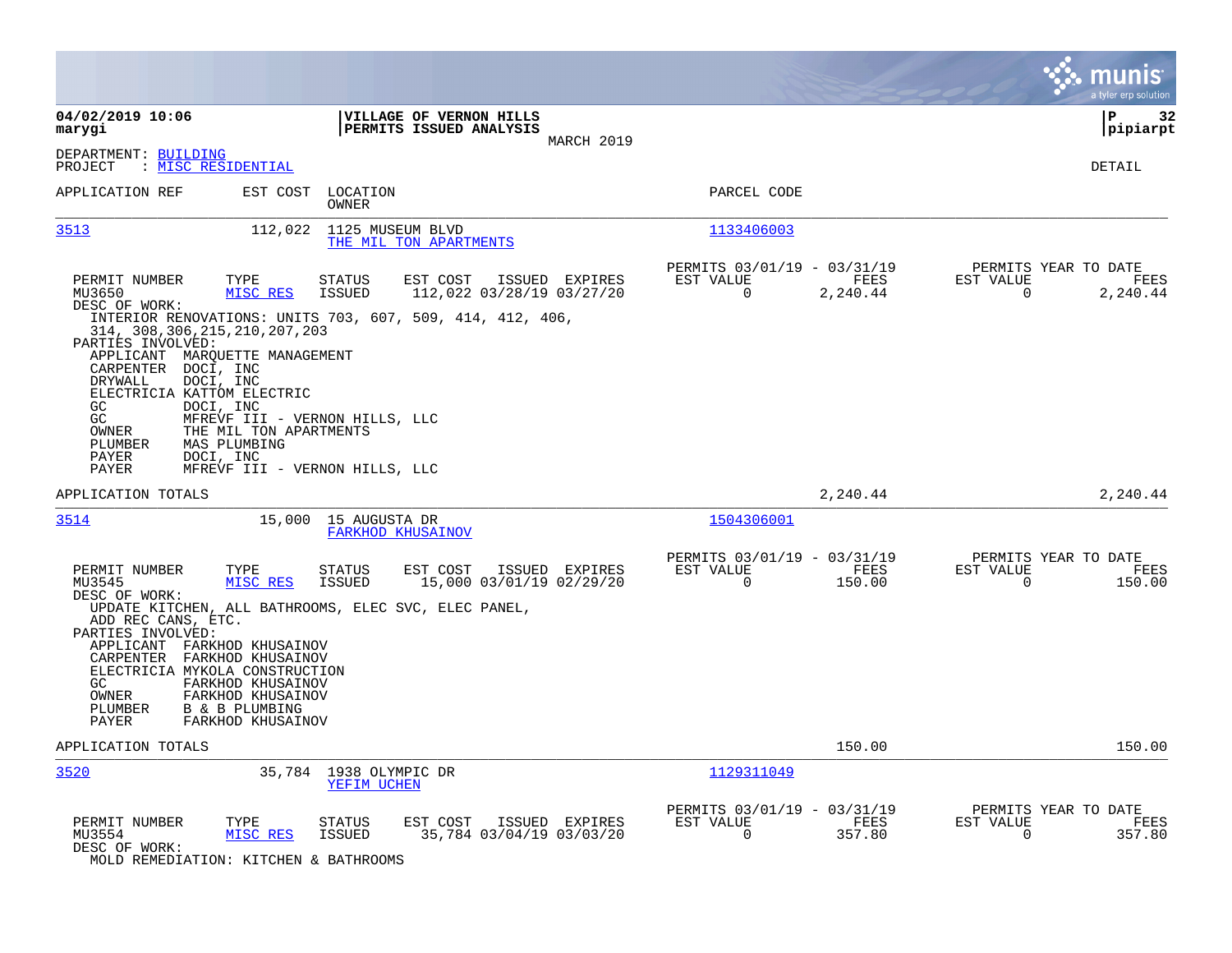|                                                                                                                                                                                                                                                                                                                |                                                                        | munis<br>a tyler erp solution                                   |
|----------------------------------------------------------------------------------------------------------------------------------------------------------------------------------------------------------------------------------------------------------------------------------------------------------------|------------------------------------------------------------------------|-----------------------------------------------------------------|
| 04/02/2019 10:06<br>VILLAGE OF VERNON HILLS<br>PERMITS ISSUED ANALYSIS<br>marygi                                                                                                                                                                                                                               |                                                                        | İP<br>33<br>pipiarpt                                            |
| MARCH 2019                                                                                                                                                                                                                                                                                                     |                                                                        |                                                                 |
| DEPARTMENT: BUILDING<br>: MISC RESIDENTIAL<br>PROJECT                                                                                                                                                                                                                                                          |                                                                        | DETAIL                                                          |
| EST COST<br>LOCATION<br>APPLICATION REF<br>OWNER<br>PARTIES INVOLVED:<br>APPLICANT AMERITRUST RESIDENTIAL SERVICES<br>ELECTRICIA PURE VOLTAGE SERVICES<br>AMERITRUST RESIDENTIAL SERVICES<br>GC.<br>OWNER<br>YEFIM UCHEN<br>PLUMBER<br>WILMETTE-LUCKE PLUMBING INC<br>PAYER<br>AMERITRUST RESIDENTIAL SERVICES | PARCEL CODE                                                            |                                                                 |
| APPLICATION TOTALS                                                                                                                                                                                                                                                                                             | 357.80                                                                 | 357.80                                                          |
| 3526<br>14,490<br>460 KENNEDY PL<br><b>MARCELLA DAVIS</b>                                                                                                                                                                                                                                                      | 1132306109                                                             |                                                                 |
| PERMIT NUMBER<br>TYPE<br><b>STATUS</b><br>EST COST<br>ISSUED EXPIRES<br>MISC RES<br><b>ISSUED</b><br>14,490 03/14/19 03/13/20<br>MU3582<br>DESC OF WORK:<br>BATHROOM REMODEL                                                                                                                                   | PERMITS 03/01/19 - 03/31/19<br>EST VALUE<br>FEES<br>$\Omega$<br>144.90 | PERMITS YEAR TO DATE<br>EST VALUE<br>FEES<br>$\Omega$<br>144.90 |
| PARTIES INVOLVED:<br>APPLICANT ABSOLUTE CONSRUCTION INC<br>ELECTRICIA ACTIVE ELECTRIC<br>GC.<br>ABSOLUTE CONSRUCTION INC<br>OWNER<br>MARCELLA DAVIS<br>JOURNEYMAN CONSRTUATION CO<br>PLUMBER<br>PAYER<br>ABSOLUTE CONSRUCTION INC                                                                              |                                                                        |                                                                 |
| APPLICATION TOTALS                                                                                                                                                                                                                                                                                             | 144.90                                                                 | 144.90                                                          |
| 3528<br>16,669<br>257 NOBLE CIR<br>PATRICIA L LENHOFF, TRUSTEE                                                                                                                                                                                                                                                 | 1508401066                                                             |                                                                 |
| PERMIT NUMBER<br>TYPE<br>EST COST<br><b>STATUS</b><br>ISSUED EXPIRES<br>MISC RES<br>MU3634<br><b>ISSUED</b><br>16,669 03/20/19 03/19/20<br>DESC OF WORK:<br>ADD FRONT PORCH: ROOF & POSTS OVER EXISTING STOOP                                                                                                  | PERMITS 03/01/19 - 03/31/19<br>EST VALUE<br>FEES<br>$\Omega$<br>166.69 | PERMITS YEAR TO DATE<br>EST VALUE<br>FEES<br>$\Omega$<br>166.69 |
| PARTIES INVOLVED:<br>CHILDS DEVELOPMENT<br>APPLICANT<br><b>CARPENTER</b><br>GCW<br>CONCRETE<br>CHEN'S CONCRETE<br>GC.<br>CHILDS DEVELOPMENT<br>GC<br>PATRICIA L LENHOFF, TRUSTEE<br>OWNER<br>PATRICIA L LENHOFF, TRUSTEE<br>PAYER<br>PATRICIA L LENHOFF, TRUSTEE<br>SCHALL DEVELOPEMENT CORP<br><b>ROOFER</b>  |                                                                        |                                                                 |
| APPLICATION TOTALS                                                                                                                                                                                                                                                                                             | 166.69                                                                 | 166.69                                                          |
| 3541<br>900 1711 LOCKE LN                                                                                                                                                                                                                                                                                      | 1129313013                                                             |                                                                 |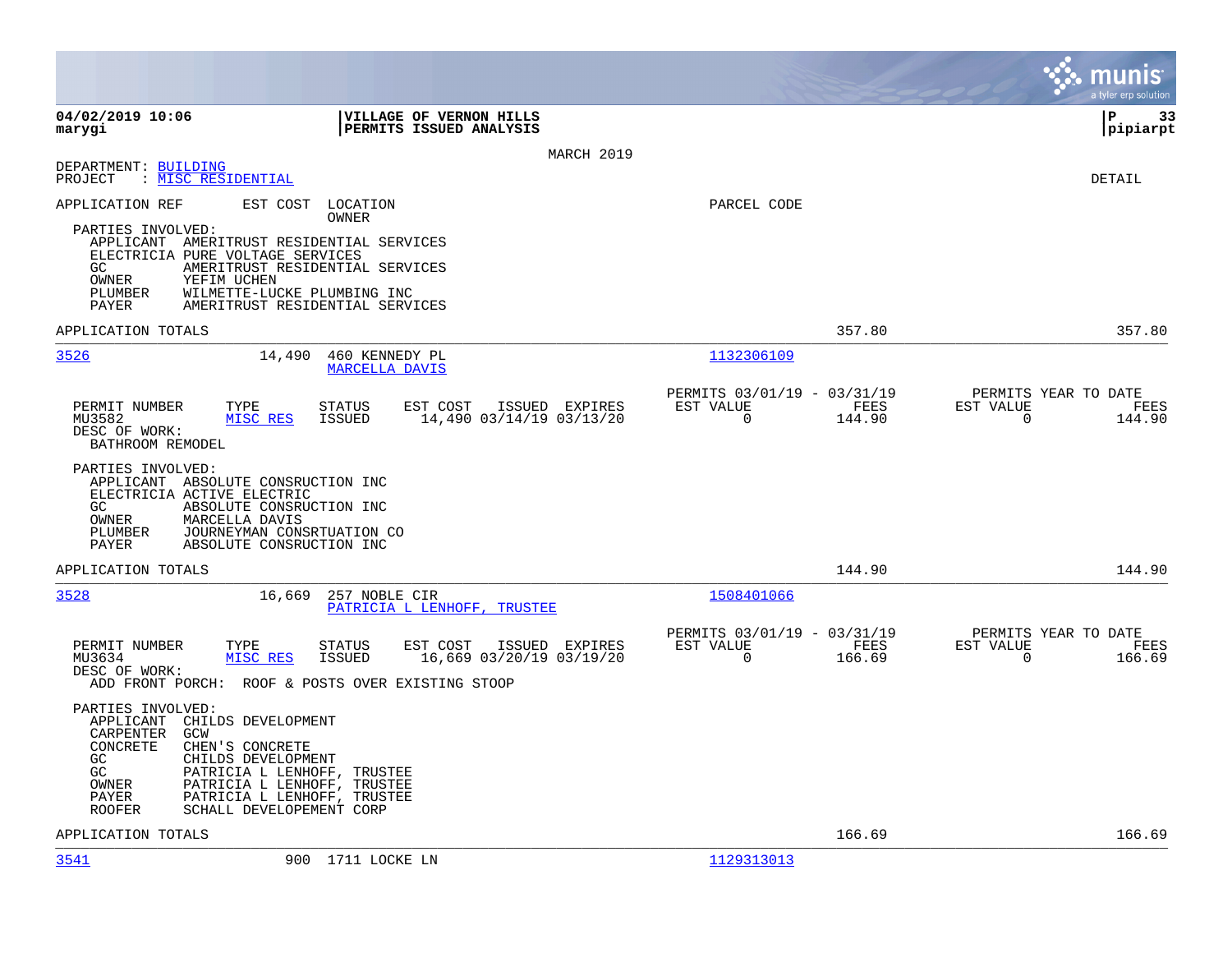|                                                                                                                                                                                                                                                                                                                                                   |                                                                                                                                                                                                                                               |                              |                                               |                |                                                  | munis<br>a tyler erp solution |
|---------------------------------------------------------------------------------------------------------------------------------------------------------------------------------------------------------------------------------------------------------------------------------------------------------------------------------------------------|-----------------------------------------------------------------------------------------------------------------------------------------------------------------------------------------------------------------------------------------------|------------------------------|-----------------------------------------------|----------------|--------------------------------------------------|-------------------------------|
| 04/02/2019 10:06<br>marygi                                                                                                                                                                                                                                                                                                                        | VILLAGE OF VERNON HILLS<br>PERMITS ISSUED ANALYSIS<br>Y ZHOU C ZHANG                                                                                                                                                                          |                              |                                               |                | P                                                | 34<br>pipiarpt                |
| TYPE<br>PERMIT NUMBER                                                                                                                                                                                                                                                                                                                             | <b>STATUS</b><br>EST COST                                                                                                                                                                                                                     | ISSUED EXPIRES<br>MARCH 2019 | PERMITS 03/01/19 - 03/31/19<br>EST VALUE      | FEES           | PERMITS YEAR TO DATE<br>EST VALUE                | <b>FEES</b>                   |
| DEPARTMENT: BUILDING<br>: MISC RESIDENTIAL<br>PROJECT                                                                                                                                                                                                                                                                                             |                                                                                                                                                                                                                                               |                              |                                               |                |                                                  | <b>DETAIL</b>                 |
| APPLICATION REF<br>EST COST                                                                                                                                                                                                                                                                                                                       | LOCATION<br>OWNER                                                                                                                                                                                                                             |                              | PARCEL CODE                                   |                |                                                  |                               |
| MU3560<br>MISC RES<br>DESC OF WORK:<br>KITCHEN SINK WASTE RE-PIPE                                                                                                                                                                                                                                                                                 | 900 03/06/19 03/05/20<br>ISSUED                                                                                                                                                                                                               |                              | $\mathbf 0$                                   | 25.00          | $\mathbf 0$                                      | 25.00                         |
| PARTIES INVOLVED:<br>APPLICANT AHS PLUMBING<br>GC.<br>AHS PLUMBING<br>OWNER<br>Y ZHOU C ZHANG<br>AHS PLUMBING<br>PLUMBER<br>PAYER<br>AHS PLUMBING                                                                                                                                                                                                 |                                                                                                                                                                                                                                               |                              |                                               |                |                                                  |                               |
| APPLICATION TOTALS                                                                                                                                                                                                                                                                                                                                |                                                                                                                                                                                                                                               |                              |                                               | 25.00          |                                                  | 25.00                         |
| 3542                                                                                                                                                                                                                                                                                                                                              | 15,000<br>247 CONGRESSIONAL CT<br>RAJESH KUMAR ANEJA                                                                                                                                                                                          |                              | 1132207023                                    |                |                                                  |                               |
| PERMIT NUMBER<br>TYPE<br>MU3593<br>MISC RES<br>DESC OF WORK:<br>PARTIES INVOLVED:<br>APPLICANT<br>CARPENTER<br>SERVPRO<br>DRYWALL<br><b>SERVPRO</b><br>ELECTRICIA BTB CONTRACTING, INC<br>GC<br><b>SERVPRO</b><br>INSULATOR<br>SERVPRO<br>OWNER<br>RAJESH KUMAR ANEJA<br>PLUMBER<br>ED FELLOW PLUMBING<br>PAYER<br><b>PAYER</b><br><b>SERVPRO</b> | <b>STATUS</b><br>EST COST<br>15,000 03/15/19 03/14/20<br>ISSUED<br>R&R WATER DAMAGE. ADD 3 PC BTH TO 1ST FL BR. REMOVE PR<br>SHOWER. CONVERT HALL BATH DOUBLE VANITY TO SINGLE.<br>TLH ARCHITECTS & DEVELOPERS<br>TLH ARCHITECTS & DEVELOPERS | ISSUED EXPIRES               | PERMITS 03/01/19 - 03/31/19<br>EST VALUE<br>0 | FEES<br>150.00 | PERMITS YEAR TO DATE<br>EST VALUE<br>0           | FEES<br>150.00                |
| APPLICATION TOTALS                                                                                                                                                                                                                                                                                                                                |                                                                                                                                                                                                                                               |                              |                                               | 150.00         |                                                  | 150.00                        |
| 3552                                                                                                                                                                                                                                                                                                                                              | 9,534<br>1125 MUSEUM BLVD 303<br>THE MIL TON APARTMENTS                                                                                                                                                                                       |                              | 1133406003                                    |                |                                                  |                               |
| PERMIT NUMBER<br>TYPE<br>MU3613<br>MISC RES<br>DESC OF WORK:<br>INTERIOR UNIT RENOVATIONS                                                                                                                                                                                                                                                         | STATUS<br>EST COST<br><b>ISSUED</b><br>9,534 03/15/19 03/14/20                                                                                                                                                                                | ISSUED EXPIRES               | PERMITS 03/01/19 - 03/31/19<br>EST VALUE<br>0 | FEES<br>190.68 | PERMITS YEAR TO DATE<br>EST VALUE<br>$\mathbf 0$ | FEES<br>190.68                |
| PARTIES INVOLVED:<br>APPLICANT MARQUETTE MANAGEMENT<br><b>DRYWALL</b><br>DOCI, INC                                                                                                                                                                                                                                                                |                                                                                                                                                                                                                                               |                              |                                               |                |                                                  |                               |

 $\mathcal{L}$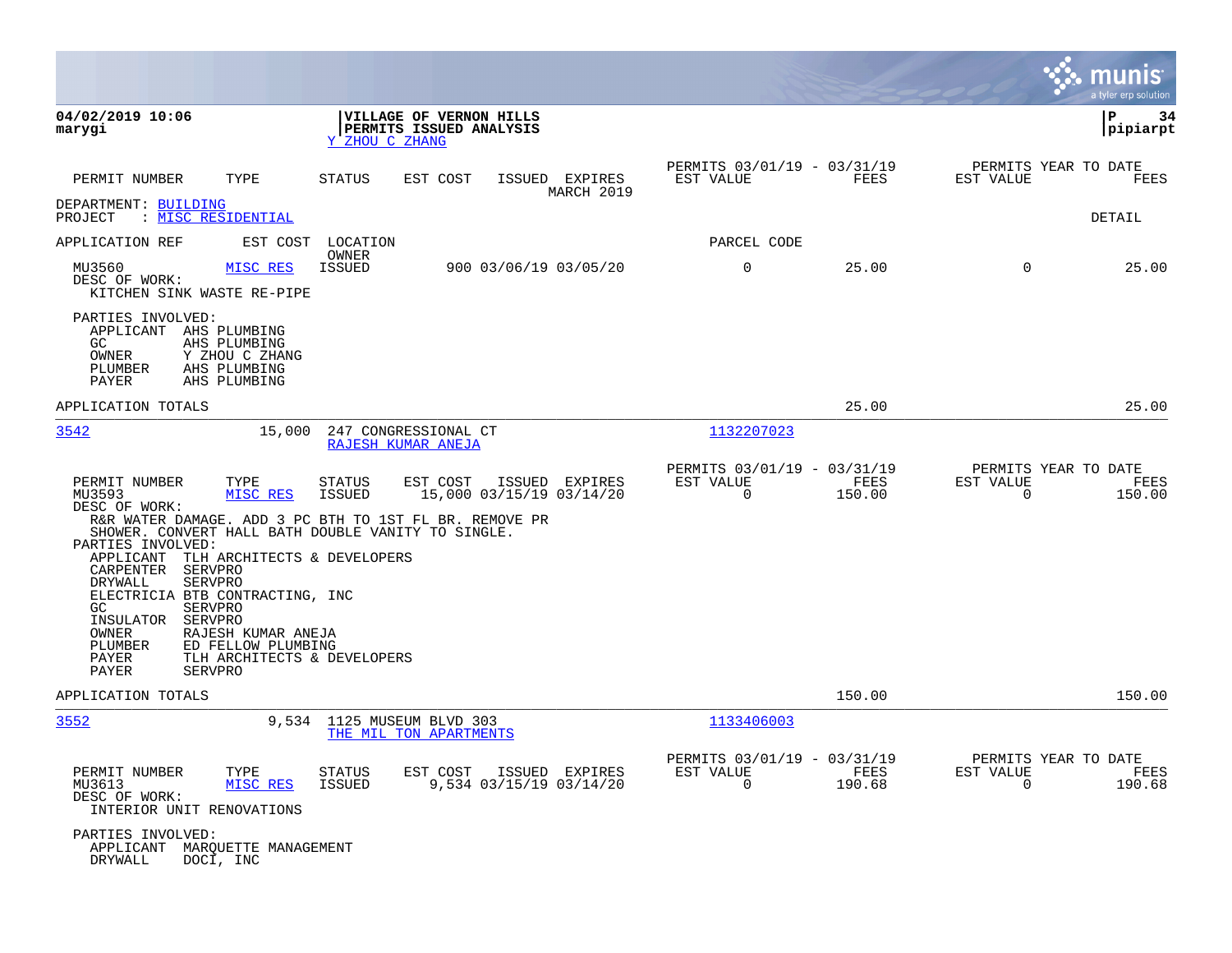|                                                                                                                                                                                                                                   |                                                                 | <b>munis</b><br>a tyler erp solution                            |
|-----------------------------------------------------------------------------------------------------------------------------------------------------------------------------------------------------------------------------------|-----------------------------------------------------------------|-----------------------------------------------------------------|
| 04/02/2019 10:06<br>VILLAGE OF VERNON HILLS<br>PERMITS ISSUED ANALYSIS<br>marygi<br>MARCH 2019                                                                                                                                    |                                                                 | ∣P<br>35<br> pipiarpt                                           |
| DEPARTMENT: BUILDING<br>PROJECT<br>: MISC RESIDENTIAL                                                                                                                                                                             |                                                                 | DETAIL                                                          |
| APPLICATION REF<br>EST COST<br>LOCATION<br>OWNER<br>ELECTRICIA KATTOM ELECTRIC<br>GC<br>DOCI, INC<br>OWNER<br>THE MIL TON APARTMENTS<br>PLUMBER<br>MAS PLUMBING<br>PAYER<br>DOCI, INC                                             | PARCEL CODE                                                     |                                                                 |
| APPLICATION TOTALS                                                                                                                                                                                                                | 190.68                                                          | 190.68                                                          |
| 1145 MUSEUM BLVD 205<br>3553<br>8,432<br>THE MIL TON APARTMENTS                                                                                                                                                                   | 1133406003                                                      |                                                                 |
| PERMIT NUMBER<br>TYPE<br>STATUS<br>EST COST<br>ISSUED EXPIRES<br>MU3612<br>ISSUED<br>8,432 03/15/19 03/14/20<br>MISC RES<br>DESC OF WORK:<br>INTERIOR UNIT RENOVATIONS                                                            | PERMITS 03/01/19 - 03/31/19<br>EST VALUE<br>FEES<br>0<br>168.64 | PERMITS YEAR TO DATE<br>EST VALUE<br>FEES<br>168.64<br>$\Omega$ |
| PARTIES INVOLVED:<br>APPLICANT<br>MARQUETTE MANAGEMENT<br><b>DRYWALL</b><br>DOCI, INC<br>ELECTRICIA KATTOM ELECTRIC<br>GC<br>DOCI, INC<br>OWNER<br>THE MIL TON APARTMENTS<br>PLUMBER<br>MAS PLUMBING<br><b>PAYER</b><br>DOCI, INC |                                                                 |                                                                 |
| APPLICATION TOTALS<br>PROJECT TOTALS                                                                                                                                                                                              | 168.64<br>3,594.15<br>0                                         | 168.64<br>3,594.15<br>$\Omega$                                  |

**Contract**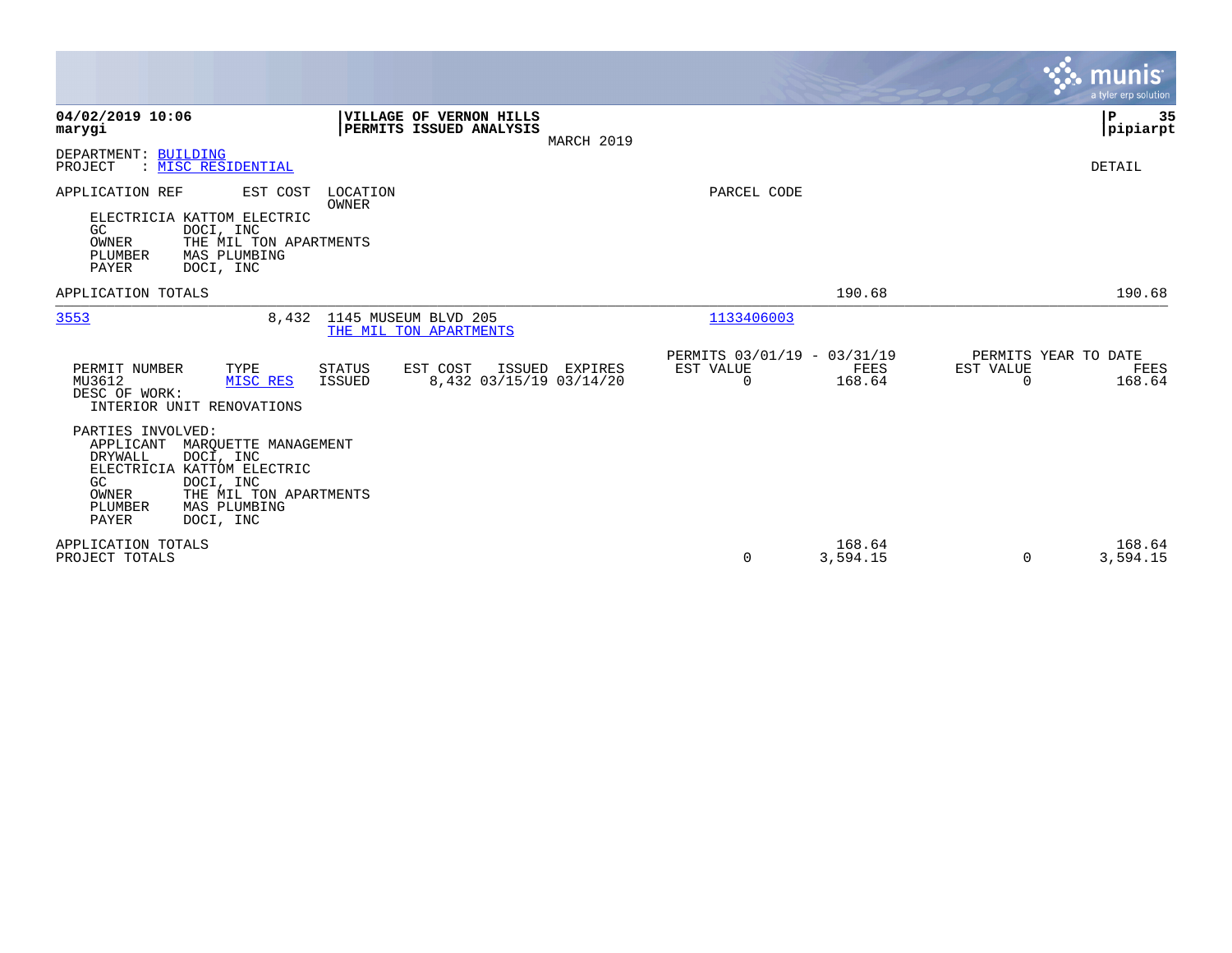|                                                                                 |                                                                                                                                                 |                   |                                                     |            |                                               |                      |           |                      | <b>munis</b><br>a tyler erp solution |
|---------------------------------------------------------------------------------|-------------------------------------------------------------------------------------------------------------------------------------------------|-------------------|-----------------------------------------------------|------------|-----------------------------------------------|----------------------|-----------|----------------------|--------------------------------------|
| 04/02/2019 10:06<br>marygi                                                      |                                                                                                                                                 |                   | VILLAGE OF VERNON HILLS<br>PERMITS ISSUED ANALYSIS  | MARCH 2019 |                                               |                      |           |                      | ∣P<br>36<br> pipiarpt                |
| DEPARTMENT: BUILDING<br>PROJECT                                                 | : PARKING LOT                                                                                                                                   |                   |                                                     |            |                                               |                      |           |                      | DETAIL                               |
| APPLICATION REF                                                                 | EST COST                                                                                                                                        | LOCATION<br>OWNER |                                                     |            | PARCEL CODE                                   |                      |           |                      |                                      |
| 3190                                                                            | 61,245                                                                                                                                          |                   | 555 EAST TOWNLINE RD<br>JDK & OVERLOOK TOWNLINE LLC |            | 1504201018                                    |                      |           |                      |                                      |
| PERMIT NUMBER<br>MU3576<br>DESC OF WORK:<br>MAINTENANCE                         | TYPE<br>PKG LOT                                                                                                                                 | STATUS<br>ISSUED  | EST COST<br>ISSUED<br>61,245 03/12/19 03/11/20      | EXPIRES    | PERMITS 03/01/19 - 03/31/19<br>EST VALUE<br>0 | FEES<br>2,267.00     | EST VALUE | PERMITS YEAR TO DATE | FEES<br>2,267.00                     |
| PARTIES INVOLVED:<br>APPLICANT<br>GC<br>GC<br>OCCUPANT<br><b>OWNER</b><br>PAYER | TOWNLINE COMMONS<br>MANEVAL CONSTRUCTION<br>OVERLOOK TOWNLINE, LLC<br>TOWNLINE COMMONS<br>JDK & OVERLOOK TOWNLINE LLC<br>OVERLOOK TOWNLINE, LLC |                   |                                                     |            |                                               |                      |           |                      |                                      |
| APPLICATION TOTALS<br>PROJECT TOTALS                                            |                                                                                                                                                 |                   |                                                     |            | 0                                             | 2,267.00<br>2,267.00 |           |                      | 2,267.00<br>2,267.00                 |

 $\mathcal{L}^{\text{max}}$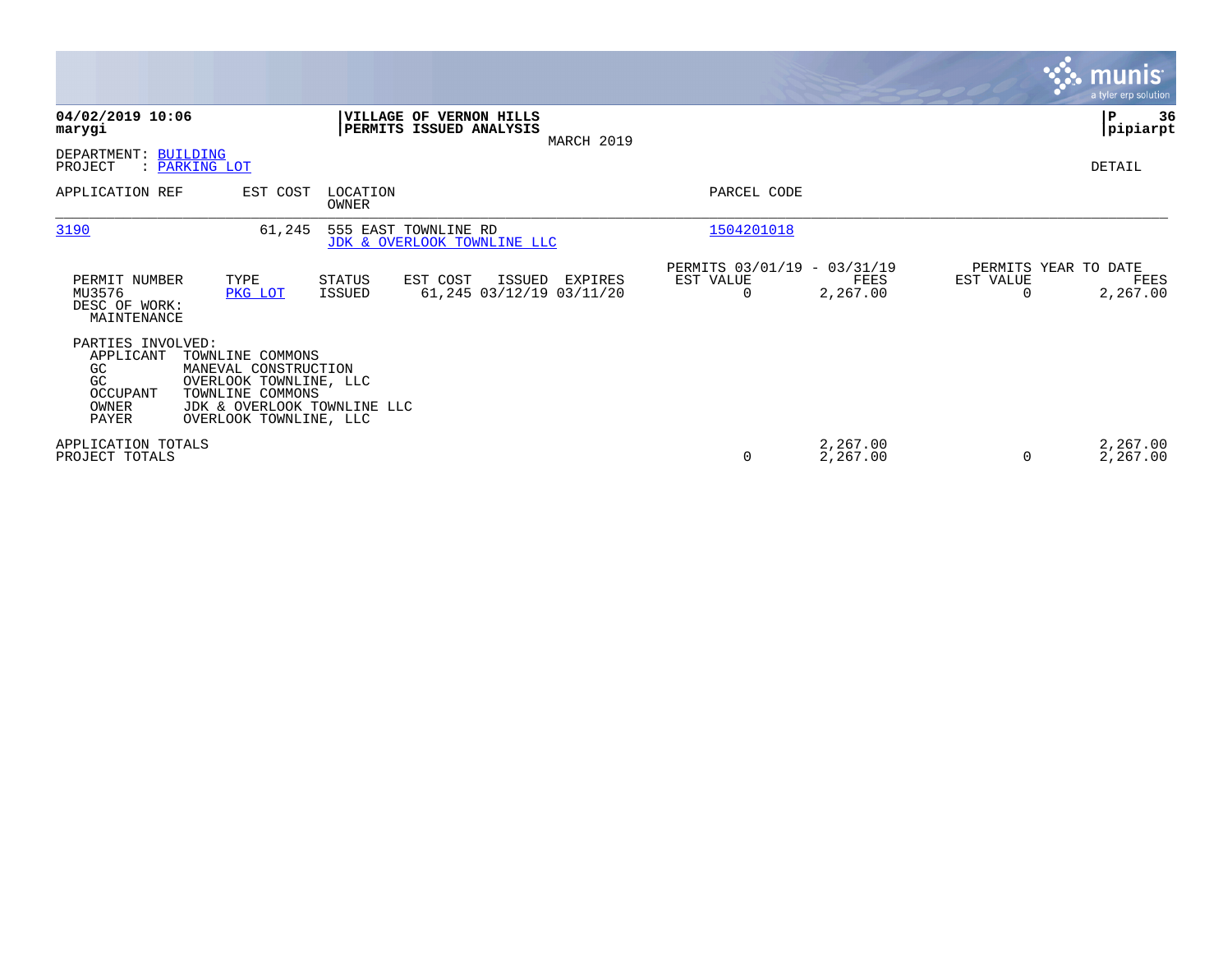|                                                                                                                                                                                                                         |                                            |                                                                           | munis<br>a tyler erp solution                                      |
|-------------------------------------------------------------------------------------------------------------------------------------------------------------------------------------------------------------------------|--------------------------------------------|---------------------------------------------------------------------------|--------------------------------------------------------------------|
| 04/02/2019 10:06<br>VILLAGE OF VERNON HILLS<br>PERMITS ISSUED ANALYSIS<br>marygi                                                                                                                                        | MARCH 2019                                 |                                                                           | P<br>37<br> pipiarpt                                               |
| DEPARTMENT: BUILDING<br>PROJECT<br>: PATIO                                                                                                                                                                              |                                            |                                                                           | DETAIL                                                             |
| APPLICATION REF<br>EST COST<br>LOCATION<br>OWNER                                                                                                                                                                        |                                            | PARCEL CODE                                                               |                                                                    |
| 3241<br>2189 BEAVER CREEK DR<br>12,000<br>YILDIZ JANEK                                                                                                                                                                  |                                            | 1129210005                                                                |                                                                    |
| EST COST<br>PERMIT NUMBER<br>TYPE<br><b>STATUS</b><br><b>ISSUED</b><br>MU3654<br><b>PATIO</b><br>DESC OF WORK:<br>PATIO                                                                                                 | ISSUED EXPIRES<br>12,000 03/28/19 03/27/20 | PERMITS 03/01/19 - 03/31/19<br>FEES<br>EST VALUE<br>$\mathbf 0$<br>120.00 | PERMITS YEAR TO DATE<br>EST VALUE<br>FEES<br>$\mathbf 0$<br>120.00 |
| PARTIES INVOLVED:<br>APPLICANT<br>JAMES MARTIN ASSOCIATES<br>GC<br>JAMES MARTIN ASSOCIATES<br>GC<br>YILDIZ JANEK<br>OWNER<br>YILDIZ JANEK<br>PAYER<br>YILDIZ JANEK                                                      |                                            |                                                                           |                                                                    |
| APPLICATION TOTALS                                                                                                                                                                                                      |                                            | 120.00                                                                    | 120.00                                                             |
| 6,000<br>505 WESTMORELAND DR<br>3648<br><b>WILLIAM E WAGNER</b>                                                                                                                                                         |                                            | 1508107065                                                                |                                                                    |
| PERMIT NUMBER<br>TYPE<br><b>STATUS</b><br>EST COST<br>MU3651<br><b>ISSUED</b><br><b>PATIO</b><br>DESC OF WORK:<br>BRICK PAVER PATIO                                                                                     | ISSUED EXPIRES<br>6,000 03/28/19 04/01/20  | PERMITS 03/01/19 - 03/31/19<br>EST VALUE<br>FEES<br>$\mathbf 0$<br>60.00  | PERMITS YEAR TO DATE<br>EST VALUE<br>FEES<br>$\Omega$<br>60.00     |
| PARTIES INVOLVED:<br>APPLICANT<br>MANUEL OLVERA BRICK PAVERS<br>APPLICANT<br>MANUEL OLVERA BRICK PAVERS<br>GC.<br>MANUEL OLVERA BRICK PAVERS<br>OWNER<br>WILLIAM E WAGNER<br><b>PAYER</b><br>MANUEL OLVERA BRICK PAVERS |                                            |                                                                           |                                                                    |
| APPLICATION TOTALS<br>PROJECT TOTALS                                                                                                                                                                                    |                                            | 60.00<br>0<br>180.00                                                      | 60.00<br>$\Omega$<br>180.00                                        |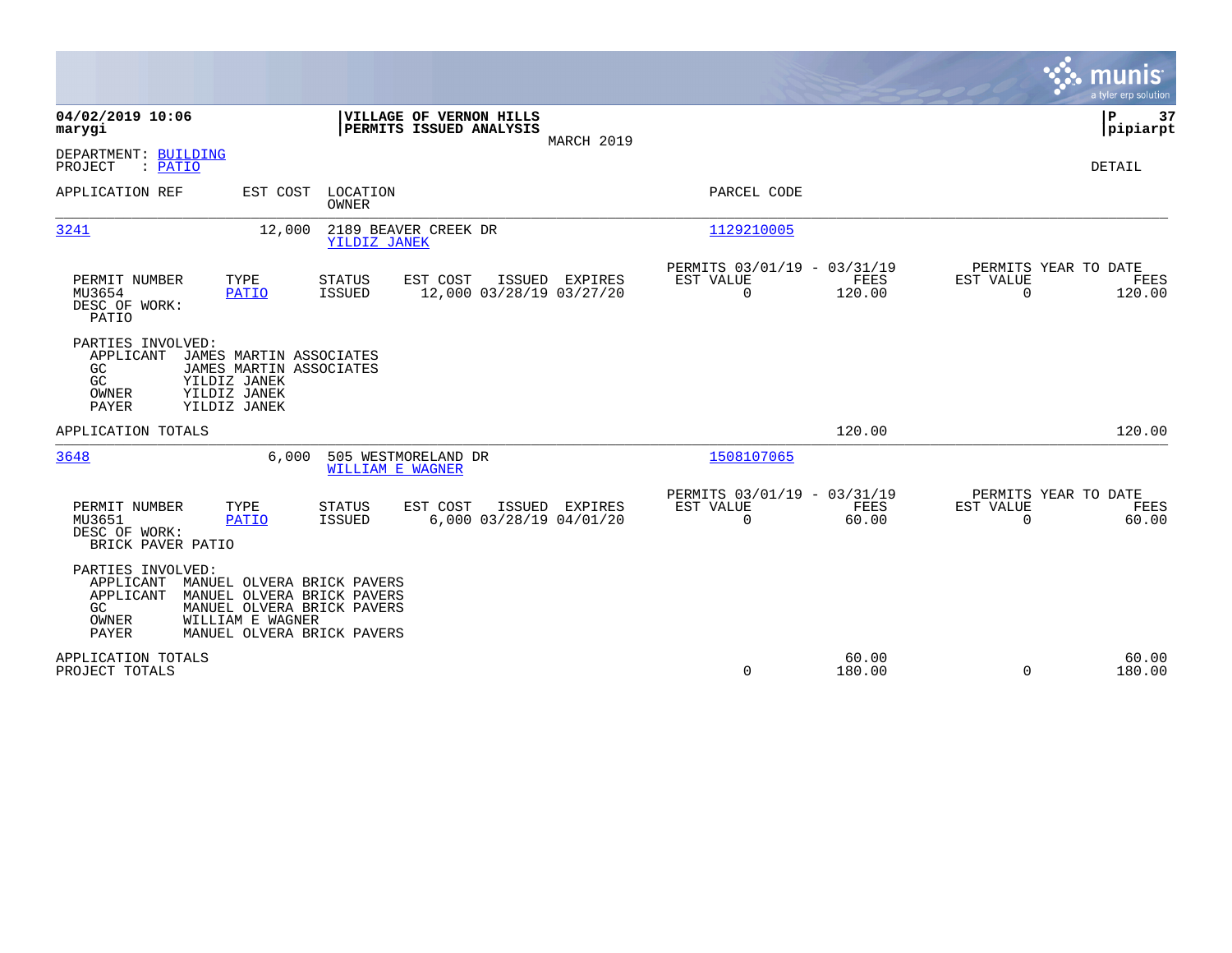|                                                                                                        |                                                                                                                                        |                            |                                                    |                |                                                         |                       |                                                  | munis<br>a tyler erp solution |
|--------------------------------------------------------------------------------------------------------|----------------------------------------------------------------------------------------------------------------------------------------|----------------------------|----------------------------------------------------|----------------|---------------------------------------------------------|-----------------------|--------------------------------------------------|-------------------------------|
| 04/02/2019 10:06<br>marygi                                                                             |                                                                                                                                        |                            | VILLAGE OF VERNON HILLS<br>PERMITS ISSUED ANALYSIS |                |                                                         |                       |                                                  | P<br>38<br>$ $ pipiarpt       |
| DEPARTMENT: BUILDING<br>PROJECT<br>: REROOF                                                            |                                                                                                                                        |                            |                                                    | MARCH 2019     |                                                         |                       |                                                  | DETAIL                        |
| APPLICATION REF                                                                                        |                                                                                                                                        | EST COST LOCATION<br>OWNER |                                                    |                | PARCEL CODE                                             |                       |                                                  |                               |
| 3558                                                                                                   | 15,000                                                                                                                                 |                            | 252 COLONIAL DRIVE<br>GEETHA SIVASUBRANABIAN       |                | 1128307004                                              |                       |                                                  |                               |
| PERMIT NUMBER<br>MU3569<br>DESC OF WORK:<br>REROOF                                                     | TYPE<br><b>REROOF</b>                                                                                                                  | STATUS<br><b>ISSUED</b>    | EST COST<br>15,000 03/11/19 03/10/20               | ISSUED EXPIRES | PERMITS 03/01/19 - 03/31/19<br>EST VALUE<br>$\mathbf 0$ | FEES<br>150.00        | PERMITS YEAR TO DATE<br>EST VALUE<br>$\Omega$    | FEES<br>150.00                |
| PARTIES INVOLVED:<br>APPLICANT<br>GC<br>OWNER<br>PAYER<br><b>ROOFER</b>                                | BETTER HOME CONSTRUCTION<br>BETTER HOME CONSTRUCTION<br>GEETHA SIVASUBRANABIAN<br>BETTER HOME CONSTRUCTION<br>BETTER HOME CONSTRUCTION |                            |                                                    |                |                                                         |                       |                                                  |                               |
| APPLICATION TOTALS                                                                                     |                                                                                                                                        |                            |                                                    |                |                                                         | 150.00                |                                                  | 150.00                        |
| 3578                                                                                                   | 11,407                                                                                                                                 | MR & MRS LASSON            | 509 TORREY PINES WAY                               |                | 1132104010                                              |                       |                                                  |                               |
| PERMIT NUMBER<br>MU3585<br>DESC OF WORK:<br><b>REROOF</b>                                              | TYPE<br><b>REROOF</b>                                                                                                                  | <b>STATUS</b><br>ISSUED    | EST COST<br>11,407 03/14/19 03/13/20               | ISSUED EXPIRES | PERMITS 03/01/19 - 03/31/19<br>EST VALUE<br>$\mathbf 0$ | <b>FEES</b><br>104.07 | PERMITS YEAR TO DATE<br>EST VALUE<br>$\mathbf 0$ | FEES<br>104.07                |
| PARTIES INVOLVED:<br>APPLICANT<br>GC.<br>OWNER<br>PAYER<br><b>ROOFER</b>                               | AFH CONSTRUCTION INC<br>AFH CONSTRUCTION INC<br>MR & MRS LASSON<br>AFH CONSTRUCTION INC<br>AFH CONSTRUCTION INC                        |                            |                                                    |                |                                                         |                       |                                                  |                               |
| APPLICATION TOTALS                                                                                     |                                                                                                                                        |                            |                                                    |                |                                                         | 104.07                |                                                  | 104.07                        |
| 3579                                                                                                   | 12,750                                                                                                                                 | <b>MATEA A PANICO</b>      | 2036 INVERNESS DR                                  |                | 1129205008                                              |                       |                                                  |                               |
| PERMIT NUMBER<br>MU3586<br>DESC OF WORK:<br>REROOF                                                     | TYPE<br><b>REROOF</b>                                                                                                                  | <b>STATUS</b><br>ISSUED    | EST COST<br>12,750 03/15/19 03/14/20               | ISSUED EXPIRES | PERMITS 03/01/19 - 03/31/19<br>EST VALUE<br>0           | FEES<br>127.50        | PERMITS YEAR TO DATE<br>EST VALUE<br>0           | FEES<br>127.50                |
| PARTIES INVOLVED:<br>APPLICANT AMERICAN BUILDING CONTRACTORS<br>GC.<br>OWNER<br>PAYER<br><b>ROOFER</b> | AMERICAN BUILDING CONTRACTORS<br>MATEA A PANICO<br>AMERICAN BUILDING CONTRACTORS<br>AMERICAN BUILDING CONTRACTORS                      |                            |                                                    |                |                                                         |                       |                                                  |                               |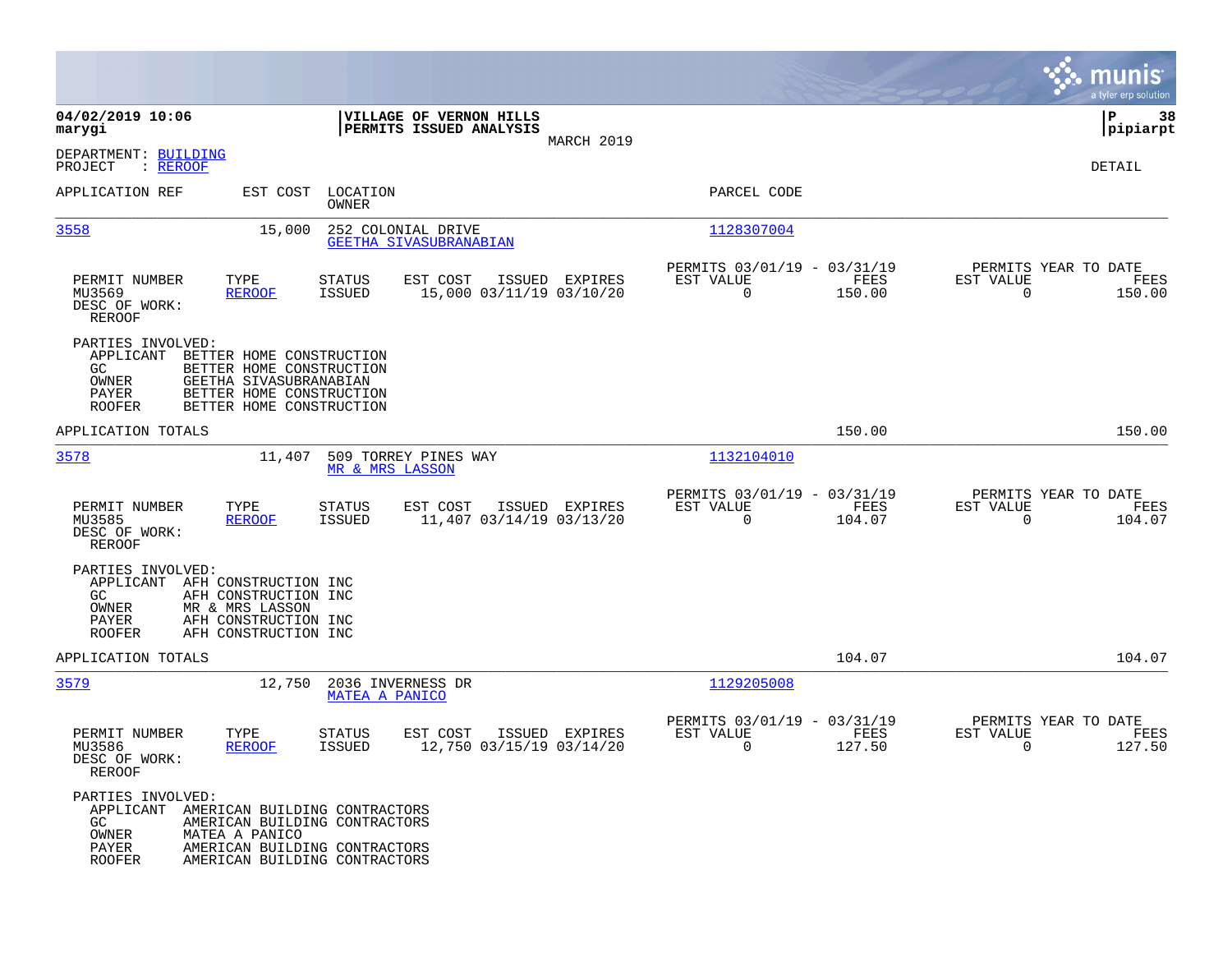|                                                                                         |                                                                                                                                                         |                                                     |                |                                                         |                |                                                     | munis<br>a tyler erp solution |
|-----------------------------------------------------------------------------------------|---------------------------------------------------------------------------------------------------------------------------------------------------------|-----------------------------------------------------|----------------|---------------------------------------------------------|----------------|-----------------------------------------------------|-------------------------------|
| 04/02/2019 10:06<br>marygi                                                              |                                                                                                                                                         | VILLAGE OF VERNON HILLS<br>PERMITS ISSUED ANALYSIS  | MARCH 2019     |                                                         |                |                                                     | ΙP<br>-39<br> pipiarpt        |
| DEPARTMENT: BUILDING<br>PROJECT<br>: <u>REROOF</u>                                      |                                                                                                                                                         |                                                     |                |                                                         |                |                                                     | DETAIL                        |
| APPLICATION REF                                                                         | EST COST<br>LOCATION<br>OWNER                                                                                                                           |                                                     |                | PARCEL CODE                                             |                |                                                     |                               |
| APPLICATION TOTALS                                                                      |                                                                                                                                                         |                                                     |                |                                                         | 127.50         |                                                     | 127.50                        |
| 3580                                                                                    | 12,750<br>YONG BUM CHO                                                                                                                                  | 2042 INVERNESS DR                                   |                | 1129205007                                              |                |                                                     |                               |
| PERMIT NUMBER<br>MU3587<br>DESC OF WORK:<br><b>REROOF</b>                               | TYPE<br><b>STATUS</b><br><b>REROOF</b><br>ISSUED                                                                                                        | EST COST<br>12,750 03/15/19 03/14/20                | ISSUED EXPIRES | PERMITS 03/01/19 - 03/31/19<br>EST VALUE<br>$\mathbf 0$ | FEES<br>127.50 | PERMITS YEAR TO DATE<br>EST VALUE<br>$\Omega$       | FEES<br>127.50                |
| PARTIES INVOLVED:<br>APPLICANT<br>GC<br>OWNER<br>YONG BUM CHO<br>PAYER<br><b>ROOFER</b> | AMERICAN BUILDING CONTRACTORS<br>AMERICAN BUILDING CONTRACTORS<br>AMERICAN BUILDING CONTRACTORS<br>AMERICAN BUILDING CONTRACTORS                        |                                                     |                |                                                         |                |                                                     |                               |
| APPLICATION TOTALS                                                                      |                                                                                                                                                         |                                                     |                |                                                         | 127.50         |                                                     | 127.50                        |
| 3581                                                                                    | 12,750<br>1838 TREVINO TER                                                                                                                              | ALAN & SANDRA LOVAS                                 |                | 1129311087                                              |                |                                                     |                               |
| PERMIT NUMBER<br>MU3588<br>DESC OF WORK:<br><b>REROOF</b>                               | TYPE<br><b>STATUS</b><br>ISSUED<br><b>REROOF</b>                                                                                                        | EST COST<br>12,750 03/15/19 03/14/20                | ISSUED EXPIRES | PERMITS 03/01/19 - 03/31/19<br>EST VALUE<br>$\mathbf 0$ | FEES<br>127.50 | PERMITS YEAR TO DATE<br>EST VALUE<br>$\overline{0}$ | FEES<br>127.50                |
| PARTIES INVOLVED:<br>APPLICANT<br>GC<br>OWNER<br>PAYER<br><b>ROOFER</b>                 | AMERICAN BUILDING CONTRACTORS<br>AMERICAN BUILDING CONTRACTORS<br>ALAN & SANDRA LOVAS<br>AMERICAN BUILDING CONTRACTORS<br>AMERICAN BUILDING CONTRACTORS |                                                     |                |                                                         |                |                                                     |                               |
| APPLICATION TOTALS                                                                      |                                                                                                                                                         |                                                     |                |                                                         | 127.50         |                                                     | 127.50                        |
| 3582                                                                                    | 12,750 1860 TREVINO TERRACE                                                                                                                             | SHANTANU & MITA DHAR                                |                | 1129315019                                              |                |                                                     |                               |
| PERMIT NUMBER<br>MU3589<br>DESC OF WORK:<br>REROOF                                      | STATUS<br>TYPE<br><b>REROOF</b><br>ISSUED                                                                                                               | EST COST ISSUED EXPIRES<br>12,750 03/15/19 03/14/20 |                | PERMITS 03/01/19 - 03/31/19<br>EST VALUE<br>$\Omega$    | FEES<br>127.50 | PERMITS YEAR TO DATE<br>EST VALUE<br>$\Omega$       | FEES<br>127.50                |
| PARTIES INVOLVED:<br>GC<br>OWNER                                                        | APPLICANT AMERICAN BUILDING CONTRACTORS<br>AMERICAN BUILDING CONTRACTORS<br>SHANTANU & MITA DHAR                                                        |                                                     |                |                                                         |                |                                                     |                               |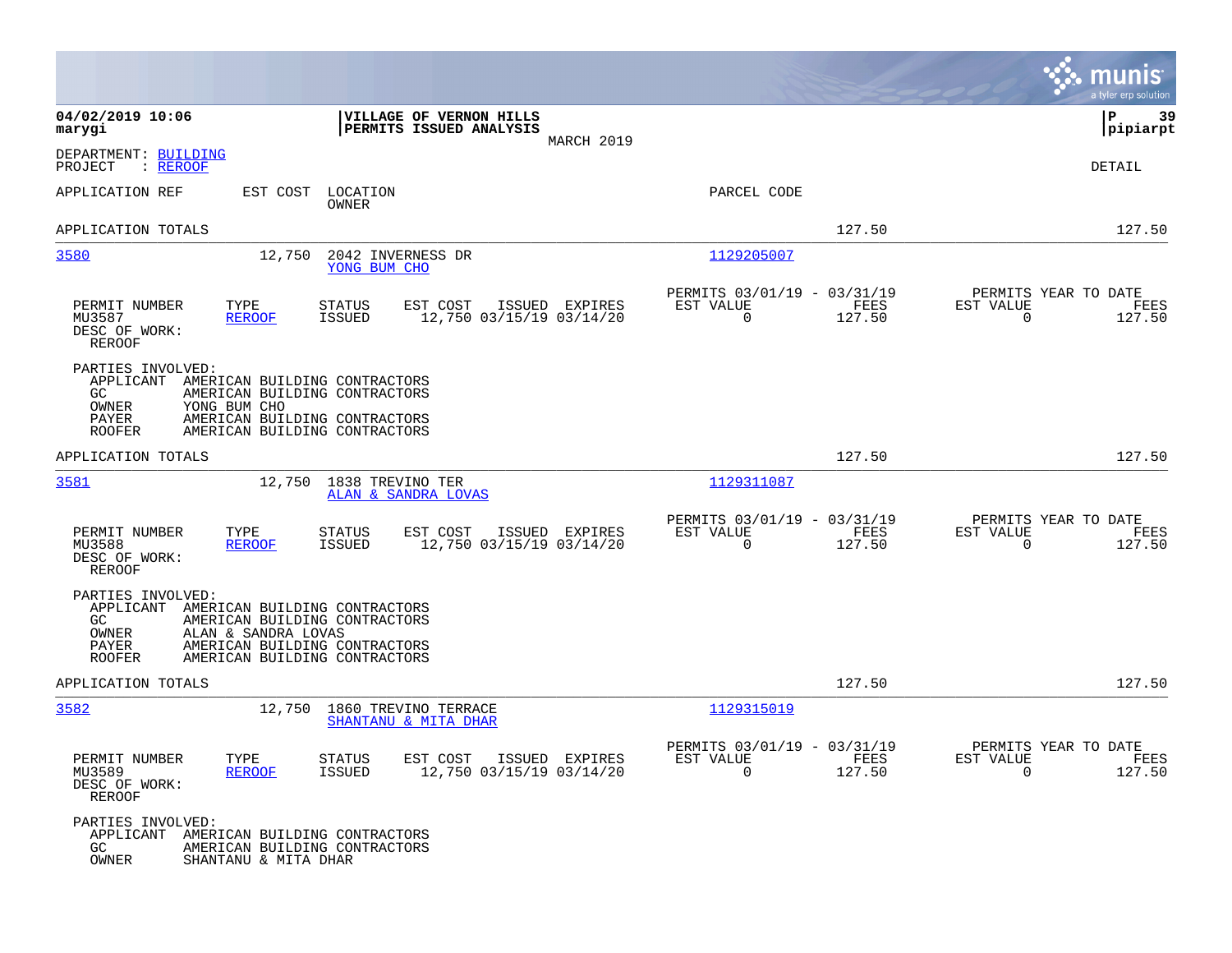|                                                                                                                                                                                                                                  | munis<br>a tyler erp solution                                                                                                                   |
|----------------------------------------------------------------------------------------------------------------------------------------------------------------------------------------------------------------------------------|-------------------------------------------------------------------------------------------------------------------------------------------------|
| 04/02/2019 10:06<br>VILLAGE OF VERNON HILLS<br>PERMITS ISSUED ANALYSIS<br>marygi<br>MARCH 2019                                                                                                                                   | P<br>40<br> pipiarpt                                                                                                                            |
| DEPARTMENT: BUILDING<br>PROJECT<br>: REROOF                                                                                                                                                                                      | <b>DETAIL</b>                                                                                                                                   |
| APPLICATION REF<br>EST COST LOCATION<br><b>OWNER</b><br>PAYER<br>AMERICAN BUILDING CONTRACTORS                                                                                                                                   | PARCEL CODE                                                                                                                                     |
| <b>ROOFER</b><br>AMERICAN BUILDING CONTRACTORS<br>APPLICATION TOTALS                                                                                                                                                             | 127.50<br>127.50                                                                                                                                |
| 3583<br>12,750 1875 TREVINO TER<br>PAUL JOHN LEATHEM                                                                                                                                                                             | 1129311104                                                                                                                                      |
| PERMIT NUMBER<br>TYPE<br>EST COST<br>ISSUED EXPIRES<br><b>STATUS</b><br>MU3590<br><b>REROOF</b><br><b>ISSUED</b><br>12,750 03/15/19 03/14/20<br>DESC OF WORK:<br><b>REROOF</b>                                                   | PERMITS 03/01/19 - 03/31/19<br>PERMITS YEAR TO DATE<br>EST VALUE<br>FEES<br>EST VALUE<br>FEES<br>127.50<br>$\mathbf 0$<br>127.50<br>$\mathbf 0$ |
| PARTIES INVOLVED:<br>APPLICANT<br>AMERICAN BUILDING CONTRACTORS<br>GC<br>AMERICAN BUILDING CONTRACTORS<br>OWNER<br>PAUL JOHN LEATHEM<br>PAYER<br>AMERICAN BUILDING CONTRACTORS<br><b>ROOFER</b><br>AMERICAN BUILDING CONTRACTORS |                                                                                                                                                 |
| APPLICATION TOTALS                                                                                                                                                                                                               | 127.50<br>127.50                                                                                                                                |
| 3584<br>12,750<br>1883 TREVINO TER<br><b>DENIS POMOGAEV</b>                                                                                                                                                                      | 1129311103                                                                                                                                      |
| PERMIT NUMBER<br>TYPE<br><b>STATUS</b><br>EST COST<br>ISSUED EXPIRES<br>12,750 03/15/19 03/14/20<br>MU3591<br><b>REROOF</b><br><b>ISSUED</b><br>DESC OF WORK:<br><b>REROOF</b>                                                   | PERMITS 03/01/19 - 03/31/19<br>PERMITS YEAR TO DATE<br>FEES<br>EST VALUE<br>EST VALUE<br>FEES<br>$\mathbf 0$<br>127.50<br>$\mathbf 0$<br>127.50 |
| PARTIES INVOLVED:<br>APPLICANT<br>AMERICAN BUILDING CONTRACTORS<br>GC<br>AMERICAN BUILDING CONTRACTORS<br>OWNER<br>DENIS POMOGAEV<br>PAYER<br>AMERICAN BUILDING CONTRACTORS<br><b>ROOFER</b><br>AMERICAN BUILDING CONTRACTORS    |                                                                                                                                                 |
| APPLICATION TOTALS                                                                                                                                                                                                               | 127.50<br>127.50                                                                                                                                |
| 3585<br>12,750<br>1884 TREVINO TER<br>CAROL SEIPP, TRUSTEE                                                                                                                                                                       | 1129315014                                                                                                                                      |
| PERMIT NUMBER<br>TYPE<br><b>STATUS</b><br>EST COST<br>ISSUED EXPIRES<br>MU3592<br><b>ISSUED</b><br>12,750 03/15/19 03/14/20<br><b>REROOF</b><br>DESC OF WORK:<br><b>REROOF</b>                                                   | PERMITS 03/01/19 - 03/31/19<br>PERMITS YEAR TO DATE<br>EST VALUE<br>FEES<br>EST VALUE<br>FEES<br>$\Omega$<br>$\Omega$<br>127.50<br>127.50       |
| PARTIES INVOLVED:                                                                                                                                                                                                                |                                                                                                                                                 |

APPLICANT AMERICAN BUILDING CONTRACTORS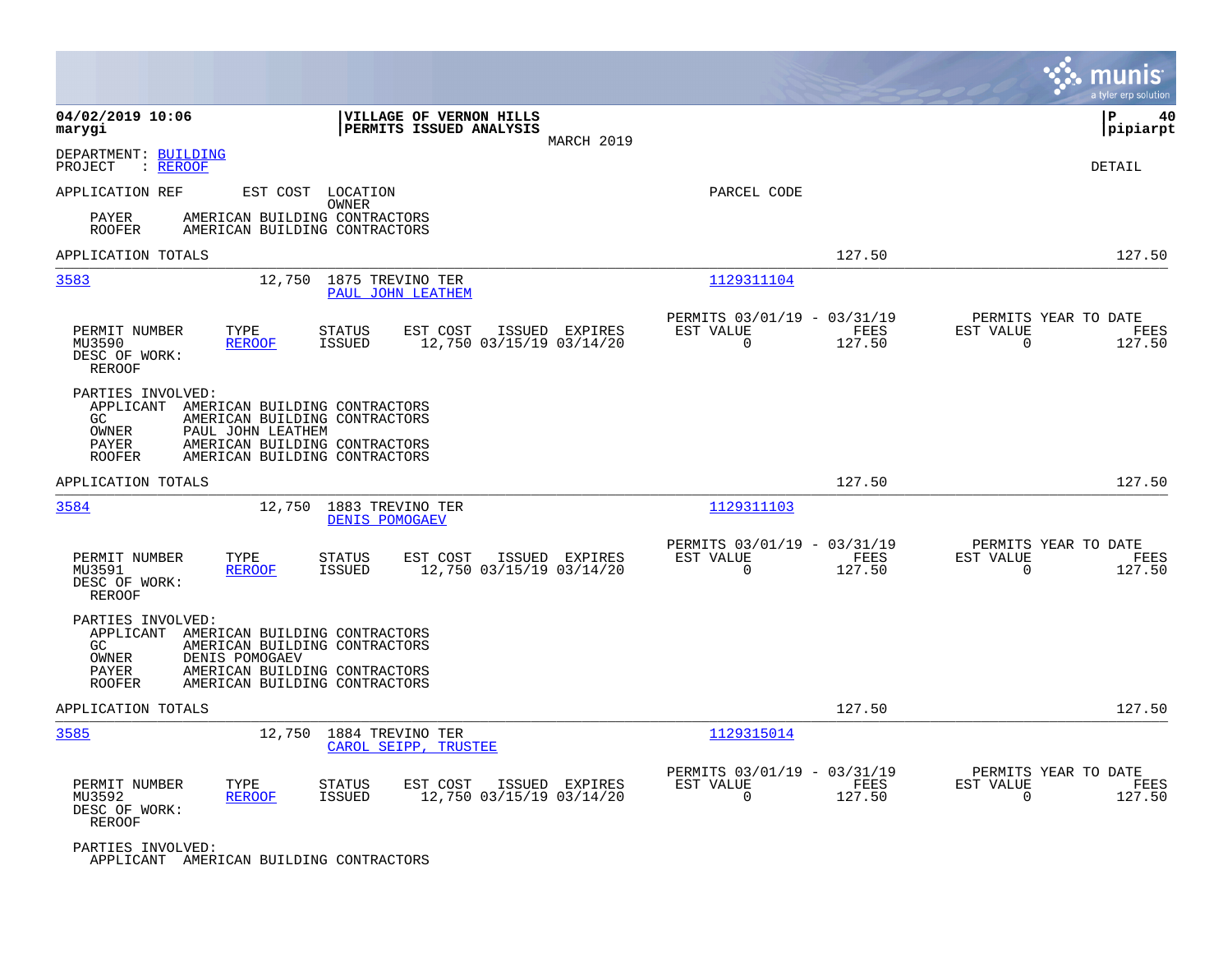|                                                                                                                                                                                                                                        |                                                                                  | munis<br>a tyler erp solution                                   |
|----------------------------------------------------------------------------------------------------------------------------------------------------------------------------------------------------------------------------------------|----------------------------------------------------------------------------------|-----------------------------------------------------------------|
| 04/02/2019 10:06<br>VILLAGE OF VERNON HILLS<br>PERMITS ISSUED ANALYSIS<br>marygi<br>MARCH 2019                                                                                                                                         |                                                                                  | l P<br>41<br> pipiarpt                                          |
| DEPARTMENT: BUILDING<br>: REROOF<br>PROJECT                                                                                                                                                                                            |                                                                                  | <b>DETAIL</b>                                                   |
| APPLICATION REF<br>EST COST LOCATION<br>OWNER<br>GC.<br>AMERICAN BUILDING CONTRACTORS<br>OWNER<br>CAROL SEIPP, TRUSTEE<br>AMERICAN BUILDING CONTRACTORS<br>PAYER<br><b>ROOFER</b><br>AMERICAN BUILDING CONTRACTORS                     | PARCEL CODE                                                                      |                                                                 |
| APPLICATION TOTALS                                                                                                                                                                                                                     | 127.50                                                                           | 127.50                                                          |
| 3586<br>12,750<br>1907 TREVINO TER<br>RITA E BARRETT, TRUSTEE                                                                                                                                                                          | 1129311100                                                                       |                                                                 |
| PERMIT NUMBER<br>TYPE<br><b>STATUS</b><br>EST COST<br>ISSUED EXPIRES<br><b>ISSUED</b><br>12,750 03/15/19 03/14/20<br>MU3594<br><b>REROOF</b><br>DESC OF WORK:<br><b>REROOF</b>                                                         | PERMITS 03/01/19 - 03/31/19<br>EST VALUE<br><b>FEES</b><br>$\mathbf 0$<br>127.50 | PERMITS YEAR TO DATE<br>EST VALUE<br>FEES<br>0<br>127.50        |
| PARTIES INVOLVED:<br>APPLICANT<br>AMERICAN BUILDING CONTRACTORS<br>GC<br>AMERICAN BUILDING CONTRACTORS<br>RITA E BARRETT, TRUSTEE<br>OWNER<br>PAYER<br>AMERICAN BUILDING CONTRACTORS<br>AMERICAN BUILDING CONTRACTORS<br><b>ROOFER</b> |                                                                                  |                                                                 |
| APPLICATION TOTALS                                                                                                                                                                                                                     | 127.50                                                                           | 127.50                                                          |
| 3587<br>12,750 1923 TREVINO TER<br><b>VADIM LOVINSKY</b>                                                                                                                                                                               | 1129311098                                                                       |                                                                 |
| PERMIT NUMBER<br>TYPE<br><b>STATUS</b><br>EST COST<br>ISSUED EXPIRES<br>MU3595<br><b>REROOF</b><br><b>ISSUED</b><br>12,750 03/15/19 03/14/20<br>DESC OF WORK:<br>REROOF                                                                | PERMITS 03/01/19 - 03/31/19<br>EST VALUE<br>FEES<br>$\Omega$<br>127.50           | PERMITS YEAR TO DATE<br>EST VALUE<br>FEES<br>$\Omega$<br>127.50 |
| PARTIES INVOLVED:<br>APPLICANT AMERICAN BUILDING CONTRACTORS<br>GC.<br>AMERICAN BUILDING CONTRACTORS<br>OWNER<br>VADIM LOVINSKY<br>PAYER<br>AMERICAN BUILDING CONTRACTORS<br><b>ROOFER</b><br>AMERICAN BUILDING CONTRACTORS            |                                                                                  |                                                                 |
| APPLICATION TOTALS                                                                                                                                                                                                                     | 127.50                                                                           | 127.50                                                          |
| 3588<br>12,750 1947 TREVINO TER<br>PAMELA T BOYD                                                                                                                                                                                       | 1129311095                                                                       |                                                                 |
| PERMIT NUMBER<br>TYPE<br><b>STATUS</b><br>EST COST<br>ISSUED EXPIRES<br>MU3596<br>12,750 03/15/19 03/14/20<br><b>REROOF</b><br><b>ISSUED</b><br>DESC OF WORK:<br>REROOF                                                                | PERMITS 03/01/19 - 03/31/19<br>EST VALUE<br>FEES<br>$\Omega$<br>127.50           | PERMITS YEAR TO DATE<br>EST VALUE<br>FEES<br>127.50<br>$\Omega$ |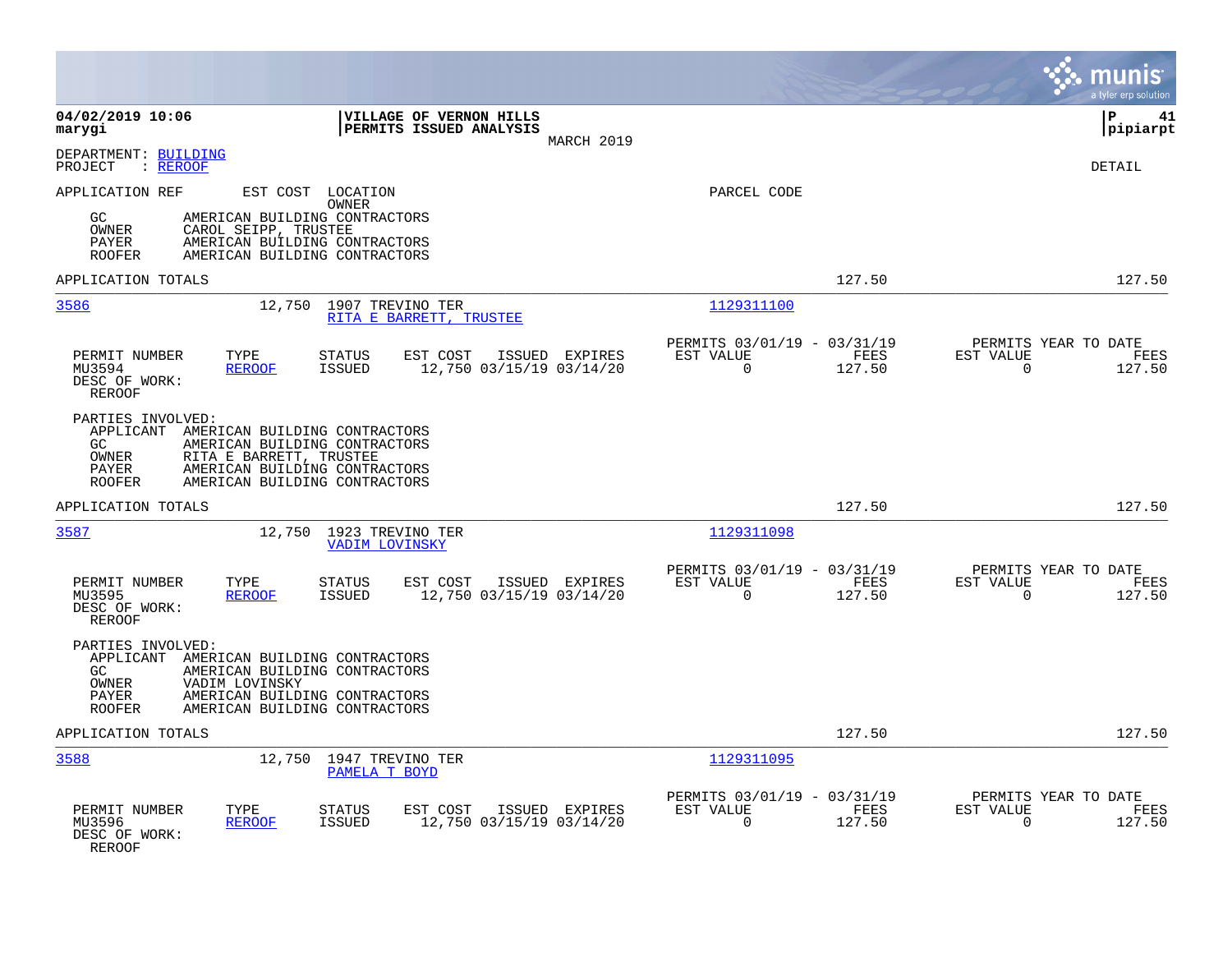|                                                                                                                                                                                                                                             |                                                                           | munis<br>a tyler erp solution                                      |
|---------------------------------------------------------------------------------------------------------------------------------------------------------------------------------------------------------------------------------------------|---------------------------------------------------------------------------|--------------------------------------------------------------------|
| 04/02/2019 10:06<br>VILLAGE OF VERNON HILLS<br>PERMITS ISSUED ANALYSIS<br>marygi<br>MARCH 2019                                                                                                                                              |                                                                           | l P<br>42<br> pipiarpt                                             |
| DEPARTMENT: BUILDING<br>: REROOF<br>PROJECT                                                                                                                                                                                                 |                                                                           | DETAIL                                                             |
| APPLICATION REF<br>EST COST<br>LOCATION<br>OWNER                                                                                                                                                                                            | PARCEL CODE                                                               |                                                                    |
| PARTIES INVOLVED:<br>APPLICANT AMERICAN BUILDING CONTRACTORS<br>GC<br>AMERICAN BUILDING CONTRACTORS<br>PAMELA T BOYD<br>OWNER<br>PAYER<br>AMERICAN BUILDING CONTRACTORS<br><b>ROOFER</b><br>AMERICAN BUILDING CONTRACTORS                   |                                                                           |                                                                    |
| APPLICATION TOTALS                                                                                                                                                                                                                          | 127.50                                                                    | 127.50                                                             |
| 3589<br>12,750<br>1970 TREVINO TER<br><b>KWAME APPENTENG</b>                                                                                                                                                                                | 1129311044                                                                |                                                                    |
| PERMIT NUMBER<br>TYPE<br>EST COST<br>ISSUED EXPIRES<br><b>STATUS</b><br>MU3597<br><b>REROOF</b><br><b>ISSUED</b><br>12,750 03/15/19 03/14/20<br>DESC OF WORK:<br><b>REROOF</b>                                                              | PERMITS 03/01/19 - 03/31/19<br>EST VALUE<br>FEES<br>$\Omega$<br>127.50    | PERMITS YEAR TO DATE<br>EST VALUE<br>FEES<br>$\Omega$<br>127.50    |
| PARTIES INVOLVED:<br>APPLICANT<br>AMERICAN BUILDING CONTRACTORS<br>GC.<br>AMERICAN BUILDING CONTRACTORS<br>OWNER<br>KWAME APPENTENG<br>PAYER<br>AMERICAN BUILDING CONTRACTORS<br>AMERICAN BUILDING CONTRACTORS<br><b>ROOFER</b>             |                                                                           |                                                                    |
| APPLICATION TOTALS                                                                                                                                                                                                                          | 127.50                                                                    | 127.50                                                             |
| 3590<br>12,750<br>2044 TREVINO TER<br>STEVEN & BARBARA SESTERHENN                                                                                                                                                                           | 1129111019                                                                |                                                                    |
| PERMIT NUMBER<br>TYPE<br>EST COST<br>ISSUED EXPIRES<br>STATUS<br>12,750 03/15/19 03/14/20<br>MU3598<br><b>ISSUED</b><br><b>REROOF</b><br>DESC OF WORK:<br><b>REROOF</b>                                                                     | PERMITS 03/01/19 - 03/31/19<br>EST VALUE<br>FEES<br>$\mathbf 0$<br>127.50 | PERMITS YEAR TO DATE<br>EST VALUE<br>FEES<br>$\mathbf 0$<br>127.50 |
| PARTIES INVOLVED:<br>APPLICANT<br>AMERICAN BUILDING CONTRACTORS<br>GC.<br>AMERICAN BUILDING CONTRACTORS<br>OWNER<br>STEVEN & BARBARA SESTERHENN<br>AMERICAN BUILDING CONTRACTORS<br>PAYER<br>AMERICAN BUILDING CONTRACTORS<br><b>ROOFER</b> |                                                                           |                                                                    |
| APPLICATION TOTALS                                                                                                                                                                                                                          | 127.50                                                                    | 127.50                                                             |
| 3591<br>12,750<br>2056 TREVINO TER<br>EVELYN A & DONALD GEREN                                                                                                                                                                               | 1129111016                                                                |                                                                    |
| PERMIT NUMBER<br>TYPE<br>EST COST<br>ISSUED EXPIRES<br>STATUS<br>MU3599<br><b>REROOF</b><br><b>ISSUED</b><br>12,750 03/15/19 03/14/20<br>DESC OF WORK:                                                                                      | PERMITS 03/01/19 - 03/31/19<br>EST VALUE<br>FEES<br>$\mathbf 0$<br>127.50 | PERMITS YEAR TO DATE<br>EST VALUE<br>FEES<br>$\mathbf 0$<br>127.50 |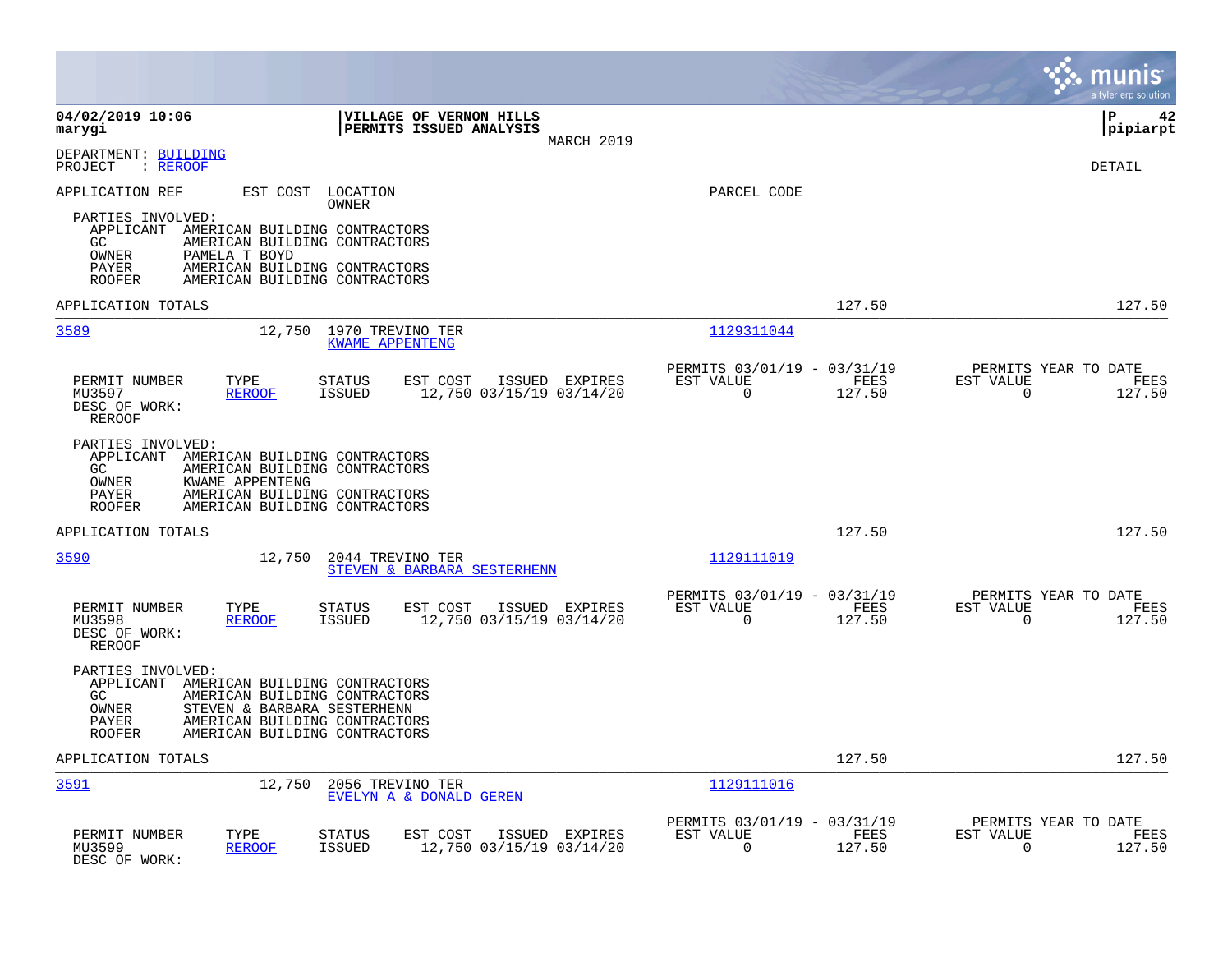|                                                                                                                                                                                                                                             |                                                                              | munis<br>a tyler erp solution                                      |
|---------------------------------------------------------------------------------------------------------------------------------------------------------------------------------------------------------------------------------------------|------------------------------------------------------------------------------|--------------------------------------------------------------------|
| 04/02/2019 10:06<br>VILLAGE OF VERNON HILLS<br><b>PERMITS ISSUED ANALYSIS</b><br>marygi<br><b>REROOF</b>                                                                                                                                    |                                                                              | l P<br>43<br> pipiarpt                                             |
| MARCH 2019<br>DEPARTMENT: BUILDING<br>PROJECT<br>$:$ REROOF                                                                                                                                                                                 |                                                                              | DETAIL                                                             |
| APPLICATION REF<br>EST COST LOCATION<br>OWNER                                                                                                                                                                                               | PARCEL CODE                                                                  |                                                                    |
| PARTIES INVOLVED:<br>APPLICANT AMERICAN BUILDING CONTRACTORS<br>GC.<br>AMERICAN BUILDING CONTRACTORS<br>EVELYN A & DONALD GEREN<br>OWNER<br>AMERICAN BUILDING CONTRACTORS<br><b>PAYER</b><br>AMERICAN BUILDING CONTRACTORS<br><b>ROOFER</b> |                                                                              |                                                                    |
| APPLICATION TOTALS                                                                                                                                                                                                                          | 127.50                                                                       | 127.50                                                             |
| 3592<br>12,750<br>2057 TREVINO TER<br>DANIEL J HARTMAN                                                                                                                                                                                      | 1129111005                                                                   |                                                                    |
| TYPE<br>ISSUED EXPIRES<br>PERMIT NUMBER<br><b>STATUS</b><br>EST COST<br>12,750 03/15/19 03/14/20<br>MU3600<br><b>REROOF</b><br><b>ISSUED</b><br>DESC OF WORK:<br><b>REROOF</b>                                                              | PERMITS 03/01/19 - 03/31/19<br>EST VALUE<br>FEES<br>$\mathbf 0$<br>127.50    | PERMITS YEAR TO DATE<br>EST VALUE<br>FEES<br>0<br>127.50           |
| PARTIES INVOLVED:<br>APPLICANT<br>AMERICAN BUILDING CONTRACTORS<br>GC.<br>AMERICAN BUILDING CONTRACTORS<br>OWNER<br>DANIEL J HARTMAN<br>AMERICAN BUILDING CONTRACTORS<br>PAYER<br><b>ROOFER</b><br>AMERICAN BUILDING CONTRACTORS            |                                                                              |                                                                    |
| APPLICATION TOTALS                                                                                                                                                                                                                          | 127.50                                                                       | 127.50                                                             |
| 3593<br>41,344<br>422 BAY TREE CT<br><b>MANISH RAJ ANAND</b>                                                                                                                                                                                | 1133208011                                                                   |                                                                    |
| PERMIT NUMBER<br>ISSUED EXPIRES<br>TYPE<br>STATUS<br>EST COST<br><b>REROOF</b><br><b>ISSUED</b><br>41,344 03/15/19 03/14/20<br>MU3601<br>DESC OF WORK:<br>REROOF BLDG: 422-428                                                              | PERMITS 03/01/19 - 03/31/19<br>EST VALUE<br>FEES<br>$\overline{0}$<br>413.44 | PERMITS YEAR TO DATE<br>EST VALUE<br>FEES<br>$\mathbf 0$<br>413.44 |
| PARTIES INVOLVED:<br>APPLICANT<br>AMERICAN BUILDING CONTRACTORS<br>GC<br>AMERICAN BUILDING CONTRACTORS<br>OWNER<br>MANISH RAJ ANAND<br>AMERICAN BUILDING CONTRACTORS<br>PAYER<br>AMERICAN BUILDING CONTRACTORS<br><b>ROOFER</b>             |                                                                              |                                                                    |
| APPLICATION TOTALS                                                                                                                                                                                                                          | 413.44                                                                       | 413.44                                                             |
| 3594<br>41,344<br>442 BAY TREE CT<br>OLEG & IREN KIRILENKO                                                                                                                                                                                  | 1133208044                                                                   |                                                                    |
| TYPE<br>ISSUED<br>PERMIT NUMBER<br><b>STATUS</b><br>EST COST<br><b>EXPIRES</b>                                                                                                                                                              | PERMITS 03/01/19 - 03/31/19<br>EST VALUE<br>FEES                             | PERMITS YEAR TO DATE<br>EST VALUE<br>FEES                          |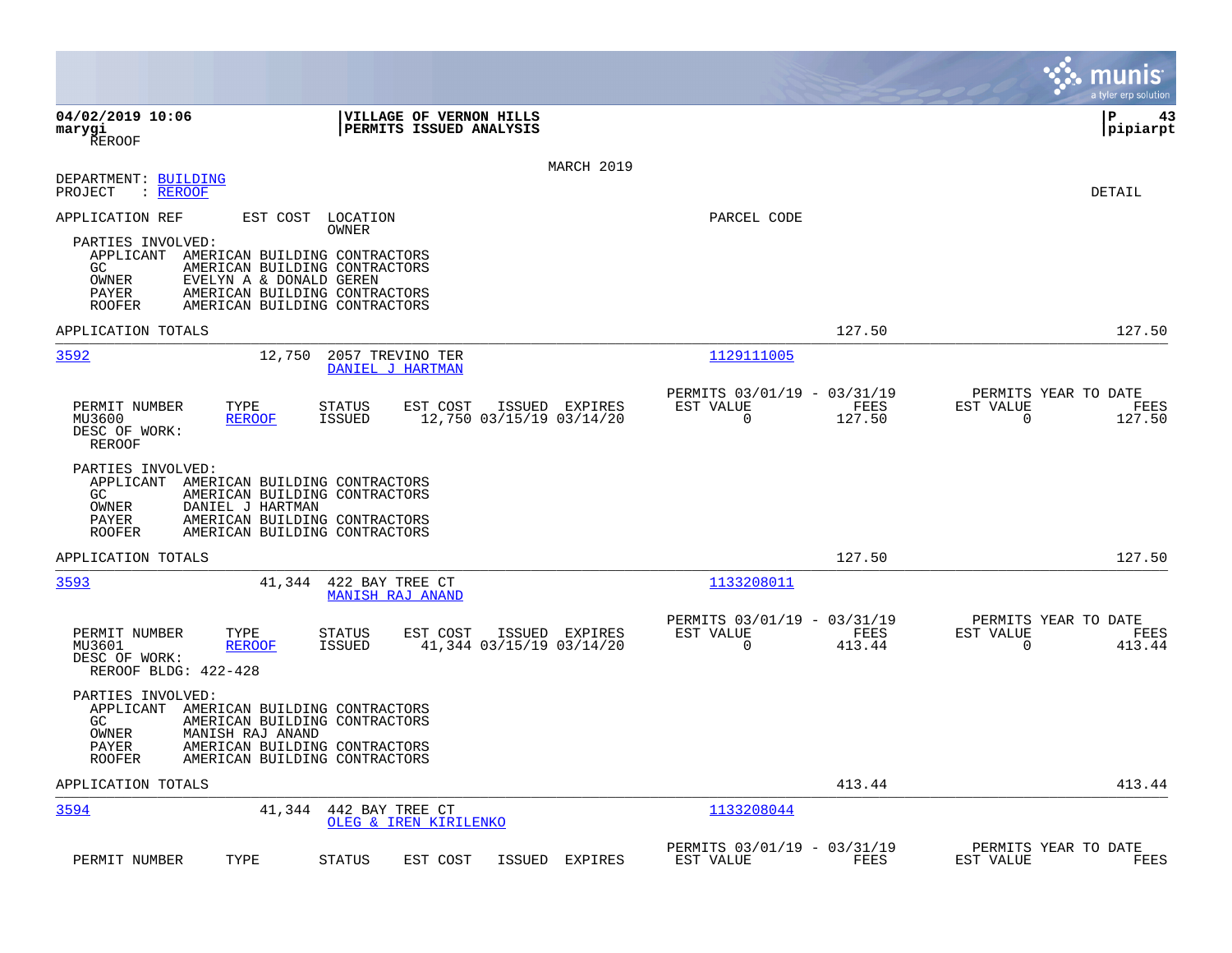|                                                                                                                                                                                                                             |                                                                           | munis<br>a tyler erp solution                                      |
|-----------------------------------------------------------------------------------------------------------------------------------------------------------------------------------------------------------------------------|---------------------------------------------------------------------------|--------------------------------------------------------------------|
| 04/02/2019 10:06<br>VILLAGE OF VERNON HILLS<br>PERMITS ISSUED ANALYSIS<br>marygi<br>MARCH 2019                                                                                                                              |                                                                           | l P<br>44<br> pipiarpt                                             |
| DEPARTMENT: BUILDING<br>$:$ REROOF<br>PROJECT                                                                                                                                                                               |                                                                           | <b>DETAIL</b>                                                      |
| APPLICATION REF<br>EST COST LOCATION<br>OWNER                                                                                                                                                                               | PARCEL CODE                                                               |                                                                    |
| MU3602<br><b>ISSUED</b><br>41,344 03/15/19 03/14/20<br><b>REROOF</b><br>DESC OF WORK:<br>REROOF BLDG: 442-448                                                                                                               | $\mathbf 0$<br>413.44                                                     | $\Omega$<br>413.44                                                 |
| PARTIES INVOLVED:<br>APPLICANT AMERICAN BUILDING CONTRACTORS<br>GC.<br>AMERICAN BUILDING CONTRACTORS<br>OWNER<br>OLEG & IREN KIRILENKO<br>AMERICAN BUILDING CONTRACTORS<br>PAYER<br>AMERICAN BUILDING CONTRACTORS<br>ROOFER |                                                                           |                                                                    |
| APPLICATION TOTALS                                                                                                                                                                                                          | 413.44                                                                    | 413.44                                                             |
| 3595<br>41,344 409 BAY TREE CIRCLE<br><b>JONATHAN TONG</b>                                                                                                                                                                  | 1133207002                                                                |                                                                    |
| PERMIT NUMBER<br>TYPE<br><b>STATUS</b><br>EST COST<br>ISSUED EXPIRES<br>ISSUED<br>41,344 03/15/19 03/14/20<br>MU3603<br><b>REROOF</b><br>DESC OF WORK:<br>REROOF BLDG: 409-415                                              | PERMITS 03/01/19 - 03/31/19<br>EST VALUE<br>FEES<br>$\mathbf 0$<br>413.44 | PERMITS YEAR TO DATE<br>EST VALUE<br>FEES<br>$\mathbf 0$<br>413.44 |
| PARTIES INVOLVED:<br>APPLICANT AMERICAN BUILDING CONTRACTORS<br>GC<br>AMERICAN BUILDING CONTRACTORS<br>OWNER<br>JONATHAN TONG<br>PAYER<br>AMERICAN BUILDING CONTRACTORS<br>AMERICAN BUILDING CONTRACTORS<br><b>ROOFER</b>   |                                                                           |                                                                    |
| APPLICATION TOTALS                                                                                                                                                                                                          | 413.44                                                                    | 413.44                                                             |
| 3596<br>41,344 301 BAY TREE CIRCLE<br>DONG JIANG                                                                                                                                                                            | 1133118033                                                                |                                                                    |
| PERMIT NUMBER<br>TYPE<br><b>STATUS</b><br>EST COST<br>ISSUED EXPIRES<br>MU3604<br><b>REROOF</b><br>ISSUED<br>41,344 03/15/19 03/14/20<br>DESC OF WORK:<br>REROOF BLDG: 301-307                                              | PERMITS 03/01/19 - 03/31/19<br>EST VALUE<br>FEES<br>$\mathbf 0$<br>413.44 | PERMITS YEAR TO DATE<br>EST VALUE<br>FEES<br>$\mathbf 0$<br>413.44 |
| PARTIES INVOLVED:<br>APPLICANT AMERICAN BUILDING CONTRACTORS<br>AMERICAN BUILDING CONTRACTORS<br>GC.<br>OWNER<br>DONG JIANG<br>PAYER<br>AMERICAN BUILDING CONTRACTORS<br>AMERICAN BUILDING CONTRACTORS<br><b>ROOFER</b>     |                                                                           |                                                                    |
| APPLICATION TOTALS                                                                                                                                                                                                          | 413.44                                                                    | 413.44                                                             |
| 3597<br>41,344 455 BAY TREE CIR<br>ROBERT H SORENSEN                                                                                                                                                                        | 1133209014                                                                |                                                                    |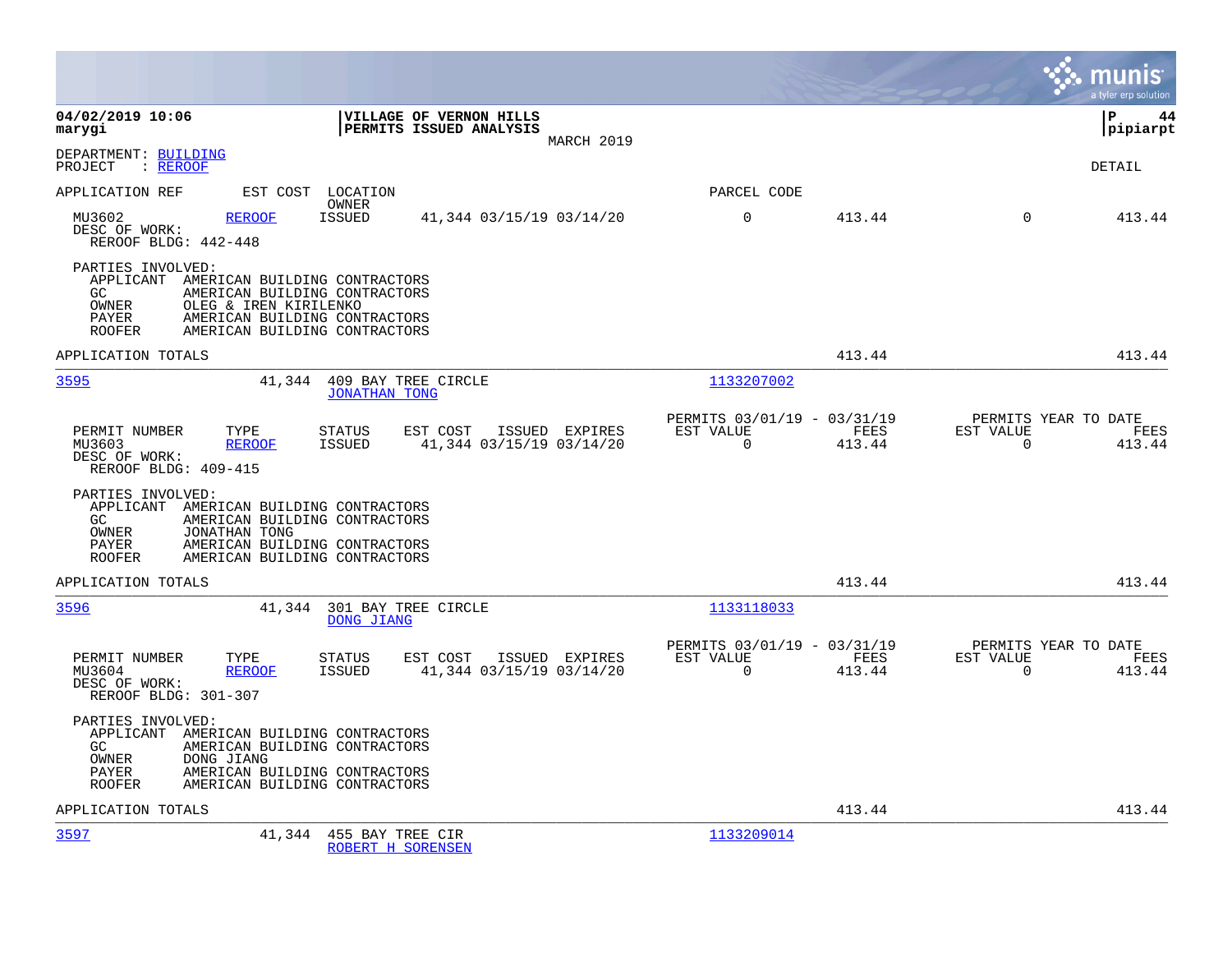|                                                                                                                                    |                                                                                                                                  |                                                                        | munis<br>a tyler erp solution                                      |
|------------------------------------------------------------------------------------------------------------------------------------|----------------------------------------------------------------------------------------------------------------------------------|------------------------------------------------------------------------|--------------------------------------------------------------------|
| 04/02/2019 10:06<br>marygi                                                                                                         | <b>VILLAGE OF VERNON HILLS</b><br><b>PERMITS ISSUED ANALYSIS</b>                                                                 |                                                                        | l P<br>45<br>pipiarpt                                              |
| PERMIT NUMBER<br>TYPE                                                                                                              | <b>STATUS</b><br>EST COST<br>ISSUED EXPIRES                                                                                      | PERMITS 03/01/19 - 03/31/19<br>EST VALUE<br>FEES                       | PERMITS YEAR TO DATE<br>EST VALUE<br>FEES                          |
| DEPARTMENT: BUILDING<br>PROJECT<br>: REROOF                                                                                        | MARCH 2019                                                                                                                       |                                                                        | DETAIL                                                             |
| APPLICATION REF<br>EST COST                                                                                                        | LOCATION<br>OWNER                                                                                                                | PARCEL CODE                                                            |                                                                    |
| MU3605<br><b>REROOF</b><br>DESC OF WORK:<br>REROOF BLDG: 455-463                                                                   | <b>ISSUED</b><br>41,344 03/15/19 03/14/20                                                                                        | $\Omega$<br>413.44                                                     | $\Omega$<br>413.44                                                 |
| PARTIES INVOLVED:<br>APPLICANT AMERICAN BUILDING CONTRACTORS<br>GC<br>OWNER<br>ROBERT H SORENSEN<br>PAYER<br><b>ROOFER</b>         | AMERICAN BUILDING CONTRACTORS<br>AMERICAN BUILDING CONTRACTORS<br>AMERICAN BUILDING CONTRACTORS                                  |                                                                        |                                                                    |
| APPLICATION TOTALS                                                                                                                 |                                                                                                                                  | 413.44                                                                 | 413.44                                                             |
| 3598<br>41,344                                                                                                                     | 433 BAY TREE CIR<br><b>JASON &amp; HANNAH LEE</b>                                                                                | 1133209005                                                             |                                                                    |
| PERMIT NUMBER<br>TYPE<br>MU3606<br><b>REROOF</b><br>DESC OF WORK:<br>REROOF BLDG: 433-441                                          | EST COST<br>ISSUED EXPIRES<br>STATUS<br>41,344 03/15/19 03/14/20<br>ISSUED                                                       | PERMITS 03/01/19 - 03/31/19<br>EST VALUE<br>FEES<br>$\Omega$<br>413.44 | PERMITS YEAR TO DATE<br>EST VALUE<br>FEES<br>$\mathbf 0$<br>413.44 |
| PARTIES INVOLVED:<br>APPLICANT AMERICAN BUILDING CONTRACTORS<br>GC.<br>OWNER<br>JASON & HANNAH LEE<br>PAYER<br><b>ROOFER</b>       | AMERICAN BUILDING CONTRACTORS<br>AMERICAN BUILDING CONTRACTORS<br>AMERICAN BUILDING CONTRACTORS                                  |                                                                        |                                                                    |
| APPLICATION TOTALS                                                                                                                 |                                                                                                                                  | 413.44                                                                 | 413.44                                                             |
| 3599<br>41,344                                                                                                                     | 356 BAY TREE CIR<br>ALEKSANDRA & ROMAN MEDNIK                                                                                    | 1133104037                                                             |                                                                    |
| TYPE<br>PERMIT NUMBER<br>MU3607<br><b>REROOF</b><br>DESC OF WORK:<br>REROOF BLDG: 356-366                                          | EST COST<br><b>STATUS</b><br>ISSUED EXPIRES<br>41,344 03/15/19 03/14/20<br>ISSUED                                                | PERMITS 03/01/19 - 03/31/19<br>EST VALUE<br>FEES<br>$\Omega$<br>413.44 | PERMITS YEAR TO DATE<br>EST VALUE<br>FEES<br>$\mathbf 0$<br>413.44 |
| PARTIES INVOLVED:<br>APPLICANT AMERICAN BUILDING CONTRACTORS<br>GC.<br>GC<br>OWNER<br>ALEKSANDRA & ROMAN MEDNIK<br>PAYER<br>ROOFER | KEVIN J & NICOLE S KRUSZYNSKI<br>AMERICAN BUILDING CONTRACTORS<br>AMERICAN BUILDING CONTRACTORS<br>AMERICAN BUILDING CONTRACTORS |                                                                        |                                                                    |
| APPLICATION TOTALS                                                                                                                 |                                                                                                                                  | 413.44                                                                 | 413.44                                                             |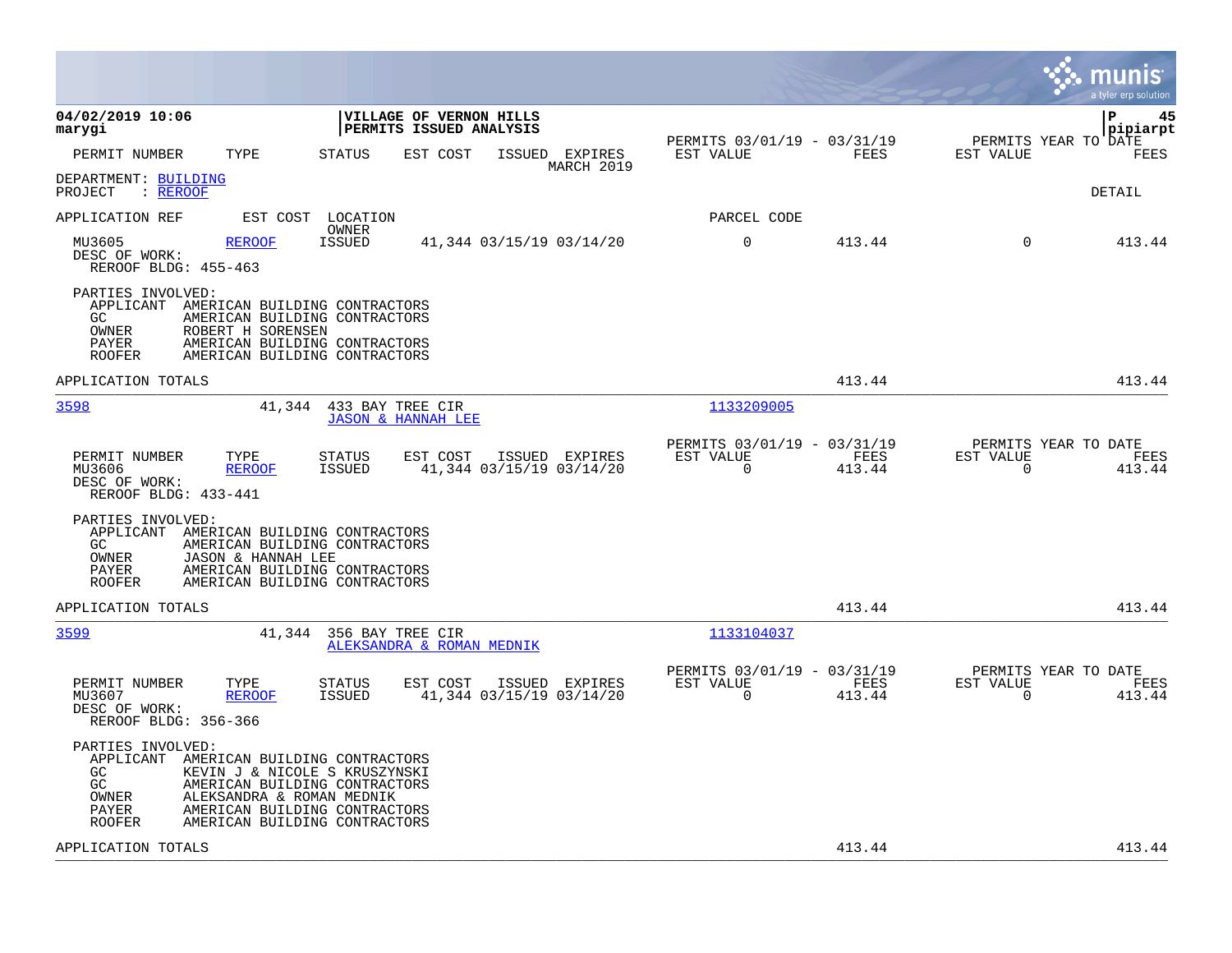|                                                                                                        |                                                                                                                             |                                 |                                                          |                                            |                                                         |        |      |                                                  | munis<br>a tyler erp solution |
|--------------------------------------------------------------------------------------------------------|-----------------------------------------------------------------------------------------------------------------------------|---------------------------------|----------------------------------------------------------|--------------------------------------------|---------------------------------------------------------|--------|------|--------------------------------------------------|-------------------------------|
| 04/02/2019 10:06<br>marygi<br>3600                                                                     | 41,344                                                                                                                      | 370 BAY TREE CIR<br>TAI MIN KIM | VILLAGE OF VERNON HILLS<br>PERMITS ISSUED ANALYSIS       |                                            | 1133104043                                              |        |      |                                                  | ∣P<br>46<br> pipiarpt         |
| PERMIT NUMBER                                                                                          | TYPE                                                                                                                        | STATUS                          | EST COST                                                 | ISSUED EXPIRES<br>MARCH 2019               | PERMITS 03/01/19 - 03/31/19<br>EST VALUE                |        | FEES | PERMITS YEAR TO DATE<br>EST VALUE                | FEES                          |
| DEPARTMENT: BUILDING<br>PROJECT<br>: REROOF                                                            |                                                                                                                             |                                 |                                                          |                                            |                                                         |        |      |                                                  | <b>DETAIL</b>                 |
| APPLICATION REF                                                                                        |                                                                                                                             | EST COST LOCATION<br>OWNER      |                                                          |                                            | PARCEL CODE                                             |        |      |                                                  |                               |
| MU3608<br>DESC OF WORK:<br>REROOF BLDG: 370-380                                                        | <b>REROOF</b>                                                                                                               | <b>ISSUED</b>                   |                                                          | 41,344 03/15/19 03/14/20                   | $\mathbf 0$                                             | 413.44 |      | $\Omega$                                         | 413.44                        |
| PARTIES INVOLVED:<br>APPLICANT AMERICAN BUILDING CONTRACTORS<br>GC.<br>OWNER<br>PAYER<br><b>ROOFER</b> | AMERICAN BUILDING CONTRACTORS<br>TAI MIN KIM<br>AMERICAN BUILDING CONTRACTORS<br>AMERICAN BUILDING CONTRACTORS              |                                 |                                                          |                                            |                                                         |        |      |                                                  |                               |
| APPLICATION TOTALS                                                                                     |                                                                                                                             |                                 |                                                          |                                            |                                                         | 413.44 |      |                                                  | 413.44                        |
| 3617                                                                                                   | 16,900                                                                                                                      |                                 | 354S BALTIMORE DR<br><b>SCOTT &amp; CHELSIE PETEREIT</b> |                                            | 1132207004                                              |        |      |                                                  |                               |
| PERMIT NUMBER<br>MU3638<br>DESC OF WORK:<br>REROOF                                                     | TYPE<br><b>REROOF</b>                                                                                                       | <b>STATUS</b><br>COMPLT         | EST COST                                                 | ISSUED EXPIRES<br>16,900 03/21/19 03/29/20 | PERMITS 03/01/19 - 03/31/19<br>EST VALUE<br>0           | 169.00 | FEES | PERMITS YEAR TO DATE<br>EST VALUE<br>$\mathbf 0$ | FEES<br>169.00                |
| PARTIES INVOLVED:<br>APPLICANT PHOENIX EXTERIOR<br>GC.<br>OWNER<br>PAYER<br><b>ROOFER</b>              | PHOENIX EXTERIOR<br>SCOTT & CHELSIE PETEREIT<br>PHOENIX EXTERIOR<br>PHOENIX EXTERIOR                                        |                                 |                                                          |                                            |                                                         |        |      |                                                  |                               |
| APPLICATION TOTALS                                                                                     |                                                                                                                             |                                 |                                                          |                                            |                                                         | 169.00 |      |                                                  | 169.00                        |
| 3622                                                                                                   | 12,750                                                                                                                      | PLACEHOLDER                     | 245 EAST COURT OF SHOREWOOD                              |                                            | 1507205001                                              |        |      |                                                  |                               |
| PERMIT NUMBER<br>MU3642<br>DESC OF WORK:<br>REROOF                                                     | TYPE<br><b>REROOF</b>                                                                                                       | STATUS<br>ISSUED                | EST COST                                                 | ISSUED EXPIRES<br>12,750 03/25/19 03/24/20 | PERMITS 03/01/19 - 03/31/19<br>EST VALUE<br>$\mathbf 0$ | 127.50 | FEES | PERMITS YEAR TO DATE<br>EST VALUE<br>$\mathbf 0$ | FEES<br>127.50                |
| PARTIES INVOLVED:<br>APPLICANT<br>GC.<br>OWNER<br>PAYER<br><b>ROOFER</b>                               | CEZAR'S CONSTRUCTION INC<br>CEZAR'S CONSTRUCTION INC<br>PLACEHOLDER<br>CEZAR'S CONSTRUCTION INC<br>CEZAR'S CONSTRUCTION INC |                                 |                                                          |                                            |                                                         |        |      |                                                  |                               |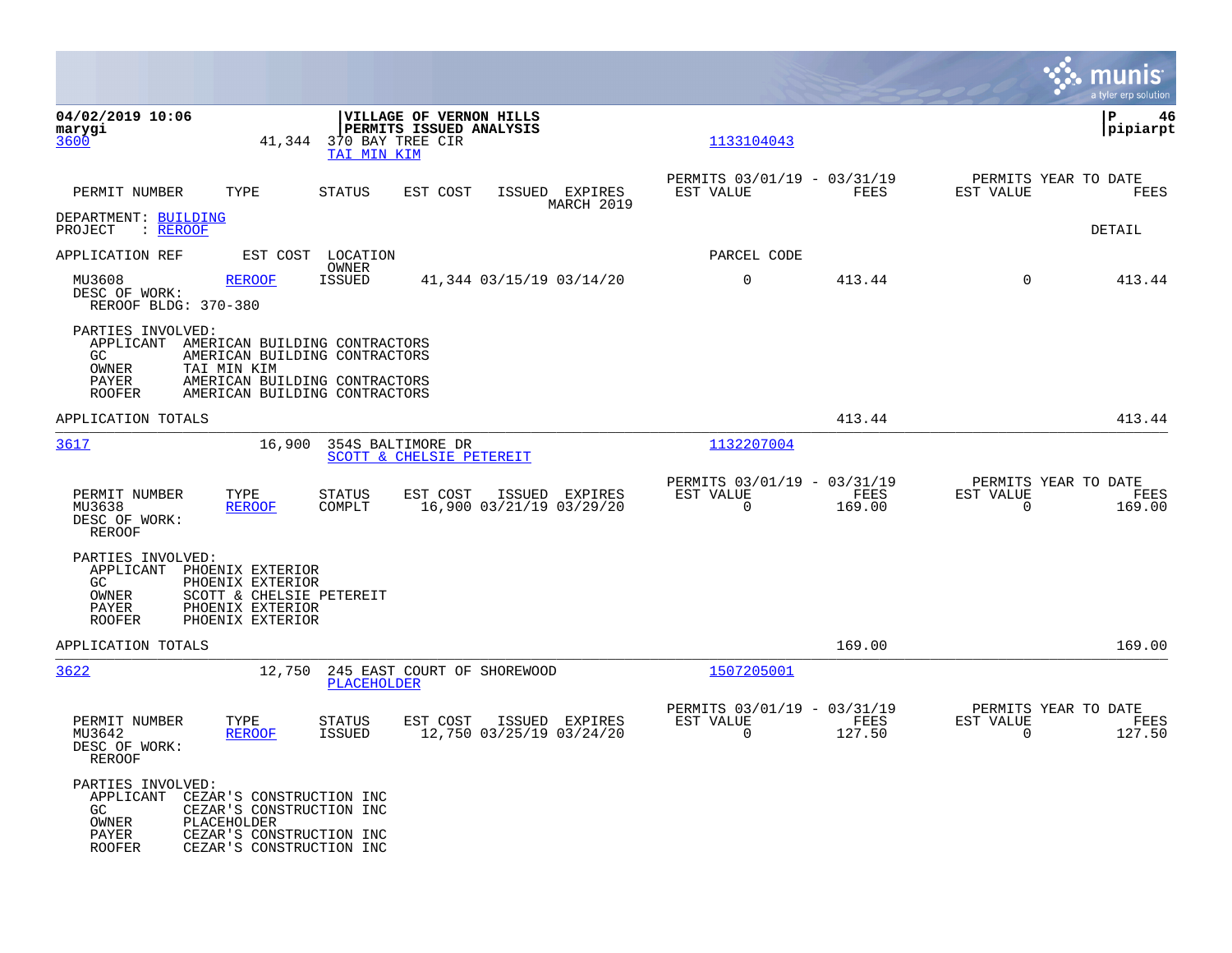|                                                                                                                                                                                                             |                                                                                          |                                                                           | munis<br>a tyler erp solution                                         |
|-------------------------------------------------------------------------------------------------------------------------------------------------------------------------------------------------------------|------------------------------------------------------------------------------------------|---------------------------------------------------------------------------|-----------------------------------------------------------------------|
| 04/02/2019 10:06<br>marygi<br>APPLICATION TOTALS                                                                                                                                                            | VILLAGE OF VERNON HILLS<br>PERMITS ISSUED ANALYSIS                                       | 127.50                                                                    | ΙP<br>47<br> pipiarpt<br>127.50                                       |
| DEPARTMENT: BUILDING<br>PROJECT<br>: REROOF                                                                                                                                                                 |                                                                                          | MARCH 2019                                                                | DETAIL                                                                |
| APPLICATION REF<br>EST COST                                                                                                                                                                                 | LOCATION<br>OWNER                                                                        | PARCEL CODE                                                               |                                                                       |
| 3626<br>14,000                                                                                                                                                                                              | 18 MONTGOMERY LN<br><b>LINDA GARVANIAN</b>                                               | 1505415014                                                                |                                                                       |
| PERMIT NUMBER<br>TYPE<br>MU3643<br><b>REROOF</b><br>DESC OF WORK:<br>REROOF AND SIDING                                                                                                                      | STATUS<br>EST COST<br>ISSUED EXPIRES<br><b>ISSUED</b><br>14,000 03/26/19 03/25/20        | PERMITS 03/01/19 - 03/31/19<br>EST VALUE<br>FEES<br>$\mathbf 0$<br>140.00 | PERMITS YEAR TO DATE<br>EST VALUE<br>FEES<br>$\overline{0}$<br>140.00 |
| PARTIES INVOLVED:<br>APPLICANT<br>MCMAHON SERVICES<br>CARPENTER<br>MCMAHON SERVICES<br>GC<br>MCMAHON SERVICES<br>OWNER<br>LINDA GARVANIAN<br>PAYER<br>MCMAHON SERVICES<br>MCMAHON SERVICES<br><b>ROOFER</b> |                                                                                          |                                                                           |                                                                       |
| APPLICATION TOTALS                                                                                                                                                                                          |                                                                                          | 140.00                                                                    | 140.00                                                                |
| 3638<br>10,975                                                                                                                                                                                              | 1434 MAIDSTONE DR<br>STEVEN D MASLOV                                                     | 1132104031                                                                |                                                                       |
| PERMIT NUMBER<br>TYPE<br>MU3648<br><b>REROOF</b><br>DESC OF WORK:<br><b>REROOF</b>                                                                                                                          | <b>STATUS</b><br>EST COST<br>ISSUED EXPIRES<br>10,975 03/27/19 03/26/20<br><b>ISSUED</b> | PERMITS 03/01/19 - 03/31/19<br>EST VALUE<br>FEES<br>$\Omega$<br>109.75    | PERMITS YEAR TO DATE<br>EST VALUE<br>FEES<br>$\Omega$<br>109.75       |
| PARTIES INVOLVED:<br>APPLICANT<br>STEVEN D MASLOV<br>GC<br>STEVEN D MASLOV<br>OWNER<br>STEVEN D MASLOV<br>PAYER<br>STEVEN D MASLOV<br><b>ROOFER</b><br>STEVEN D MASLOV                                      |                                                                                          |                                                                           |                                                                       |
| APPLICATION TOTALS                                                                                                                                                                                          |                                                                                          | 109.75                                                                    | 109.75                                                                |
| 3649                                                                                                                                                                                                        | 7,532<br>301 ALBERT DR<br>STUART H & HEIDI S GOLD                                        | 1505426001                                                                |                                                                       |
| PERMIT NUMBER<br>TYPE<br>MU3652<br><b>REROOF</b><br>DESC OF WORK:<br><b>REROOF</b>                                                                                                                          | <b>STATUS</b><br>EST COST<br>ISSUED EXPIRES<br>ISSUED<br>7,532 03/28/19 03/27/20         | PERMITS 03/01/19 - 03/31/19<br>EST VALUE<br>FEES<br>75.32<br>$\mathbf 0$  | PERMITS YEAR TO DATE<br>EST VALUE<br>FEES<br>75.32<br>$\mathbf 0$     |
| PARTIES INVOLVED:<br>APPLICANT<br>AFH CONSTRUCTION INC<br>GC.<br>AFH CONSTRUCTION INC<br>OWNER<br>STUART H & HEIDI S GOLD                                                                                   |                                                                                          |                                                                           |                                                                       |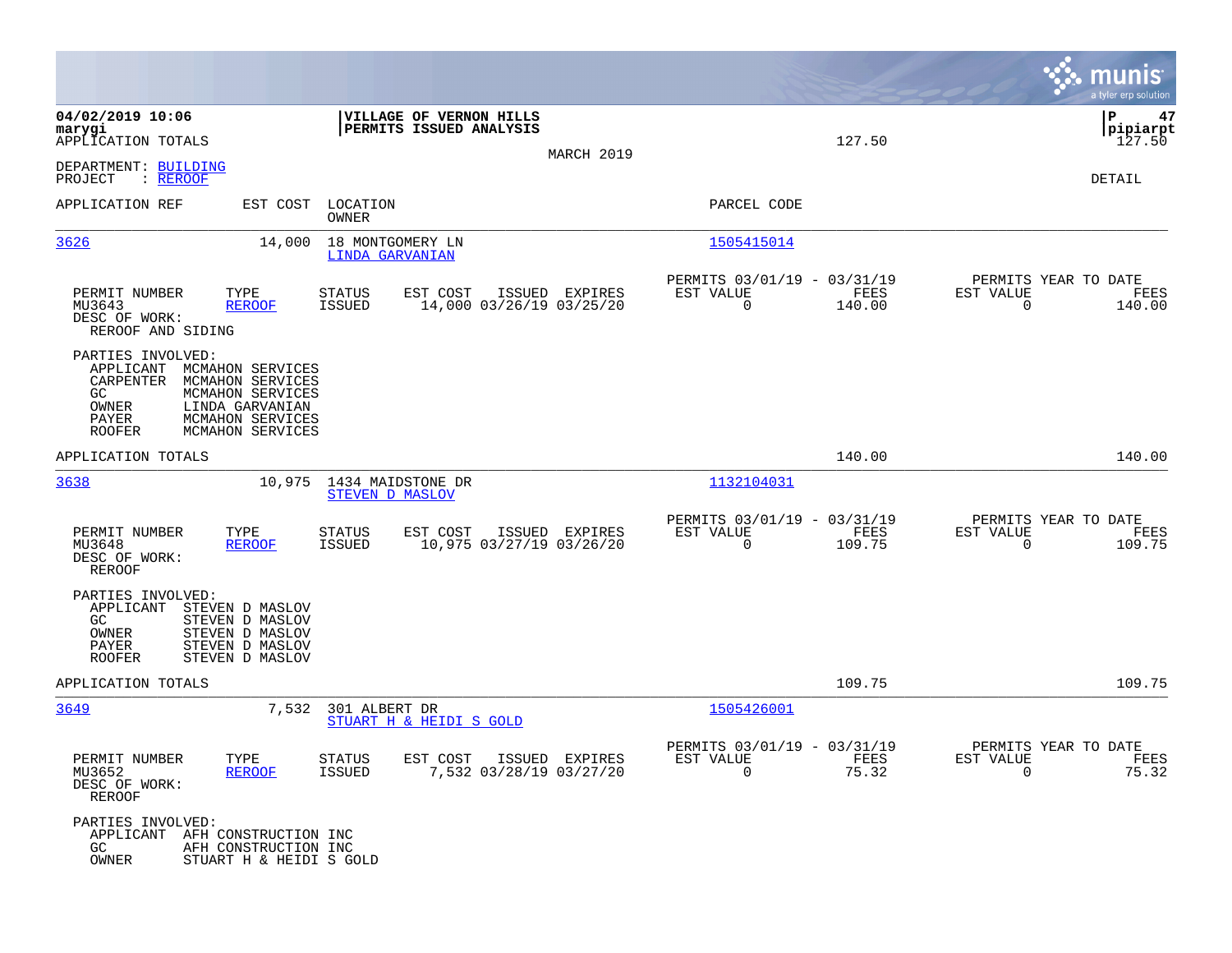|                                             |                                              |                                                           |            |             |                   |   | munis <sup>®</sup><br>a tyler erp solution |
|---------------------------------------------|----------------------------------------------|-----------------------------------------------------------|------------|-------------|-------------------|---|--------------------------------------------|
| 04/02/2019 10:06<br>marygi                  |                                              | VILLAGE OF VERNON HILLS<br><b>PERMITS ISSUED ANALYSIS</b> | MARCH 2019 |             |                   |   | 48<br>P.<br> pipiarpt                      |
| DEPARTMENT: BUILDING<br>PROJECT<br>: REROOF |                                              |                                                           |            |             |                   |   | DETAIL                                     |
| APPLICATION REF                             | EST COST                                     | LOCATION<br>OWNER                                         |            | PARCEL CODE |                   |   |                                            |
| PAYER<br><b>ROOFER</b>                      | AFH CONSTRUCTION INC<br>AFH CONSTRUCTION INC |                                                           |            |             |                   |   |                                            |
| APPLICATION TOTALS<br>PROJECT TOTALS        |                                              |                                                           |            | 0           | 75.32<br>5,968.16 | 0 | 75.32<br>5,968.16                          |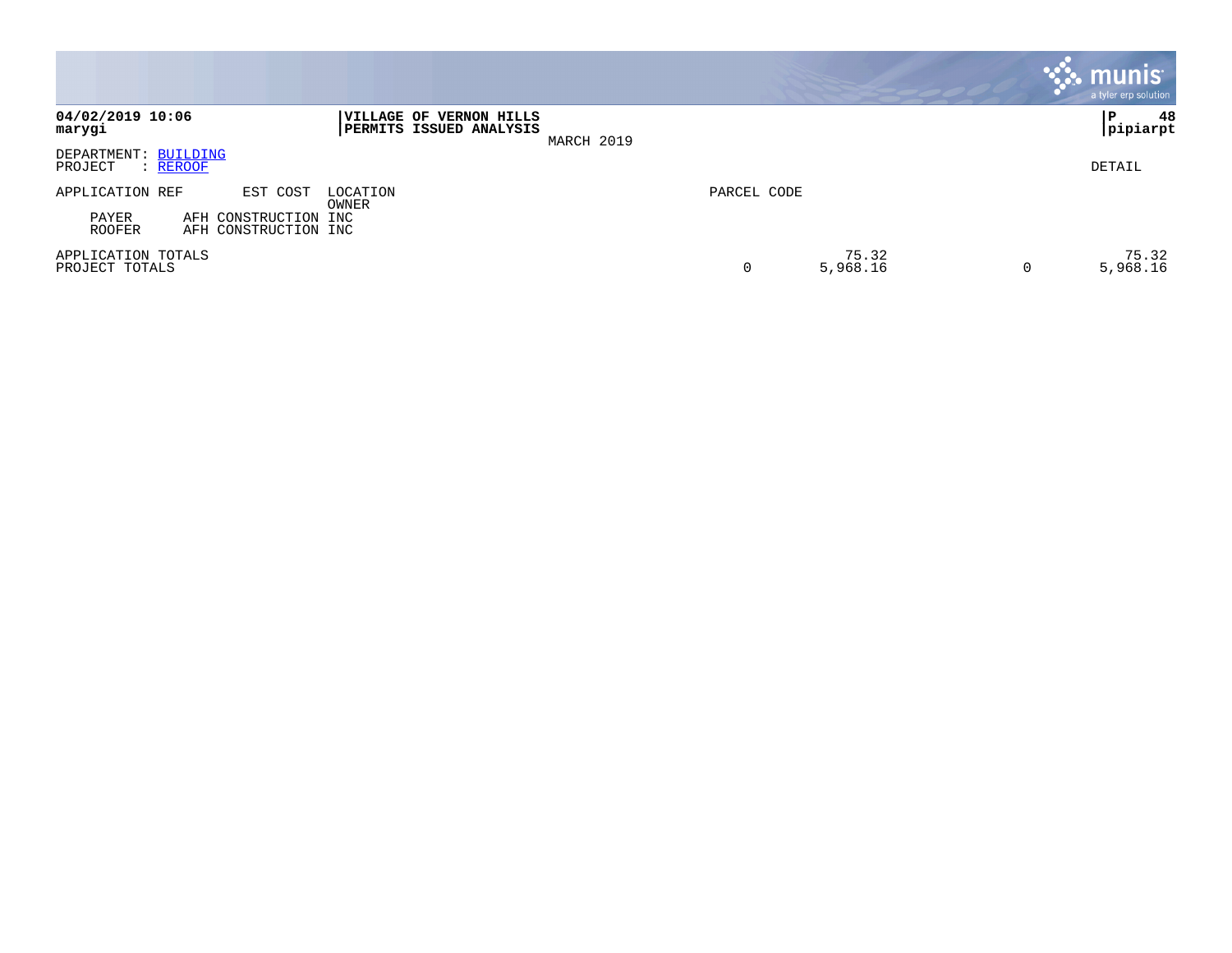|                                                                                                                                                                                       |                                                                                   |                                                            |                | munis<br>a tyler erp solution                                      |
|---------------------------------------------------------------------------------------------------------------------------------------------------------------------------------------|-----------------------------------------------------------------------------------|------------------------------------------------------------|----------------|--------------------------------------------------------------------|
| 04/02/2019 10:06<br>marygi                                                                                                                                                            | VILLAGE OF VERNON HILLS<br>PERMITS ISSUED ANALYSIS                                | MARCH 2019                                                 |                | P<br>49<br> pipiarpt                                               |
| DEPARTMENT: BUILDING<br>PROJECT<br>: <u>SIDING</u>                                                                                                                                    |                                                                                   |                                                            |                | DETAIL                                                             |
| APPLICATION REF<br>EST COST                                                                                                                                                           | LOCATION<br>OWNER                                                                 | PARCEL CODE                                                |                |                                                                    |
| 3537<br>10,000                                                                                                                                                                        | 14 WHITE BARN ROAD<br><b>JULIAN YULIANOV</b>                                      | 1509104019                                                 |                |                                                                    |
| PERMIT NUMBER<br>TYPE<br>MU3556<br><b>SIDING</b><br>DESC OF WORK:<br>SIDING/REROOF                                                                                                    | EST COST<br>STATUS<br>ISSUED EXPIRES<br>ISSUED<br>10,000 03/05/19 03/04/20        | PERMITS 03/01/19 - 03/31/19<br>EST VALUE<br>$\overline{0}$ | FEES<br>100.00 | PERMITS YEAR TO DATE<br>EST VALUE<br>FEES<br>$\Omega$<br>100.00    |
| PARTIES INVOLVED:<br>APPLICANT<br>JULIAN YULIANOV<br>GC.<br><b>JULIAN YULIANOV</b><br>OWNER<br><b>JULIAN YULIANOV</b><br>PAYER<br>JULIAN YULIANOV<br><b>ROOFER</b><br>JULIAN YULIANOV |                                                                                   |                                                            |                |                                                                    |
| APPLICATION TOTALS                                                                                                                                                                    |                                                                                   |                                                            | 100.00         | 100.00                                                             |
| 3560<br>12,595                                                                                                                                                                        | 3 MONTGOMERY LN<br>PHILIP REAUME                                                  | 1505414002                                                 |                |                                                                    |
| PERMIT NUMBER<br>TYPE<br>MU3572<br>SIDING<br>DESC OF WORK:<br>SIDING                                                                                                                  | <b>STATUS</b><br>EST COST<br>ISSUED EXPIRES<br>12,595 03/12/19 03/25/20<br>COMPLT | PERMITS 03/01/19 - 03/31/19<br>EST VALUE<br>$\mathbf 0$    | FEES<br>125.00 | PERMITS YEAR TO DATE<br>EST VALUE<br>FEES<br>$\mathbf 0$<br>125.00 |
| PARTIES INVOLVED:<br>APPLICANT<br>HOLDA CONSTRUCTION<br>HOLDA CONSTRUCTION<br>GC.<br>PHILIP REAUME<br>OWNER<br>HOLDA CONSTRUCTION<br>PAYER                                            |                                                                                   |                                                            |                |                                                                    |
| APPLICATION TOTALS                                                                                                                                                                    |                                                                                   |                                                            | 125.00         | 125.00                                                             |
| 3609<br>4,750                                                                                                                                                                         | 189 MONTEITH CT<br>WANZHI ZHANG & YANG MU                                         | 1506401018                                                 |                |                                                                    |
| PERMIT NUMBER<br>TYPE<br>MU3622<br><b>SIDING</b><br>DESC OF WORK:<br>SIDING                                                                                                           | STATUS<br>EST COST<br>ISSUED<br>4,750 03/19/19 03/18/20<br><b>ISSUED</b>          | PERMITS 03/01/19 - 03/31/19<br>EST VALUE<br>EXPIRES<br>0   | FEES<br>50.00  | PERMITS YEAR TO DATE<br>EST VALUE<br>FEES<br>$\mathbf 0$<br>50.00  |
| PARTIES INVOLVED:<br>APPLICANT<br>STERLING EXTERIORS INC<br>GC<br>STERLING EXTERIORS INC<br>OWNER<br>WANZHI ZHANG & YANG MU<br>PAYER<br>STERLING EXTERIORS INC                        |                                                                                   |                                                            |                |                                                                    |
| APPLICATION TOTALS                                                                                                                                                                    |                                                                                   |                                                            | 50.00          | 50.00                                                              |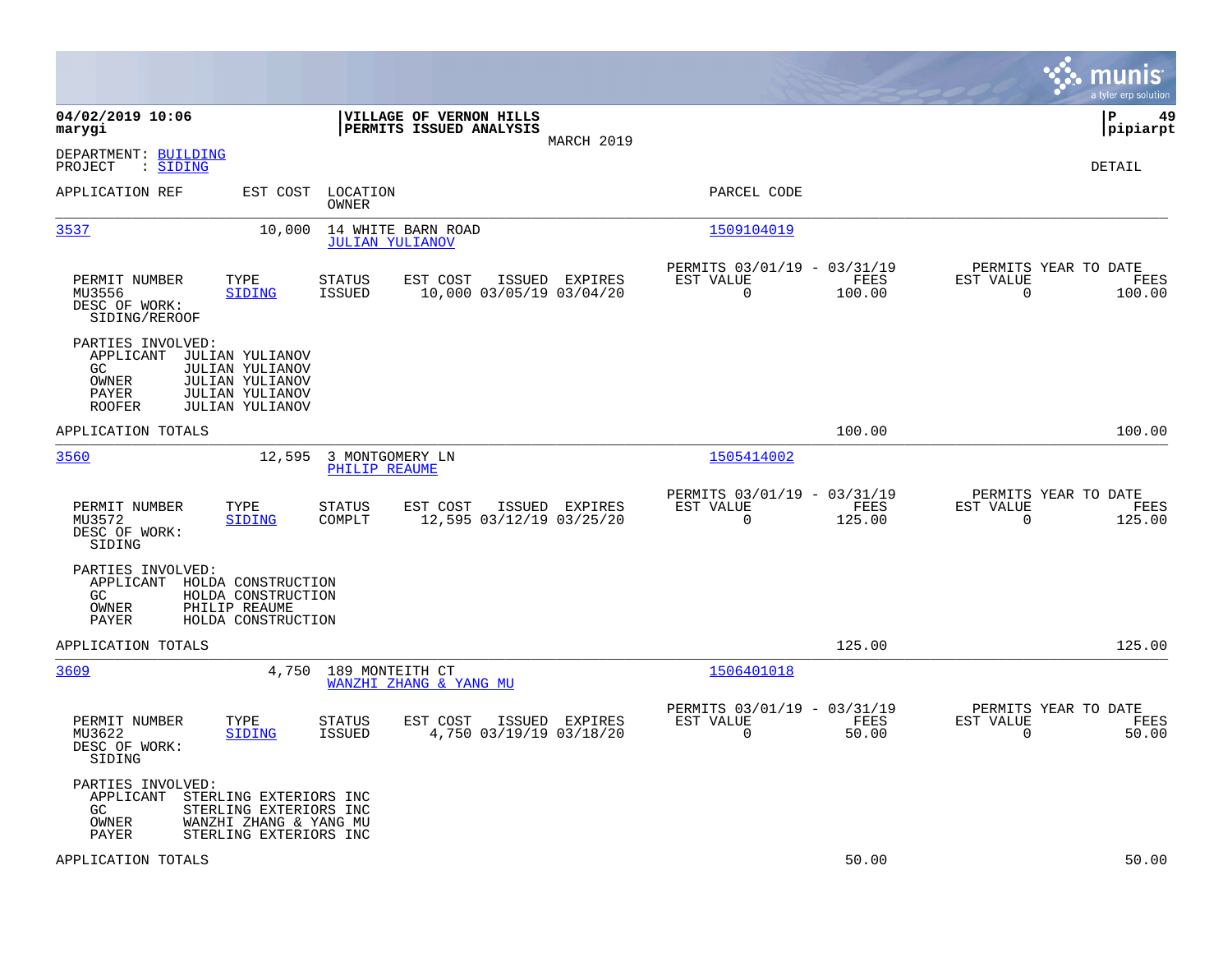|                                                                                                                                         |                                                                                                                                                                                  |                         |                                                    |            |                                               |                 |           | <b>munis</b><br>a tyler erp solution  |
|-----------------------------------------------------------------------------------------------------------------------------------------|----------------------------------------------------------------------------------------------------------------------------------------------------------------------------------|-------------------------|----------------------------------------------------|------------|-----------------------------------------------|-----------------|-----------|---------------------------------------|
| 04/02/2019 10:06<br>marygi                                                                                                              |                                                                                                                                                                                  |                         | VILLAGE OF VERNON HILLS<br>PERMITS ISSUED ANALYSIS | MARCH 2019 |                                               |                 |           | P<br>50<br> pipiarpt                  |
| DEPARTMENT: BUILDING<br>PROJECT<br>: SIDING                                                                                             |                                                                                                                                                                                  |                         |                                                    |            |                                               |                 |           | DETAIL                                |
| APPLICATION REF                                                                                                                         | EST COST                                                                                                                                                                         | LOCATION<br>OWNER       |                                                    |            | PARCEL CODE                                   |                 |           |                                       |
| 3636                                                                                                                                    | 1,890                                                                                                                                                                            | 213 CRABTREE LN         | NATHAN & ANDREA JOHNSON                            |            | 1504303041                                    |                 |           |                                       |
| PERMIT NUMBER<br>MU3645<br>DESC OF WORK:<br>SOFIT/FACIA ONLY<br>PARTIES INVOLVED:<br>APPLICANT<br>GC<br>OWNER<br>PAYER<br><b>ROOFER</b> | TYPE<br>SIDING<br>FRONT UPPER LEVEL ONLY<br>NATHAN & ANDREA JOHNSON<br>NATHAN & ANDREA JOHNSON<br>NATHAN & ANDREA JOHNSON<br>NATHAN & ANDREA JOHNSON<br>WILSON HOME RESTORATIONS | STATUS<br><b>ISSUED</b> | EST COST<br>ISSUED<br>1,890 03/26/19 03/25/20      | EXPIRES    | PERMITS 03/01/19 - 03/31/19<br>EST VALUE<br>0 | FEES<br>50.00   | EST VALUE | PERMITS YEAR TO DATE<br>FEES<br>50.00 |
| APPLICATION TOTALS<br>PROJECT TOTALS                                                                                                    |                                                                                                                                                                                  |                         |                                                    |            | 0                                             | 50.00<br>325.00 |           | 50.00<br>325.00                       |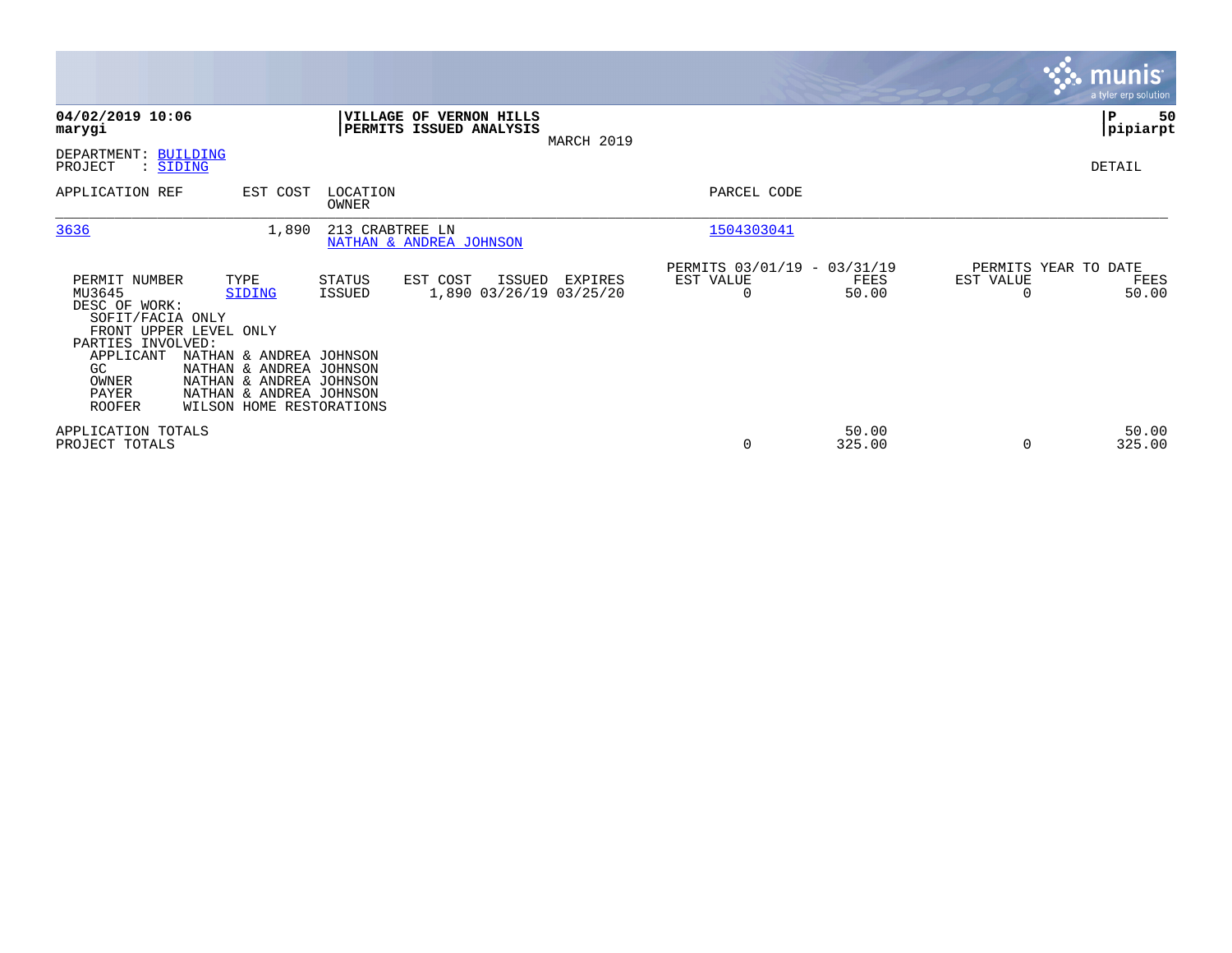|                                                       |                                                                                    |                         |                                                    |            |                                                         |                |                                   | $\overline{\mathsf{m} \mathsf{u}}$ nıs $\overline{\mathsf{m} \mathsf{u}}$<br>a tyler erp solution |
|-------------------------------------------------------|------------------------------------------------------------------------------------|-------------------------|----------------------------------------------------|------------|---------------------------------------------------------|----------------|-----------------------------------|---------------------------------------------------------------------------------------------------|
| 04/02/2019 10:06<br>marygi                            |                                                                                    |                         | VILLAGE OF VERNON HILLS<br>PERMITS ISSUED ANALYSIS | MARCH 2019 |                                                         |                |                                   | ∣₽<br>51<br> pipiarpt                                                                             |
| DEPARTMENT: BUILDING<br>PROJECT<br>: <u>TENT</u>      |                                                                                    |                         |                                                    |            |                                                         |                |                                   | DETAIL                                                                                            |
| APPLICATION REF                                       | EST COST                                                                           | LOCATION<br>OWNER       |                                                    |            | PARCEL CODE                                             |                |                                   |                                                                                                   |
| 3538                                                  | 0                                                                                  |                         | 102 EAST HAWTHORN PKY<br>RUST-OLEUM CORPORATION    |            | 1133301007                                              |                |                                   |                                                                                                   |
| PERMIT NUMBER<br>MU3557<br>DESC OF WORK:<br>TENT      | TYPE<br><b>TENT</b>                                                                | <b>STATUS</b><br>ISSUED | EST COST<br>ISSUED<br>$0$ 03/06/19 03/05/20        | EXPIRES    | PERMITS 03/01/19 - 03/31/19<br>EST VALUE<br>$\mathbf 0$ | FEES<br>75.00  | PERMITS YEAR TO DATE<br>EST VALUE | FEES<br>75.00                                                                                     |
| PARTIES INVOLVED:<br>GC<br>OCCUPANT<br>OWNER<br>PAYER | TOM SCHWEIGER<br>RUST-OLEUM CORPORATION<br>RUST-OLEUM CORPORATION<br>TOM SCHWEIGER |                         |                                                    |            |                                                         |                |                                   |                                                                                                   |
| APPLICATION TOTALS<br>PROJECT TOTALS                  |                                                                                    |                         |                                                    |            | 0                                                       | 75.00<br>75.00 |                                   | 75.00<br>75.00                                                                                    |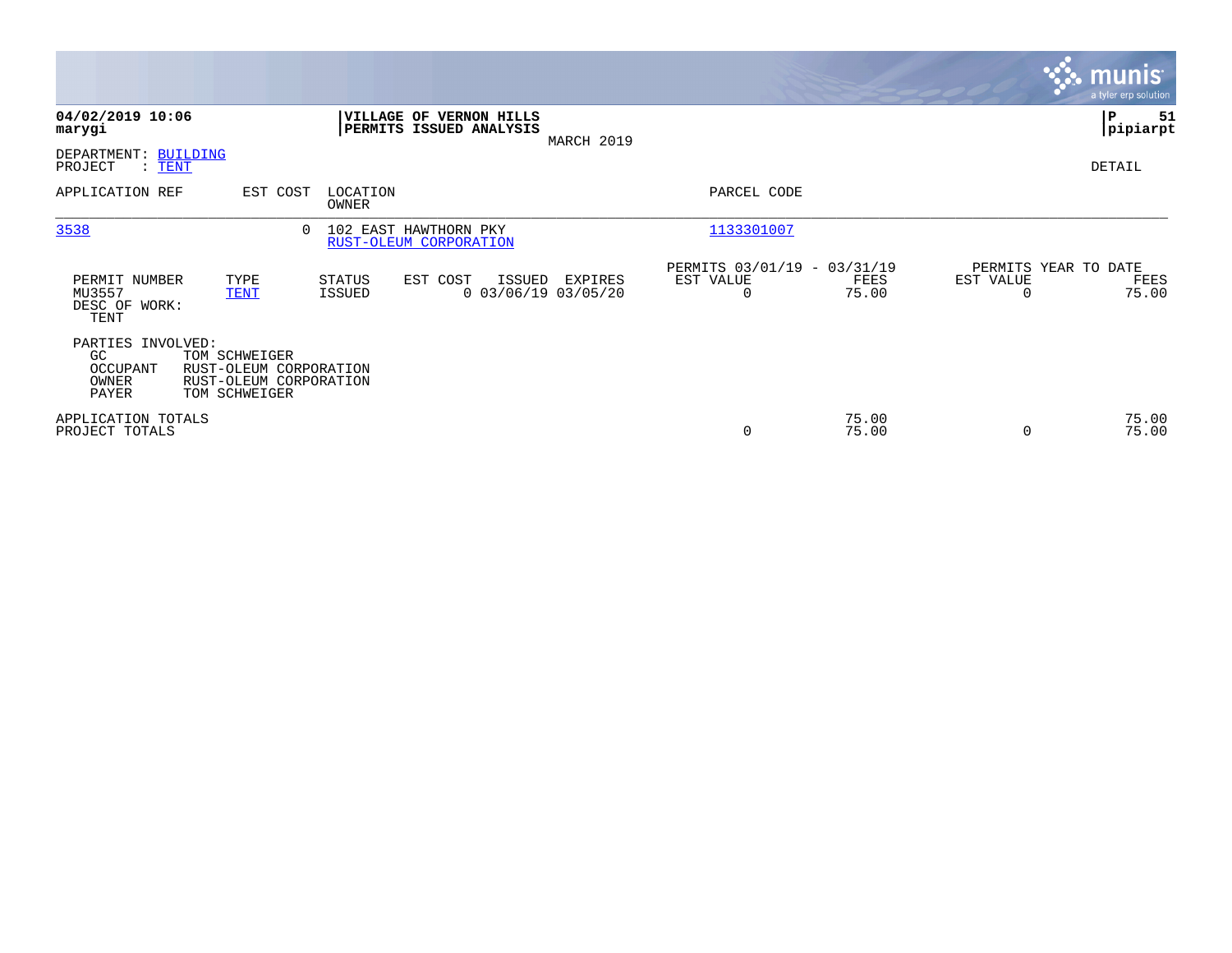|                                                                                     |                                                                                                                                    |                                                                        | munis<br>a tyler erp solution                                   |
|-------------------------------------------------------------------------------------|------------------------------------------------------------------------------------------------------------------------------------|------------------------------------------------------------------------|-----------------------------------------------------------------|
| 04/02/2019 10:06<br>marygi                                                          | VILLAGE OF VERNON HILLS<br>PERMITS ISSUED ANALYSIS                                                                                 |                                                                        | 52<br>IΡ<br> pipiarpt                                           |
| DEPARTMENT: BUILDING<br>: WATER HEATER<br>PROJECT                                   | MARCH 2019                                                                                                                         |                                                                        | DETAIL                                                          |
| APPLICATION REF                                                                     | EST COST<br>LOCATION<br>OWNER                                                                                                      | PARCEL CODE                                                            |                                                                 |
| 3548                                                                                | 1,000<br>209 ABILENE LN<br><b>WILSON ZHONG</b>                                                                                     | 1504306025                                                             |                                                                 |
| PERMIT NUMBER<br>MU3565<br>DESC OF WORK:<br>WATER HEATER                            | TYPE<br>EST COST<br>ISSUED EXPIRES<br><b>STATUS</b><br>WATER HEAT COMPLT<br>1,000 03/08/19 03/26/20                                | PERMITS 03/01/19 - 03/31/19<br>FEES<br>EST VALUE<br>$\mathbf 0$<br>.00 | PERMITS YEAR TO DATE<br>EST VALUE<br>FEES<br>$\mathbf 0$<br>.00 |
| PARTIES INVOLVED:<br>GC.<br>OWNER<br>PLUMBER<br>PAYER                               | APPLICANT B. KIESGEN PLUMBING INC<br>B. KIESGEN PLUMBING INC<br>WILSON ZHONG<br>B. KIESGEN PLUMBING INC<br>B. KIESGEN PLUMBING INC |                                                                        |                                                                 |
| APPLICATION TOTALS                                                                  |                                                                                                                                    | .00                                                                    | .00                                                             |
| 3551                                                                                | 529<br>5 GREENVALE RD<br><b>WAYNE KOLLER</b>                                                                                       | 1504102003                                                             |                                                                 |
| PERMIT NUMBER<br>MU3566<br>DESC OF WORK:<br>WATER HEATER                            | TYPE<br><b>STATUS</b><br>EST COST<br>ISSUED EXPIRES<br><b>WATER HEAT COMPLT</b><br>529 03/11/19 03/10/20                           | PERMITS 03/01/19 - 03/31/19<br>EST VALUE<br>FEES<br>$\mathbf 0$<br>.00 | PERMITS YEAR TO DATE<br>EST VALUE<br>FEES<br>$\mathbf 0$<br>.00 |
| PARTIES INVOLVED:<br>APPLICANT<br>GC.<br>OWNER<br>PLUMBER<br>ABT<br>PAYER           | WAYNE KOLLER<br>WAYNE KOLLER<br>WAYNE KOLLER<br>WAYNE KOLLER                                                                       |                                                                        |                                                                 |
| APPLICATION TOTALS                                                                  |                                                                                                                                    | .00                                                                    | .00                                                             |
| 3574                                                                                | 233 SHADOW CREEK CIRCLE<br>1,085<br><b>MARY OATES</b>                                                                              | 1129201119                                                             |                                                                 |
| PERMIT NUMBER<br>MU3580<br>DESC OF WORK:<br>WATER HEATER                            | TYPE<br><b>STATUS</b><br>EST COST<br>ISSUED EXPIRES<br>WATER HEAT COMPLT<br>1,085 03/13/19 03/12/20                                | PERMITS 03/01/19 - 03/31/19<br>EST VALUE<br><b>FEES</b><br>0<br>.00    | PERMITS YEAR TO DATE<br>EST VALUE<br>FEES<br>0<br>.00           |
| PARTIES INVOLVED:<br>APPLICANT MARY OATES<br>GC<br>OWNER<br>PLUMBER<br>ABT<br>PAYER | MARY OATES<br>MARY OATES<br>MARY OATES                                                                                             |                                                                        |                                                                 |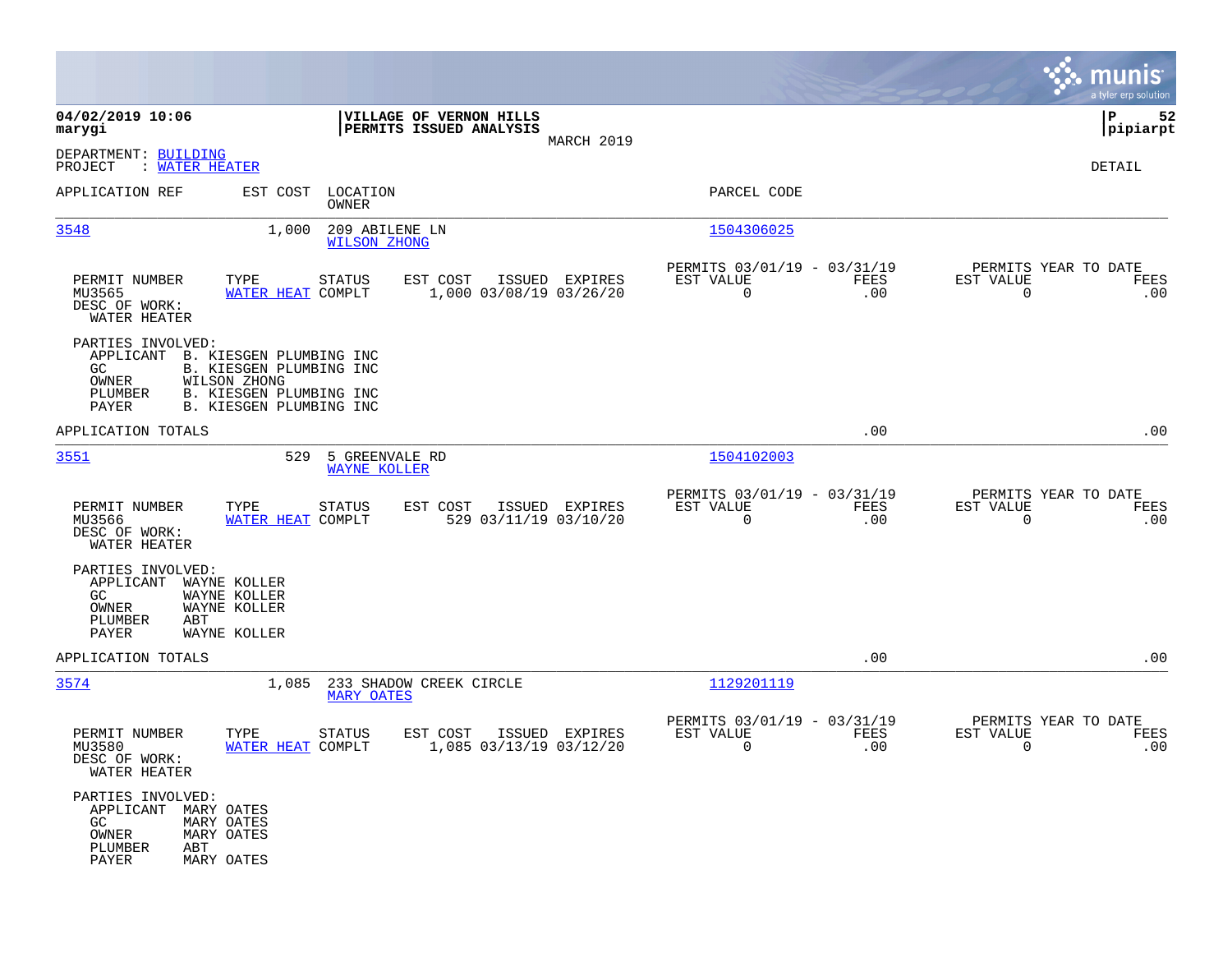|                                                                  |                                                                                                                                                                     |                                               |             | <b>munis</b><br>a tyler erp solution                  |
|------------------------------------------------------------------|---------------------------------------------------------------------------------------------------------------------------------------------------------------------|-----------------------------------------------|-------------|-------------------------------------------------------|
| 04/02/2019 10:06<br>marygi                                       | VILLAGE OF VERNON HILLS<br>PERMITS ISSUED ANALYSIS                                                                                                                  | MARCH 2019                                    |             | P<br>53<br> pipiarpt                                  |
| DEPARTMENT: BUILDING<br>PROJECT<br><b>WATER HEATER</b>           |                                                                                                                                                                     |                                               |             | DETAIL                                                |
| APPLICATION REF                                                  | LOCATION<br>EST COST<br>OWNER                                                                                                                                       | PARCEL CODE                                   |             |                                                       |
| APPLICATION TOTALS                                               |                                                                                                                                                                     |                                               | .00         | .00                                                   |
| 3620                                                             | 1,275<br>645 LAKEVIEW PKY 100<br>WESTFIELD LLC                                                                                                                      | 1504201014                                    |             |                                                       |
| PERMIT NUMBER<br>MU3639<br>DESC OF WORK:<br>WATER HEATER         | <b>STATUS</b><br>EST COST<br>TYPE<br>ISSUED EXPIRES<br>1,275 03/22/19 03/21/20<br>WATER HEAT COMPLT                                                                 | PERMITS 03/01/19 - 03/31/19<br>EST VALUE<br>0 | FEES<br>.00 | PERMITS YEAR TO DATE<br>EST VALUE<br>FEES<br>.00<br>0 |
| PARTIES INVOLVED:<br>GC<br>OCCUPANT<br>OWNER<br>PLUMBER<br>PAYER | H.V.C. PLUMBING aka EX STINK PLUMBING<br>VERNON HILLS GYMNASTICS<br>WESTFIELD LLC<br>H.V.C. PLUMBING aka EX STINK PLUMBING<br>H.V.C. PLUMBING aka EX STINK PLUMBING |                                               |             |                                                       |
| APPLICATION TOTALS<br>PROJECT TOTALS                             |                                                                                                                                                                     | $\Omega$                                      | .00<br>.00  | .00<br>.00<br>$\Omega$                                |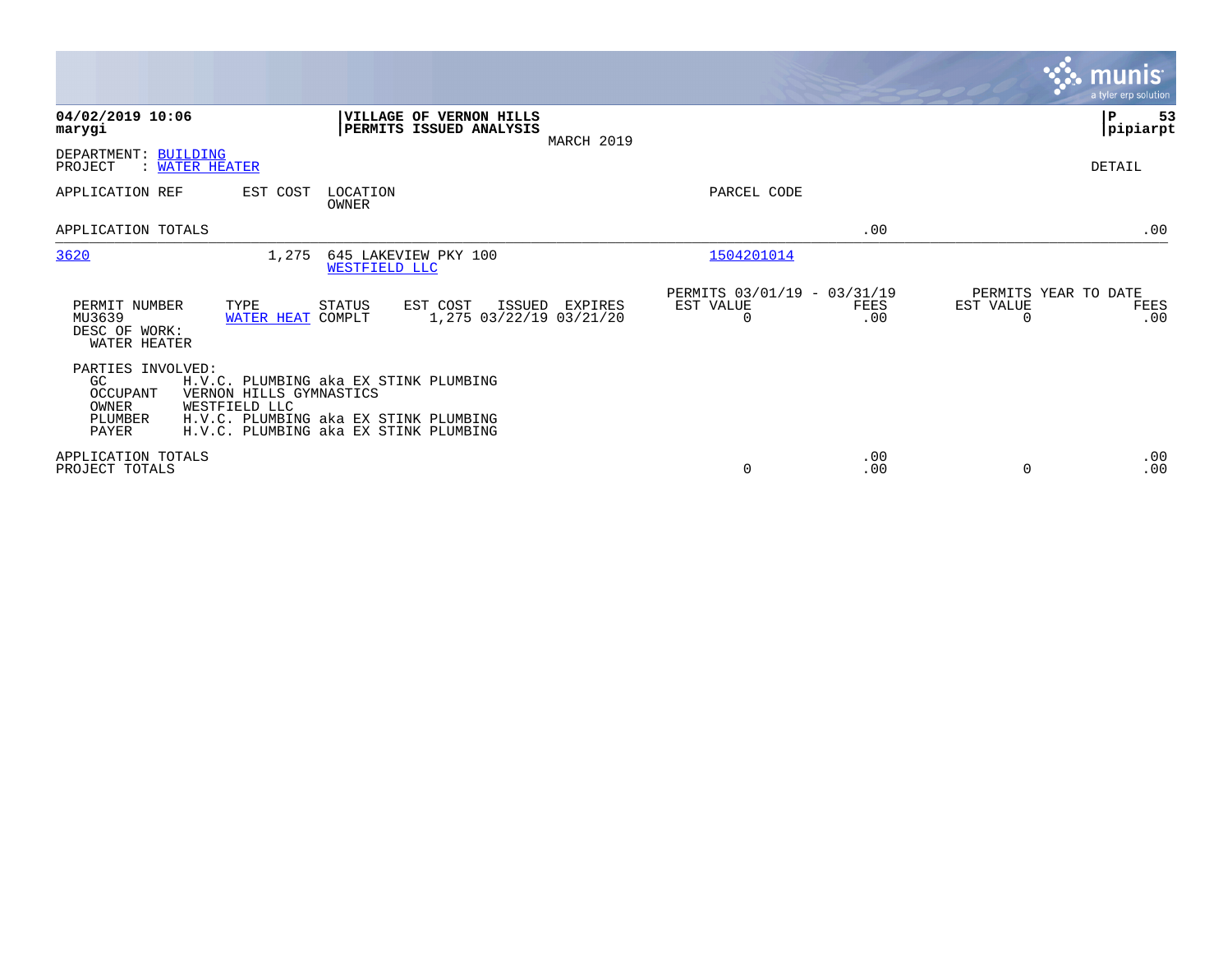|                                                                                                                                                                                                                            |                                                                        |                |                                                      |                            |                                                  | munis<br>a tyler erp solution |
|----------------------------------------------------------------------------------------------------------------------------------------------------------------------------------------------------------------------------|------------------------------------------------------------------------|----------------|------------------------------------------------------|----------------------------|--------------------------------------------------|-------------------------------|
| 04/02/2019 10:06<br>marygi                                                                                                                                                                                                 | VILLAGE OF VERNON HILLS<br>PERMITS ISSUED ANALYSIS                     | MARCH 2019     |                                                      |                            |                                                  | P<br>54<br> pipiarpt          |
| DEPARTMENT: BUILDING<br>PROJECT<br>$\colon$ SIGN                                                                                                                                                                           |                                                                        |                |                                                      |                            |                                                  | DETAIL                        |
| APPLICATION REF<br>EST COST                                                                                                                                                                                                | LOCATION<br>OWNER                                                      |                | PARCEL CODE                                          |                            |                                                  |                               |
| 3487<br>6,500                                                                                                                                                                                                              | 485 WEST TOWNLINE RD<br>BUCHANAN ENERGY (N), LLC                       |                | 1505100041                                           |                            |                                                  |                               |
| PERMIT NUMBER<br>TYPE<br>MU3548<br><b>SIGN</b><br>DESC OF WORK:<br>SIGN : SYNERGY IMAGING                                                                                                                                  | EST COST<br>STATUS<br>6,500 03/01/19 02/29/20<br><b>ISSUED</b>         | ISSUED EXPIRES | PERMITS 03/01/19 - 03/31/19<br>EST VALUE<br>$\Omega$ | FEES<br>97.00              | PERMITS YEAR TO DATE<br>EST VALUE<br>$\mathbf 0$ | FEES<br>97.00                 |
| PARTIES INVOLVED:<br>APPLICANT<br>OLYMPIK SIGNS<br>GC.<br>OLYMPIK SIGNS<br><b>OCCUPANT</b><br>BUCKY'S MOBIL<br>OWNER<br>BUCHANAN ENERGY (N), LLC<br>PAYER<br>OLYMPIK SIGNS<br>SIGN<br>OLYMPIK SIGNS                        |                                                                        |                |                                                      |                            |                                                  |                               |
| APPLICATION TOTALS                                                                                                                                                                                                         |                                                                        |                |                                                      | 97.00                      |                                                  | 97.00                         |
| 3516<br>10,000                                                                                                                                                                                                             | 155 EAST TOWNLINE RD<br>DAVID I WEISS                                  |                | 1504109005                                           |                            |                                                  |                               |
| PERMIT NUMBER<br>TYPE<br>MU3567<br><b>SIGN</b><br>DESC OF WORK:<br>SIGNS: BEARS FIT                                                                                                                                        | <b>STATUS</b><br>EST COST<br><b>ISSUED</b><br>10,000 03/11/19 03/10/20 | ISSUED EXPIRES | PERMITS 03/01/19 - 03/31/19<br>EST VALUE<br>0        | FEES<br>403.00             | PERMITS YEAR TO DATE<br>EST VALUE<br>0           | FEES<br>403.00                |
| PARTIES INVOLVED:<br>APPLICANT BRIGHT LIGHT SIGN<br>ELECTRICIA ABB<br>GC.<br>BRIGHT LIGHT SIGN<br><b>OCCUPANT</b><br><b>BEARS FIT</b><br>OWNER<br>DAVID I WEISS<br>PAYER<br>BRIGHT LIGHT SIGN<br>SIGN<br>BRIGHT LIGHT SIGN |                                                                        |                |                                                      |                            |                                                  |                               |
| APPLICATION TOTALS                                                                                                                                                                                                         |                                                                        |                |                                                      | 403.00                     |                                                  | 403.00                        |
| 3517<br>48,000                                                                                                                                                                                                             | 1255 TOWN CENTER RD<br>REDWOOD CONSTRUCTION                            |                | 1515313002                                           |                            |                                                  |                               |
| PERMIT NUMBER<br>TYPE<br>MU3583<br><b>SIGN</b><br>DESC OF WORK:<br>SIGNS: ARRIVE TOWN CENTER                                                                                                                               | EST COST<br>STATUS<br>48,000 03/14/19 03/13/20<br><b>ISSUED</b>        | ISSUED EXPIRES | PERMITS 03/01/19 -<br>EST VALUE<br>$\mathbf 0$       | 03/31/19<br>FEES<br>607.00 | PERMITS YEAR TO DATE<br>EST VALUE<br>$\mathbf 0$ | FEES<br>607.00                |
| PARTIES INVOLVED:<br>APPLICANT REDWOOD CONSTRUCTION<br>ELECTRICIA 123 VOLTAGE                                                                                                                                              |                                                                        |                |                                                      |                            |                                                  |                               |